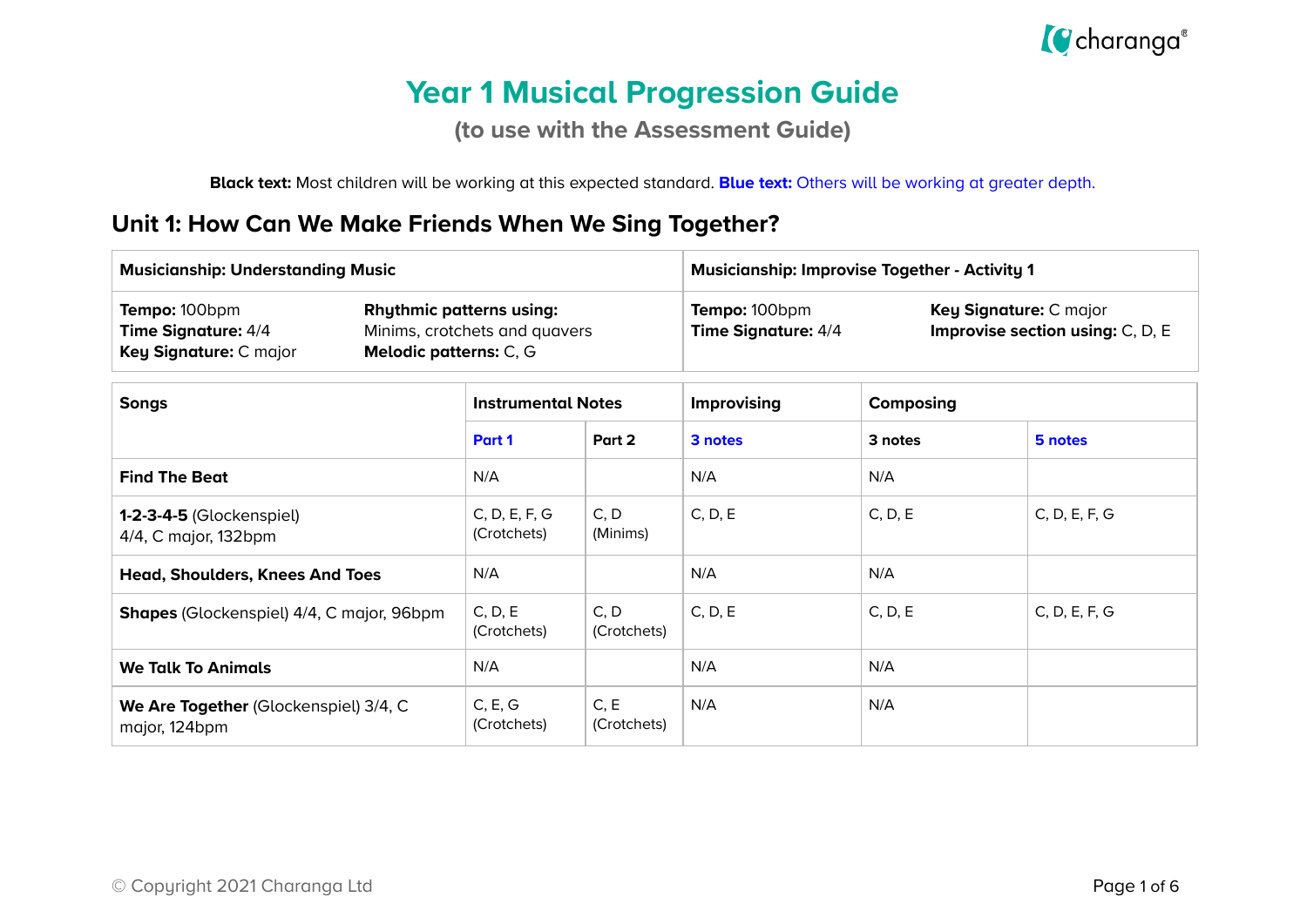

### **Unit 2: How Does Music Tell Stories about the Past?**

| <b>Musicianship: Understanding Music</b>                                    |                                                                                                   | <b>Musicianship: Improvise Together - Activity 1</b> |
|-----------------------------------------------------------------------------|---------------------------------------------------------------------------------------------------|------------------------------------------------------|
| Tempo: 96bpm<br><b>Time Signature: 4/4</b><br><b>Key Signature: F major</b> | <b>Rhythmic patterns using:</b><br>Minims, crotchets and quavers<br><b>Melodic patterns:</b> F, C | As Unit 1                                            |

| <b>Songs</b>                                                         | <b>Instrumental Notes</b> |                      | Improvising | Composing |         |
|----------------------------------------------------------------------|---------------------------|----------------------|-------------|-----------|---------|
|                                                                      | Part 1                    | Part 2               | 3 notes     | 3 notes   | 5 notes |
| Twinkle, Twinkle, Little Star (Glockenspiel)<br>4/4, D Major, 106bpm | D, E, F#<br>(Crotchets)   | D, F#<br>(Crotchets) | D, E, A     | N/A       |         |
| In The Orchestra                                                     | N/A                       |                      | N/A         | N/A       |         |
| Daisy Bell (Bicycle Built For Two)                                   | N/A                       |                      | N/A         | N/A       |         |
| Dancing Dinosaurs (Glockenspiel) 4/4, C<br>major, 132bpm             | C, D, E<br>(Crotchets)    | C, D<br>(Crotchets)  | C, D, E     | N/A       |         |
| Rock-a-bye Baby                                                      | N/A                       |                      | N/A         | N/A       |         |
| I'm A Little Teapot                                                  | N/A                       |                      | N/A         | N/A       |         |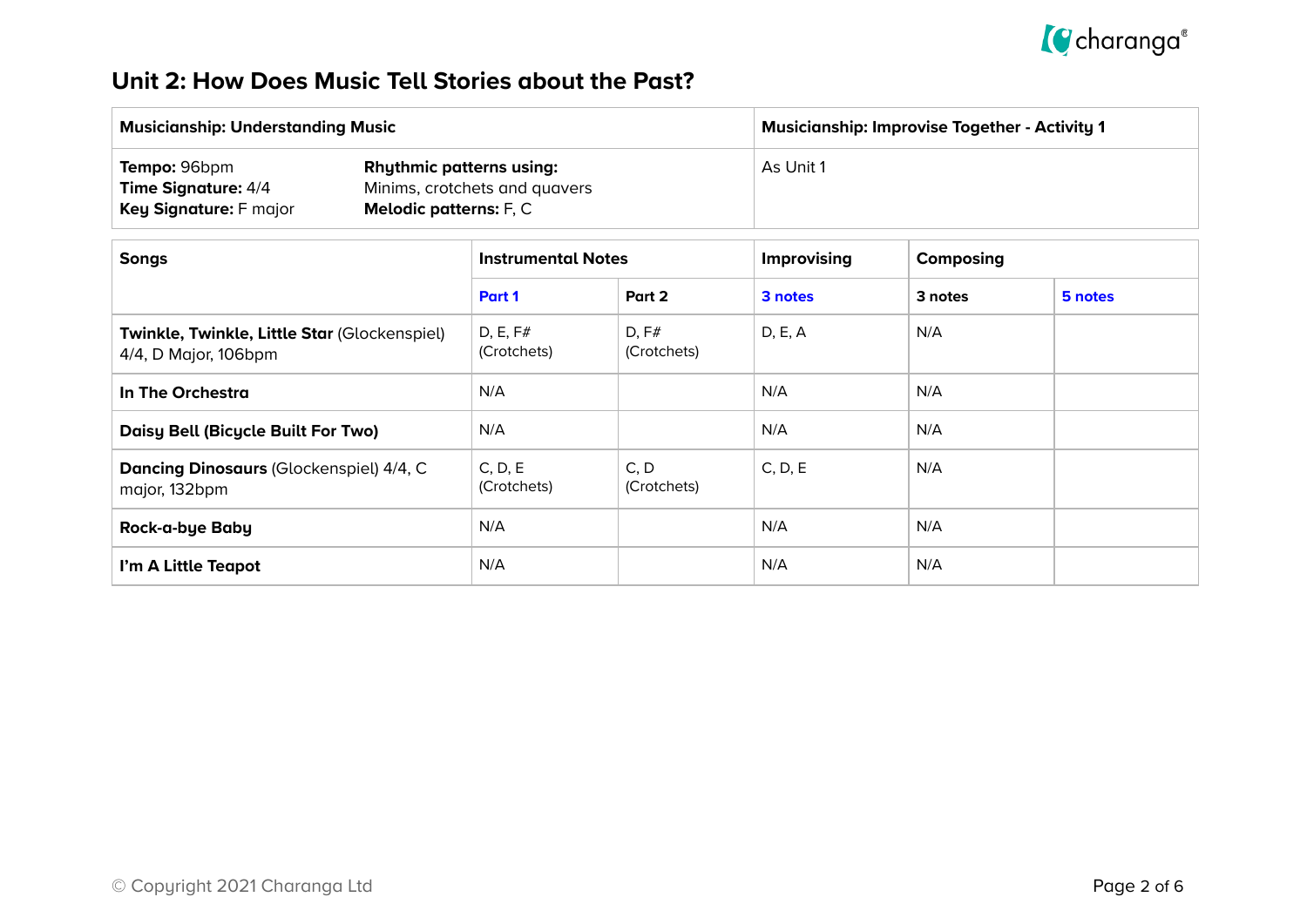

### **Unit 3: How Does Music Make the World a Better Place?**

| <b>Musicianship: Understanding Music</b>                                    |                                                                                                   | <b>Musicianship: Improvise Together - Activity 2</b> |                                                              |  |
|-----------------------------------------------------------------------------|---------------------------------------------------------------------------------------------------|------------------------------------------------------|--------------------------------------------------------------|--|
| Tempo: 98bpm<br><b>Time Signature: 4/4</b><br><b>Key Signature: G major</b> | <b>Rhythmic patterns using:</b><br>Minims, crotchets and quavers<br><b>Melodic patterns:</b> G, D | Tempo: 96bpm<br>Time Signature: 4/4                  | Key Signature: F major<br>Improvise section using: $F, G, A$ |  |

| <b>Songs</b>                                          | <b>Instrumental Notes</b>       |                             | <b>Improvising</b> | Composing |               |
|-------------------------------------------------------|---------------------------------|-----------------------------|--------------------|-----------|---------------|
|                                                       | Part 1                          | Part 2                      | 3 notes            | 3 notes   | 5 notes       |
| If You're Happy And You Know It                       | N/A                             |                             | N/A                | N/A       |               |
| Sing Me A Song (Glockenspiel) 3/4, F<br>major, 176bpm | F, G, A<br>(Minims)             | F, G<br>(Minims)            | F, G, A            | F, G, A   | F, G, A, C, D |
| <b>Sparkle</b>                                        | N/A                             |                             | N/A                | N/A       |               |
| <b>Rhythm In The Way We Walk</b>                      | N/A                             |                             | N/A                | N/A       |               |
| Big Bear Funk (Glockenspiel) 4/4, D<br>minor, 109bpm  | D, A, C<br>(Crotchets, quavers) | D, C<br>(Minims, crotchets) | D, F, G            | D, F, G   | D, F, G, A, C |
| <b>Baby Elephant</b>                                  | N/A                             |                             | N/A                | N/A       |               |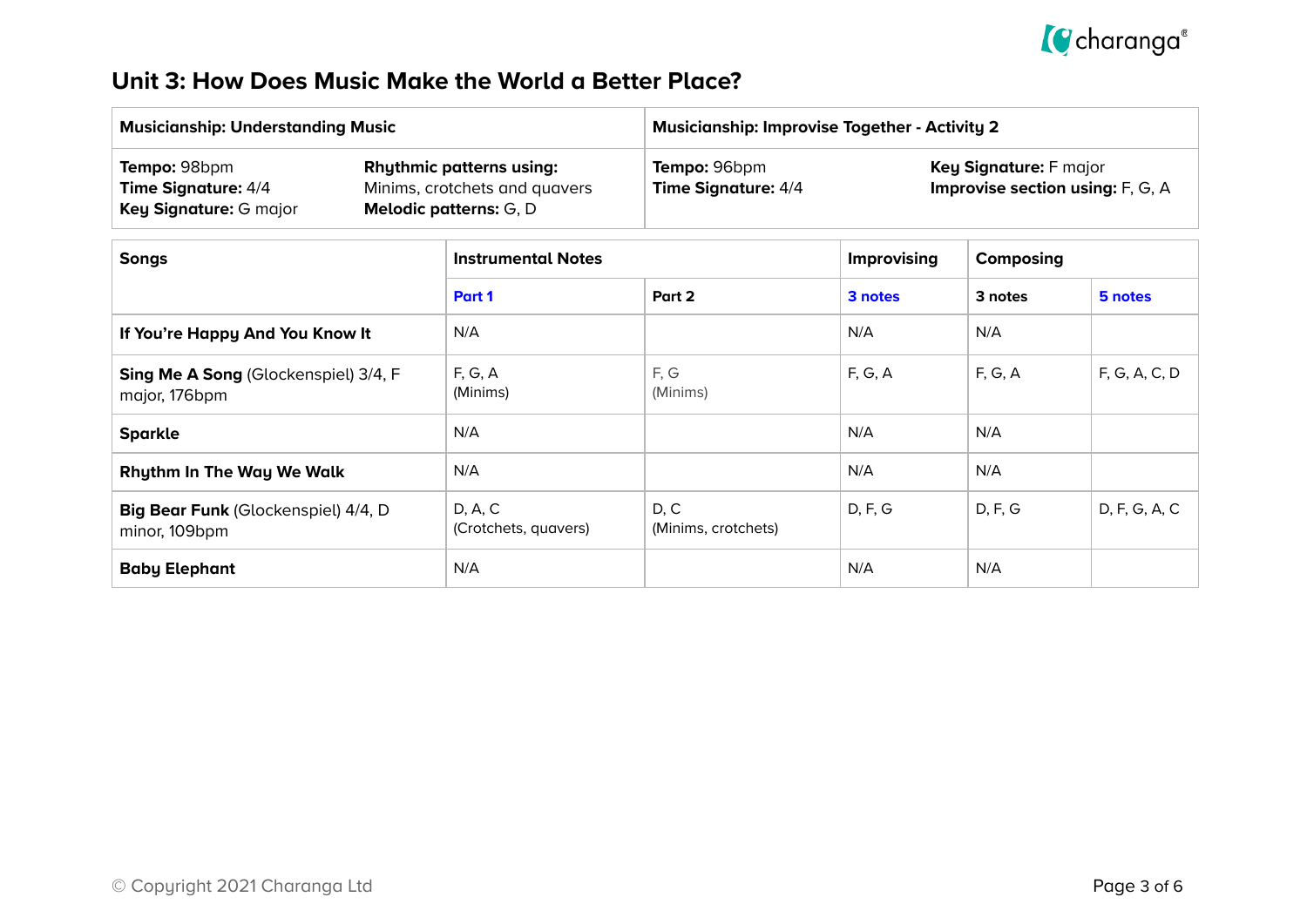

## **Unit 4: How Does Music Help Us To Understand Our Neighbours?**

| <b>Musicianship: Understanding Music</b>                                    |                                                                                                   | <b>Musicianship: Improvise Together - Activity 2</b> |
|-----------------------------------------------------------------------------|---------------------------------------------------------------------------------------------------|------------------------------------------------------|
| Tempo: 98bpm<br><b>Time Signature: 4/4</b><br><b>Key Signature: A minor</b> | <b>Rhythmic patterns using:</b><br>Minims, crotchets and quavers<br><b>Melodic patterns:</b> A, E | As Unit 3                                            |

| <b>Songs</b>                                            | <b>Instrumental Notes</b> |                     | Improvising | Composing |               |
|---------------------------------------------------------|---------------------------|---------------------|-------------|-----------|---------------|
|                                                         | Part 1                    | Part 2              | 3 notes     | 3 notes   | 5 notes       |
| Days Of The Week (Glockenspiel) 4/4, F<br>major 136bpm  | F, G, A<br>(Crotchets)    | F, G<br>(Minims)    | F, G, A     | F, G, A   | F, G, A, C, D |
| <b>Name Song (Glockenspiel) 4/4, C major,</b><br>124bpm | C, D, E<br>(Crotchets)    | C, D<br>(Crotchets) | C, D, E     | C, D, E   | C, D, E, F, G |
| Cuckoo (Glockenspiel) - 3/4, C major, 176bpm            | C, D, E<br>(Crotchets)    | C, D<br>(Crotchets) | N/A         | N/A       |               |
| <b>Upside Down</b>                                      | N/A                       |                     | N/A         | N/A       |               |
| <b>Hush Little Baby</b>                                 | N/A                       |                     | N/A         | N/A       |               |
| <b>Who Took The Cookie?</b>                             | N/A                       |                     | N/A         | N/A       |               |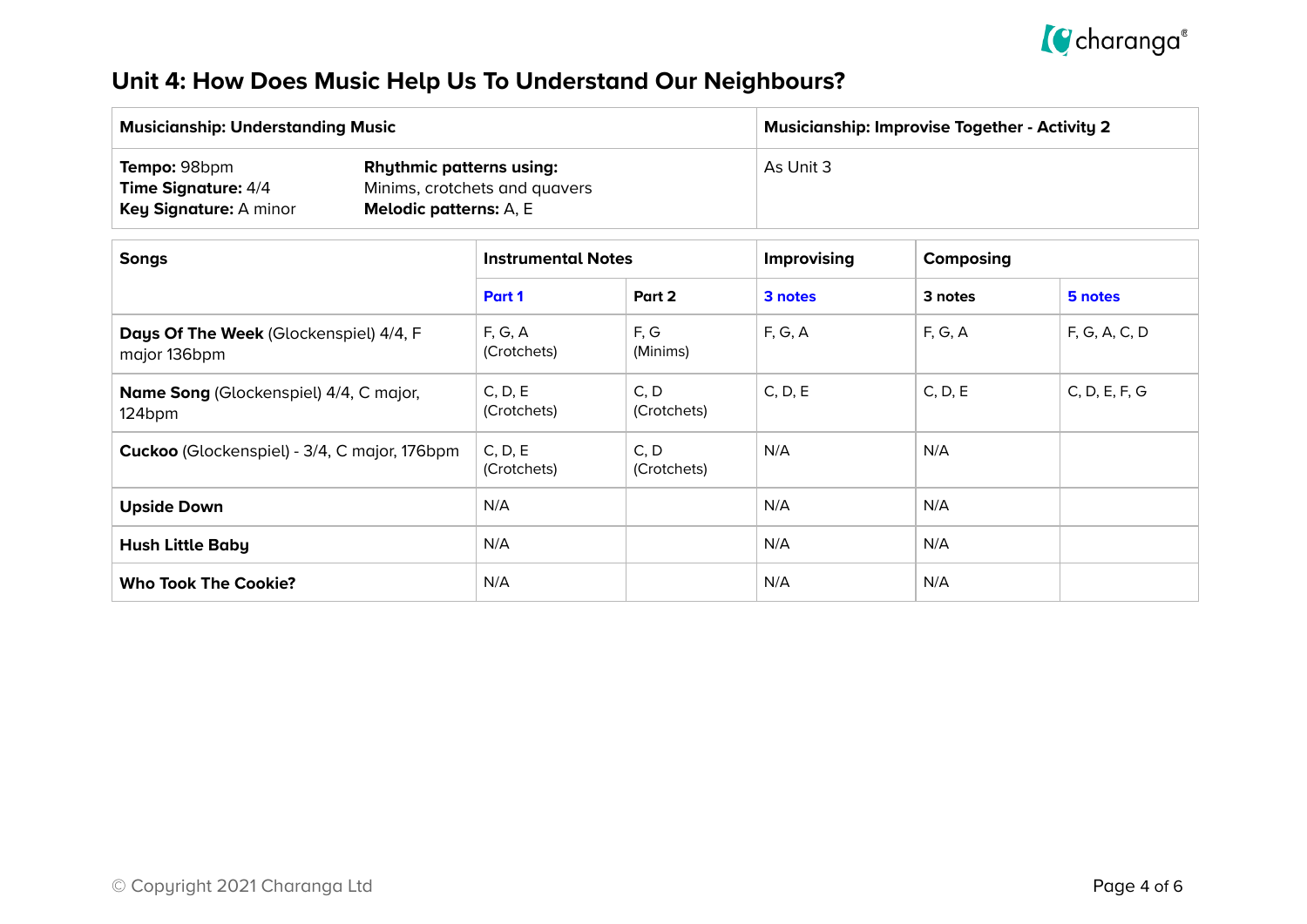

## **Unit 5: What Songs Can We Sing To Help Us Through The Day?**

| <b>Musicianship: Understanding Music</b>                              |                                                                                                   | Musicianship: Improvise Together - Activity 3 $^{\circ}$ |                                                                     |  |
|-----------------------------------------------------------------------|---------------------------------------------------------------------------------------------------|----------------------------------------------------------|---------------------------------------------------------------------|--|
| Tempo: 100bpm<br><b>Time Signature: 3/4</b><br>Key Signature: C major | <b>Rhythmic patterns using:</b><br>Minims, crotchets and quavers<br><b>Melodic patterns:</b> C, G | <b>Tempo: 100bpm</b><br><b>Time Signature: 3/4</b>       | Key Signature: C major<br><b>Improvise section using:</b> $C, D, E$ |  |

| <b>Songs</b>                                                  | <b>Instrumental Notes</b>                        |                                | <b>Improvising</b> | Composing |               |
|---------------------------------------------------------------|--------------------------------------------------|--------------------------------|--------------------|-----------|---------------|
|                                                               | Part 1                                           | Part 2                         | 3 notes            | 3 notes   | 5 notes       |
| <b>Getting Dressed (Glockenspiel) 4/4, C major,</b><br>112bpm | C, D, E, F, G, A<br>(Minims, crotchets, quavers) | C, D, E<br>(Minims, crotchets) | N/A                | N/A       |               |
| <b>Dress Up</b>                                               | N/A                                              |                                | N/A                | N/A       |               |
| Brush Our Teeth (Glockenspiel) 4/4, C major,<br>144bpm        | C, D, E<br>(Minims)                              | C, D<br>(Minims                | C, D, E            | C, D, E   | C, D, E, F, G |
| Get Ready (Glockenspiel) 2/2, C major,<br>44 <sub>bpm</sub>   | C, D, E<br>(Crotchets)                           | C, D<br>(Crotchets)            | N/A                | N/A       |               |
| <b>Up And Down</b>                                            | N/A                                              |                                | N/A                | N/A       |               |
| <b>Star Light, Star Bright</b>                                | N/A                                              |                                | N/A                | N/A       |               |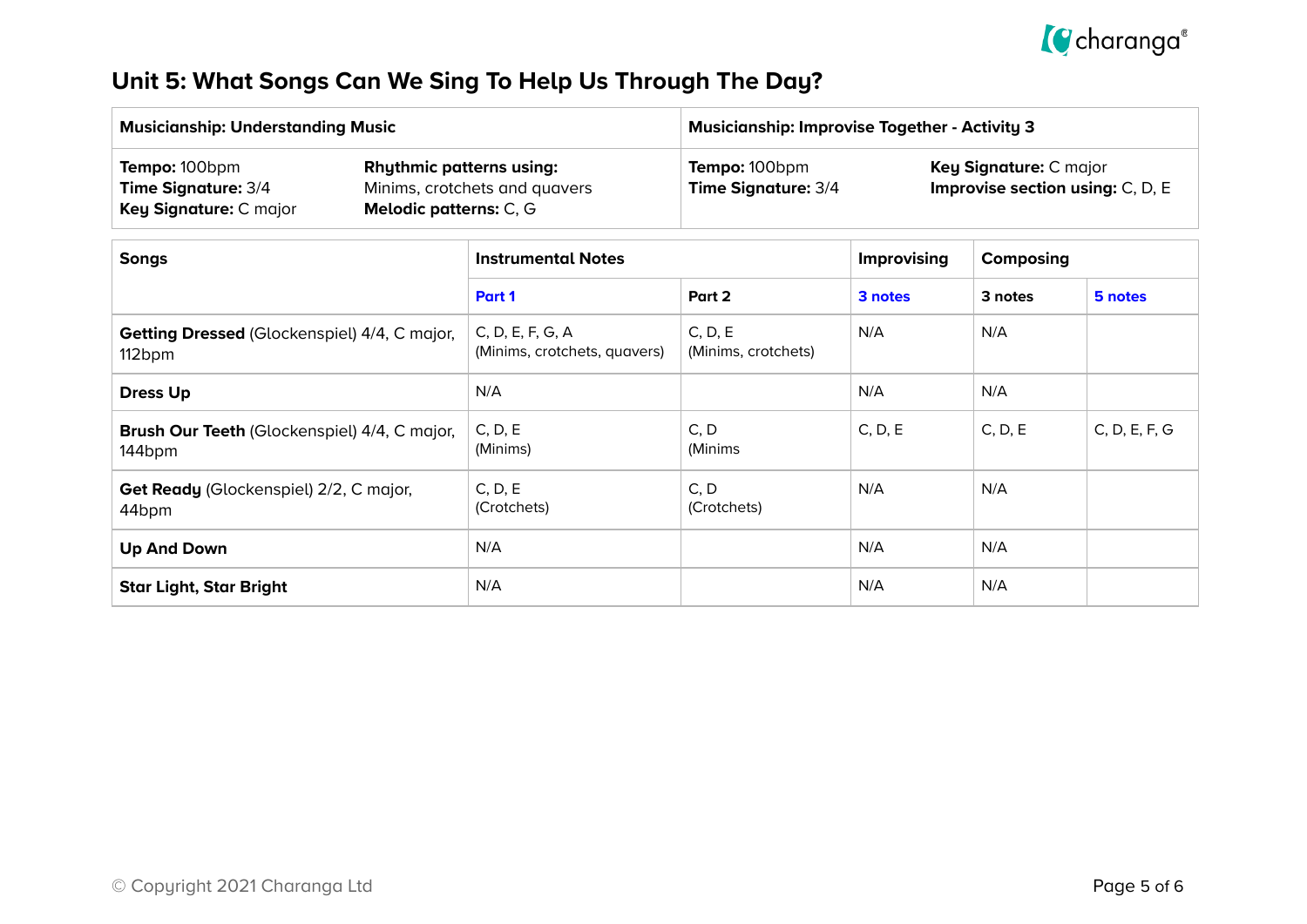

## **Unit 6: How Does Music Teach Us About Looking After Our Planet?**

| <b>Musicianship: Understanding Music</b>                                     |                                                                                              | <b>Musicianship: Improvise Together - Activity 3</b> |
|------------------------------------------------------------------------------|----------------------------------------------------------------------------------------------|------------------------------------------------------|
| <b>Tempo: 100bpm</b><br><b>Time Signature: 2/4</b><br>Key Signature: G major | <b>Rhythmic patterns using:</b><br>Crotchets and quavers<br><b>Melodic patterns:</b> G, B, D | As Unit 5                                            |

| <b>Songs</b>                                              | <b>Instrumental Notes</b>          |                                | <b>Improvising</b> | Composing |               |
|-----------------------------------------------------------|------------------------------------|--------------------------------|--------------------|-----------|---------------|
|                                                           | Part 1                             | Part 2                         | 3 notes            | 3 notes   | 5 notes       |
| The Bear Went Over The Mountain                           | N/A                                |                                | N/A                | N/A       |               |
| In The Sea (Glockenspiel) 6/8, C major, 100bpm            | C, D, E, F<br>(Crotchets)          | C, D<br>(Crotchets)            | N/A                | N/A       |               |
| <b>Alice The Camel</b> (Glockenspiel) 4/4, C major, 38bpm | C, D, E, G<br>(Minims, crotchets)  | C, D, E<br>(Minims, crotchets) | C, D, E            | C, D, E   | C, D, E, F, G |
| Ten Green Bottles (Glockenspiel) 6/8, D major, 116bpm     | D, E, $F\sharp$ , G<br>(Crotchets) | D, E<br>(Crotchets)            | N/A                | N/A       |               |
| Zootime (Glockenspiel) - 4/4, C major, 122bpm             | C, D<br>(Crotchets, quavers)       | C, D<br>(Minims, crotchets)    | C, D, E            | C, D, E   | C, D, E, F, G |
| <b>She'll Be Coming 'Round The Mountain</b>               | N/A                                |                                | N/A                | N/A       |               |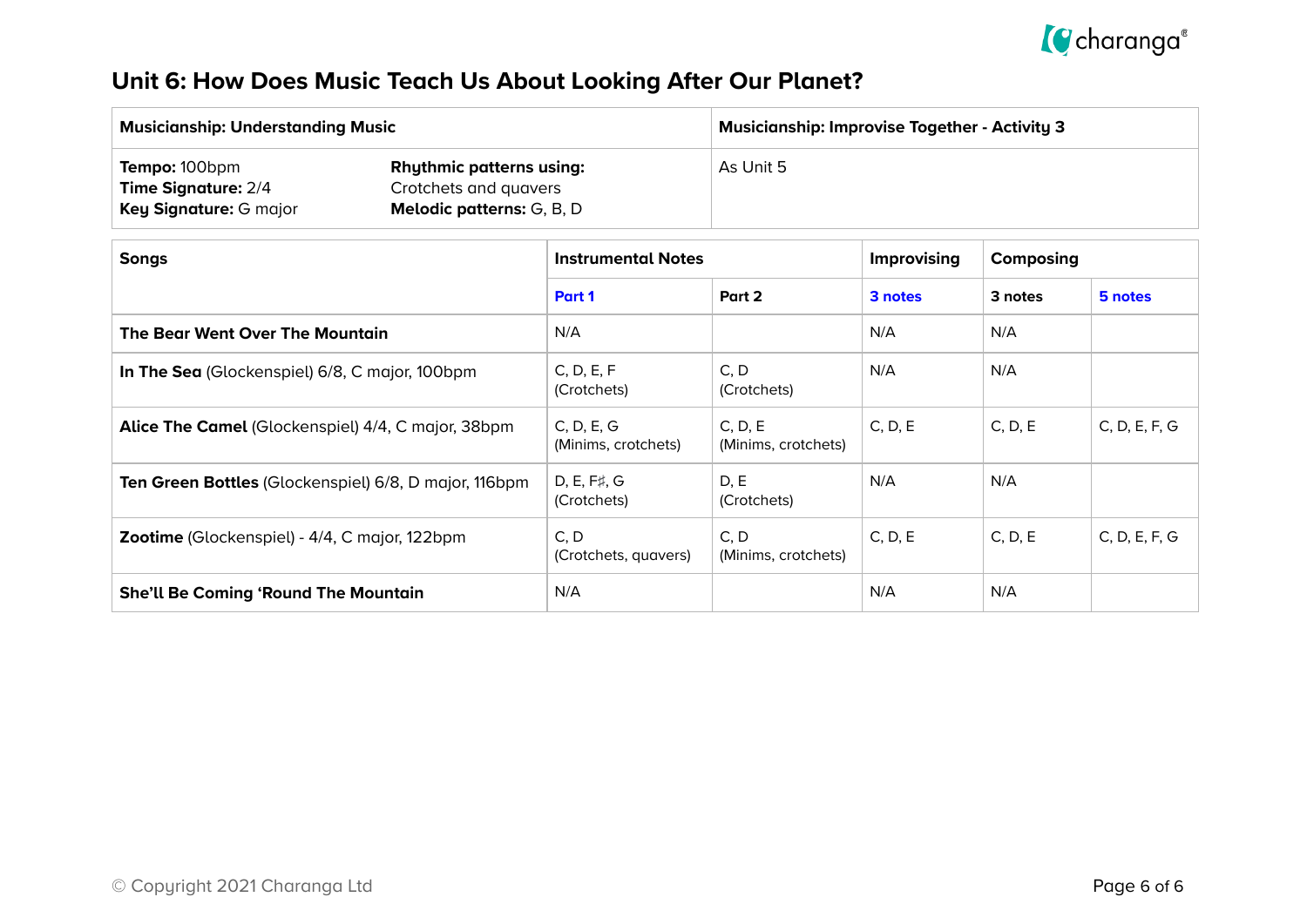

# **Year 2 Musical Progression Guide**

**(to use with the Assessment Guide)**

**Black text:** Most children will be working at this expected standard. **Blue text:** Others will be working at greater depth.

#### **Unit 1: How Does Music Help Us to Make Friends?**

| <b>Musicianship: Understanding Music</b>                       |                                                                                            |                     | <b>Musicianship: Improvise Together - Activity 1</b> |                                                            |               |  |
|----------------------------------------------------------------|--------------------------------------------------------------------------------------------|---------------------|------------------------------------------------------|------------------------------------------------------------|---------------|--|
| Tempo: 112bpm<br>Time Signature: 4/4<br>Key Signature: C major | <b>Rhythmic patterns using:</b><br>Minims, crotchets and quavers<br>Melodic patterns: C, G |                     | Tempo: 112bpm<br><b>Time Signature: 4/4</b>          | Key Signature: C major<br>Improvise section using: C, D, E |               |  |
| <b>Songs</b>                                                   | <b>Instrumental Notes</b>                                                                  |                     | Improvising                                          | Composing                                                  |               |  |
|                                                                | Part 1                                                                                     | Part 2              | 3 notes                                              | 3 notes                                                    | 5 notes       |  |
| Music Is In My Soul (Glockenspiel)<br>4/4, C major, 132bpm     | C, D, E, G<br>(Crotchets)                                                                  | C, D<br>(Crotchets) | C, D, E                                              | C, D, E                                                    | C, D, E, F, G |  |
| (Recorder)                                                     | G, A<br>(Crotchets)                                                                        | G<br>(Crotchets)    |                                                      |                                                            |               |  |
| <b>Hey Friends!</b>                                            | N/A                                                                                        |                     | N/A                                                  | N/A                                                        |               |  |
| Hello!                                                         | N/A                                                                                        |                     | N/A                                                  | N/A                                                        |               |  |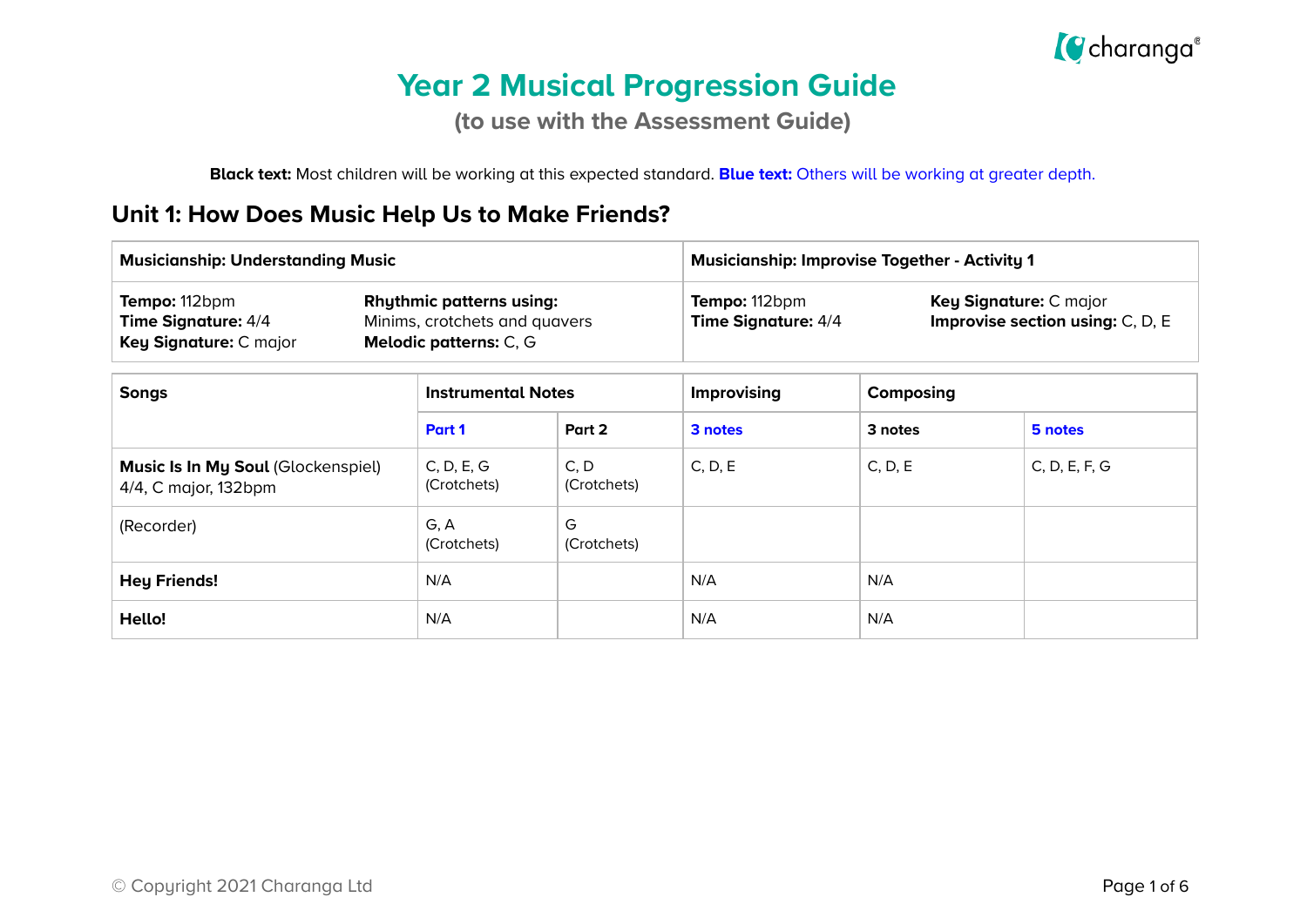

### **Unit 2: How Does Music Teach Us about the Past?**

| <b>Musicianship: Understanding Music</b>                                    |                                                                                                   | <b>Musicianship: Improvise Together - Activity 1</b> |  |  |
|-----------------------------------------------------------------------------|---------------------------------------------------------------------------------------------------|------------------------------------------------------|--|--|
| Tempo: 66bpm<br><b>Time Signature: 2/4</b><br><b>Key Signature: C major</b> | <b>Rhythmic patterns using:</b><br>Minims, crotchets and quavers<br><b>Melodic patterns:</b> C, G | As Unit 1                                            |  |  |

| <b>Songs</b>                                              | <b>Instrumental Notes</b>              |                          | Improvising | Composing |               |
|-----------------------------------------------------------|----------------------------------------|--------------------------|-------------|-----------|---------------|
|                                                           | Part 1                                 | Part 2                   | 3 notes     | 3 notes   | 5 notes       |
| Sparkle In The Sun (Glockenspiel) 4/4, G<br>major, 164bpm | G, A, B<br>(Crotchets)                 | G, A<br>(Crotchets)      | G, A, B     | G, A, B   | G, A, B, D, E |
| (Recorder)                                                | G, A, B<br>(Crotchets)                 | G<br>(Crotchets)         |             |           |               |
| <b>Listen</b>                                             | N/A                                    |                          | N/A         | N/A       |               |
| The Orchestra Song (Glockenspiel) 4/4, C<br>Major, 80bpm  | $C, G, B \nmid$<br>(Minims, crotchets) | $\mathsf{C}$<br>(Minims) | N/A         | N/A       |               |
| (Recorder)                                                | C, G, B $\flat$<br>(Minims, crotchets) | C, G<br>(Minims)         |             |           |               |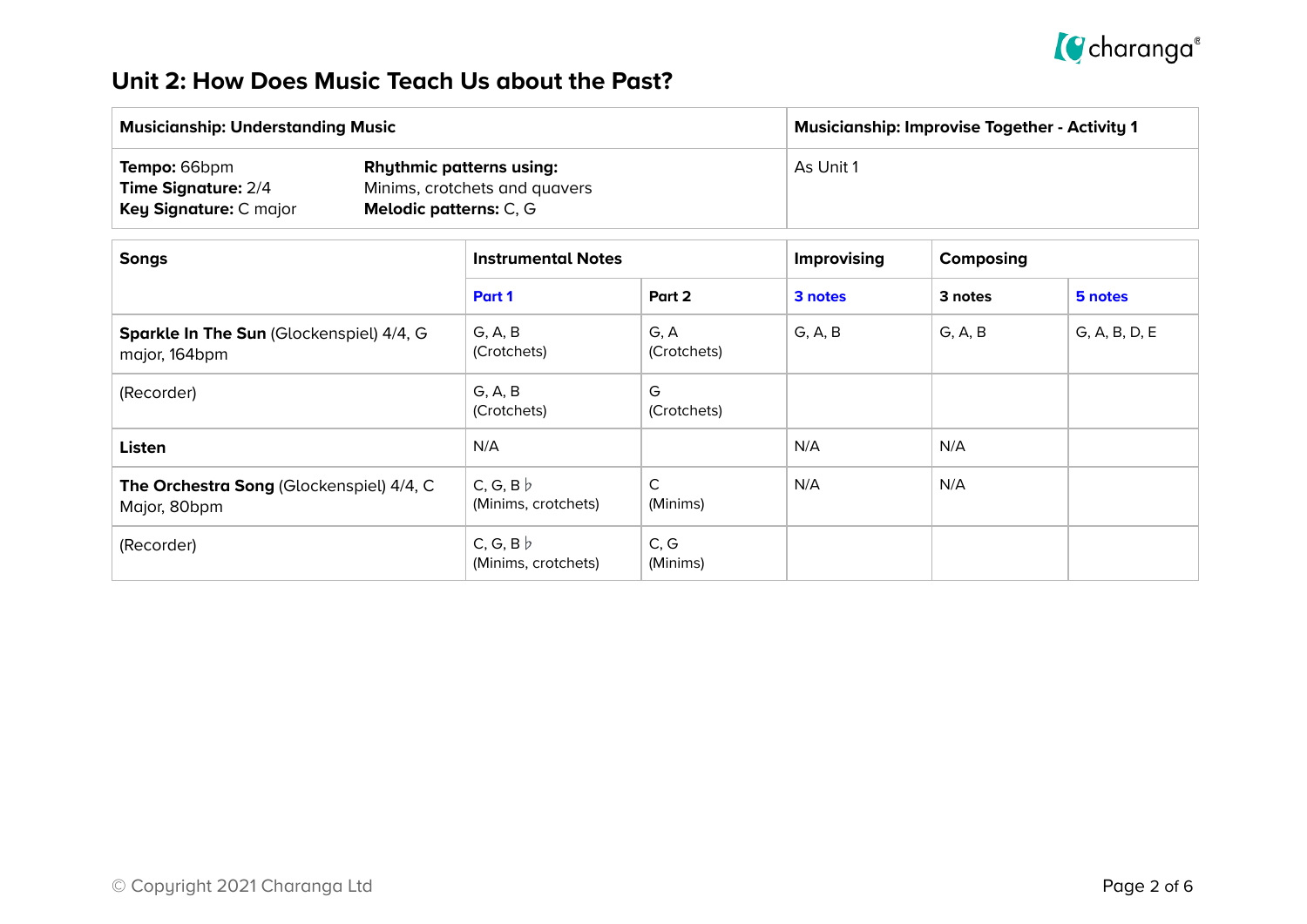

### **Unit 3: How Does Music Make the World a Better Place?**

| <b>Musicianship: Understanding Music</b>                                    |                                                                                                   | <b>Musicianship: Improvise Together - Activity 2</b> |                                                                          |  |  |
|-----------------------------------------------------------------------------|---------------------------------------------------------------------------------------------------|------------------------------------------------------|--------------------------------------------------------------------------|--|--|
| Tempo: 98bpm<br><b>Time Signature: 4/4</b><br><b>Key Signature: A minor</b> | <b>Rhythmic patterns using:</b><br>Minims, crotchets and quavers<br><b>Melodic patterns:</b> A, E | Tempo: 98bpm<br><b>Time Signature: 4/4</b>           | <b>Key Signature: A minor</b><br><b>Improvise section using:</b> A, B, C |  |  |

| <b>Songs</b>                                              | <b>Instrumental Notes</b>                |                                          | Improvising | Composing |               |
|-----------------------------------------------------------|------------------------------------------|------------------------------------------|-------------|-----------|---------------|
|                                                           | Part 1                                   | Part 2                                   | 3 notes     | 3 notes   | 5 notes       |
| Rainbows (Glockenspiel) 4/4, C major, 126bpm              | C, D, E<br>(Crotchets)                   | C, D, E<br>(Crotchets)                   | N/A         | C, D, E   | C, D, E, F, G |
| (Recorder)                                                | G, A, B<br>(Crotchets)                   | G, A, B<br>(Crotchets)                   |             |           |               |
| Hands, Feet, Heart (Glockenspiel) 4/4, C<br>major, 118bpm | C, E, F, G, A, B<br>(Crotchets, quavers) | C, E, F, G, A, B<br>(Crotchets, quavers) | C, D, E     | N/A       |               |
| (Recorder)                                                | G, A, C<br>(Minims, crotchets)           | G, A, C<br>(Minims, crotchets)           |             |           |               |
| <b>All Around The World</b>                               | N/A                                      |                                          | N/A         | N/A       |               |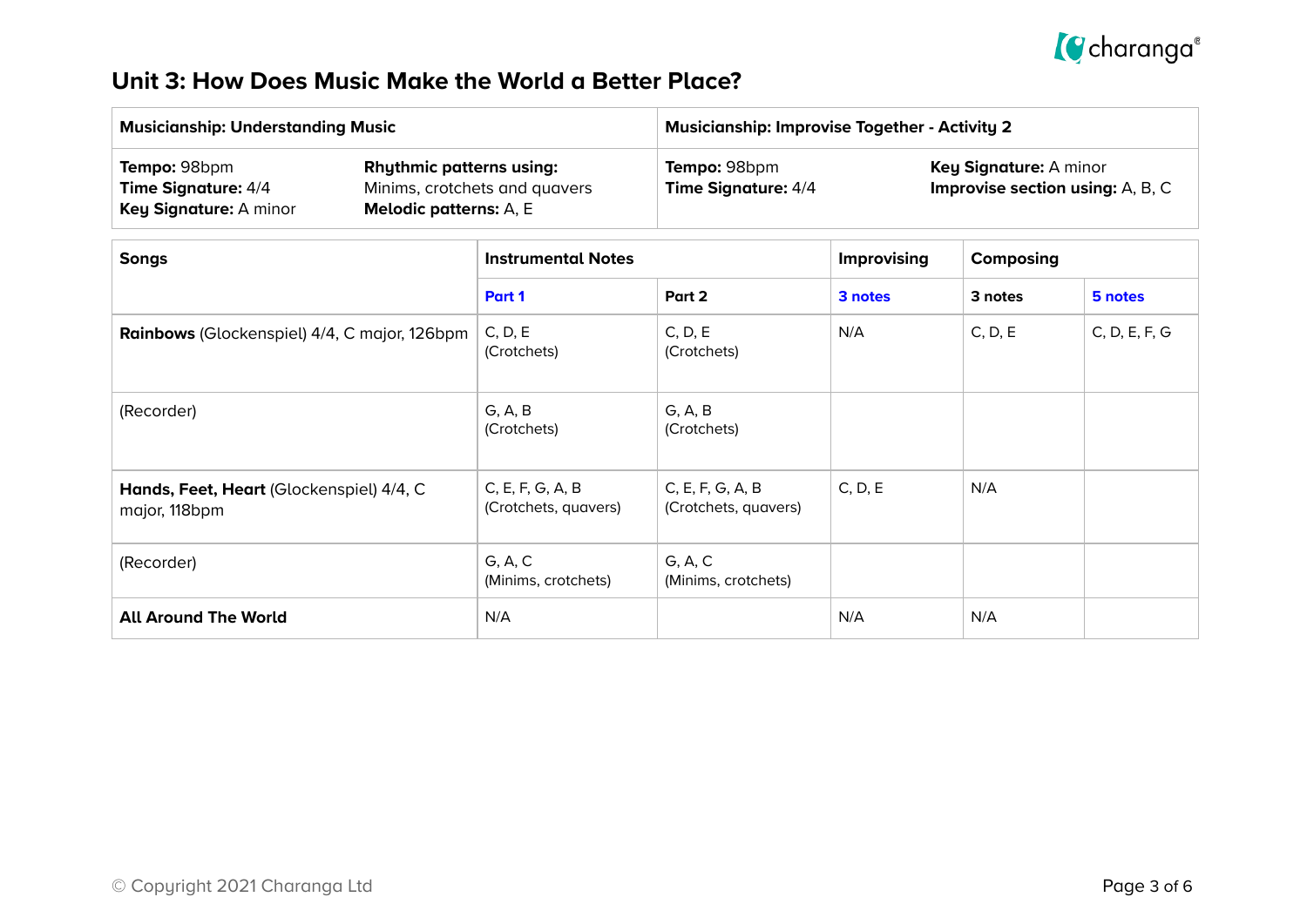

## **Unit 4: How Does Music Teach Us About Our Neighbourhood?**

| <b>Musicianship: Understanding Music</b>                                     |                                                                                                   | <b>Musicianship: Improvise Together - Activity 2</b> |  |  |
|------------------------------------------------------------------------------|---------------------------------------------------------------------------------------------------|------------------------------------------------------|--|--|
| Tempo: 114bpm<br><b>Time Signature: 4/4</b><br><b>Key Signature: C major</b> | <b>Rhythmic patterns using:</b><br>Minims, crotchets and quavers<br><b>Melodic patterns: C, G</b> | As Unit 3                                            |  |  |

| <b>Songs</b>                                                     | <b>Instrumental Notes</b>    |                           | <b>Improvising</b> | Composing |               |
|------------------------------------------------------------------|------------------------------|---------------------------|--------------------|-----------|---------------|
|                                                                  | Part 1                       | Part 2                    | 3 notes            | 3 notes   | 5 notes       |
| Helping Each Other (Glockenspiel) 4/4, C major,<br>108bpm        | C, D, E, G<br>(Crotchets)    | C, E, G<br>(Crotchets)    | C, D, E            | N/A       |               |
| (Recorder)                                                       | G, A, C<br>(Crotchets)       | G, A<br>(Crotchets)       |                    |           |               |
| The Music Man (Glockenspiel) 4/4, F major,<br>130 <sub>bpm</sub> | F, G, A, C, E<br>(Crotchets) | F, G, A, E<br>(Crotchets) | N/A                | F, G, A   | F, G, A, C, D |
| (Recorder)                                                       | F, G, A<br>(Crotchets)       | F, G, A<br>(Crotchets)    |                    |           |               |
| Let's Sing Together                                              | N/A                          |                           | N/A                | N/A       |               |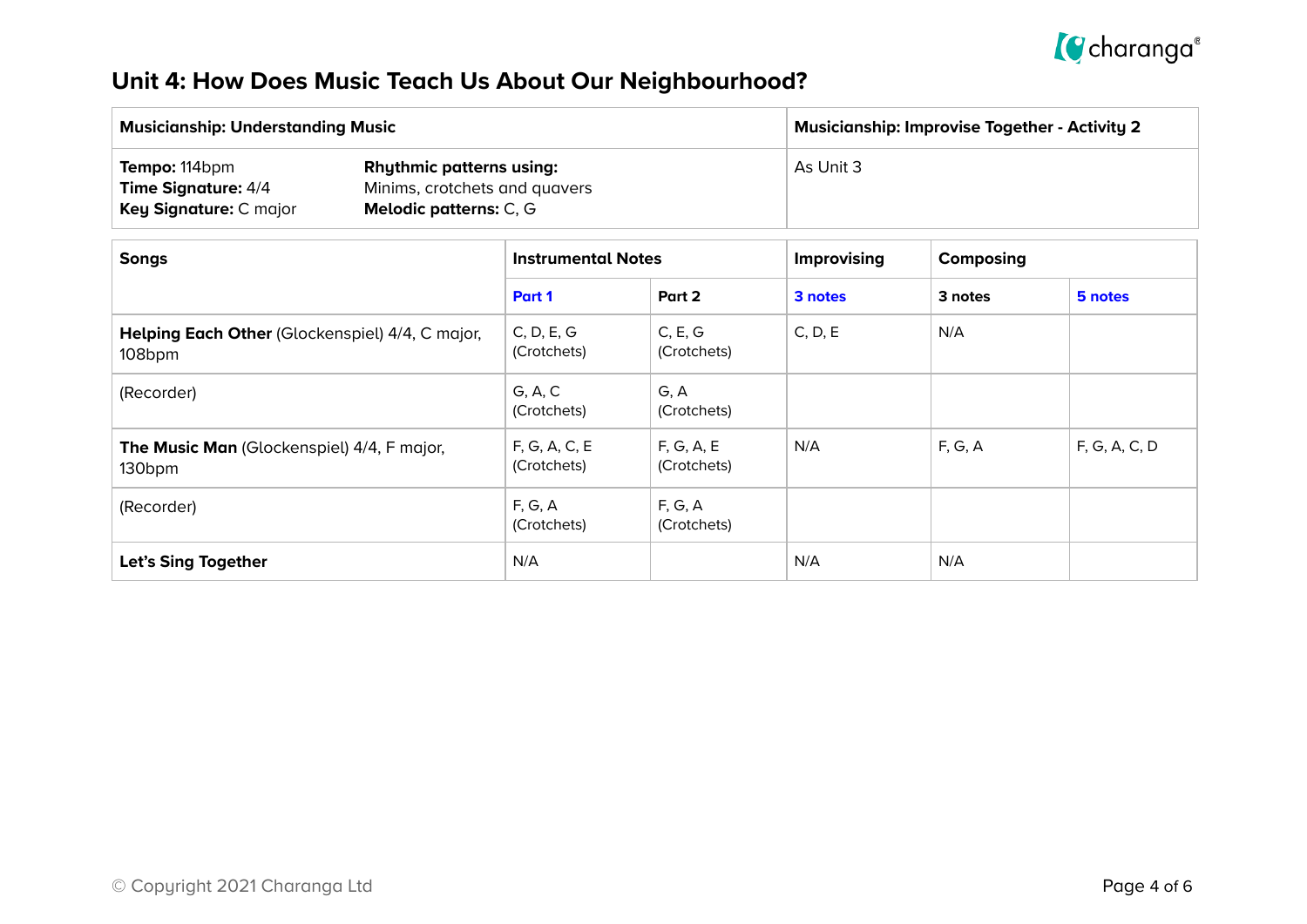

## **Unit 5: How Does Music Make Us Happy?**

| <b>Musicianship: Understanding Music</b>                                    |                                                                                                   | <b>Musicianship: Improvise Together - Activity 3</b> |                                                                                |  |  |
|-----------------------------------------------------------------------------|---------------------------------------------------------------------------------------------------|------------------------------------------------------|--------------------------------------------------------------------------------|--|--|
| <b>Tempo: 97bpm</b><br><b>Time Signature: 2/4</b><br>Key Signature: G major | <b>Rhythmic patterns using:</b><br>Minims, crotchets and quavers<br><b>Melodic patterns:</b> G, D | Tempo: 97bpm<br><b>Time Signature: 2/4</b>           | <b>Key Signature: G major</b><br><b>Improvise section using:</b> G, A, B, C, D |  |  |

| <b>Songs</b>                                                      | <b>Instrumental Notes</b>                           |                                             | Improvising | Composing |               |
|-------------------------------------------------------------------|-----------------------------------------------------|---------------------------------------------|-------------|-----------|---------------|
|                                                                   | Part 1                                              | Part 2                                      | 3 notes     | 3 notes   | 5 notes       |
| I Wanna Play In A Band<br>(Glockenspiel) 4/4, F major, 116bpm     | F, C, D<br>(Semibreves, crotchets, quavers)         | F, C, D<br>(Semibreves, crotchets, quavers) | F, G, A     | F, G, A   | F, G, A, C, D |
| (Recorder)                                                        | G, A, B $\flat$ , C<br>(Minims, crotchets, quavers) | G, A, B $\flat$ , C<br>(Minims, crotchets)  |             |           |               |
| <b>Music Is All Around (Glockenspiel)</b><br>4/4, G major, 112bpm | G, A, D, E<br>(Crotchets, quavers)                  | G, A, E<br>(Crotchets)                      | N/A         | N/A       |               |
| (Recorder)                                                        | G, A, E<br>(Crotchets, quavers)                     | G, A, E<br>(Crotchets)                      |             |           |               |
| <b>Saying Sorry</b>                                               | N/A                                                 |                                             | N/A         | N/A       |               |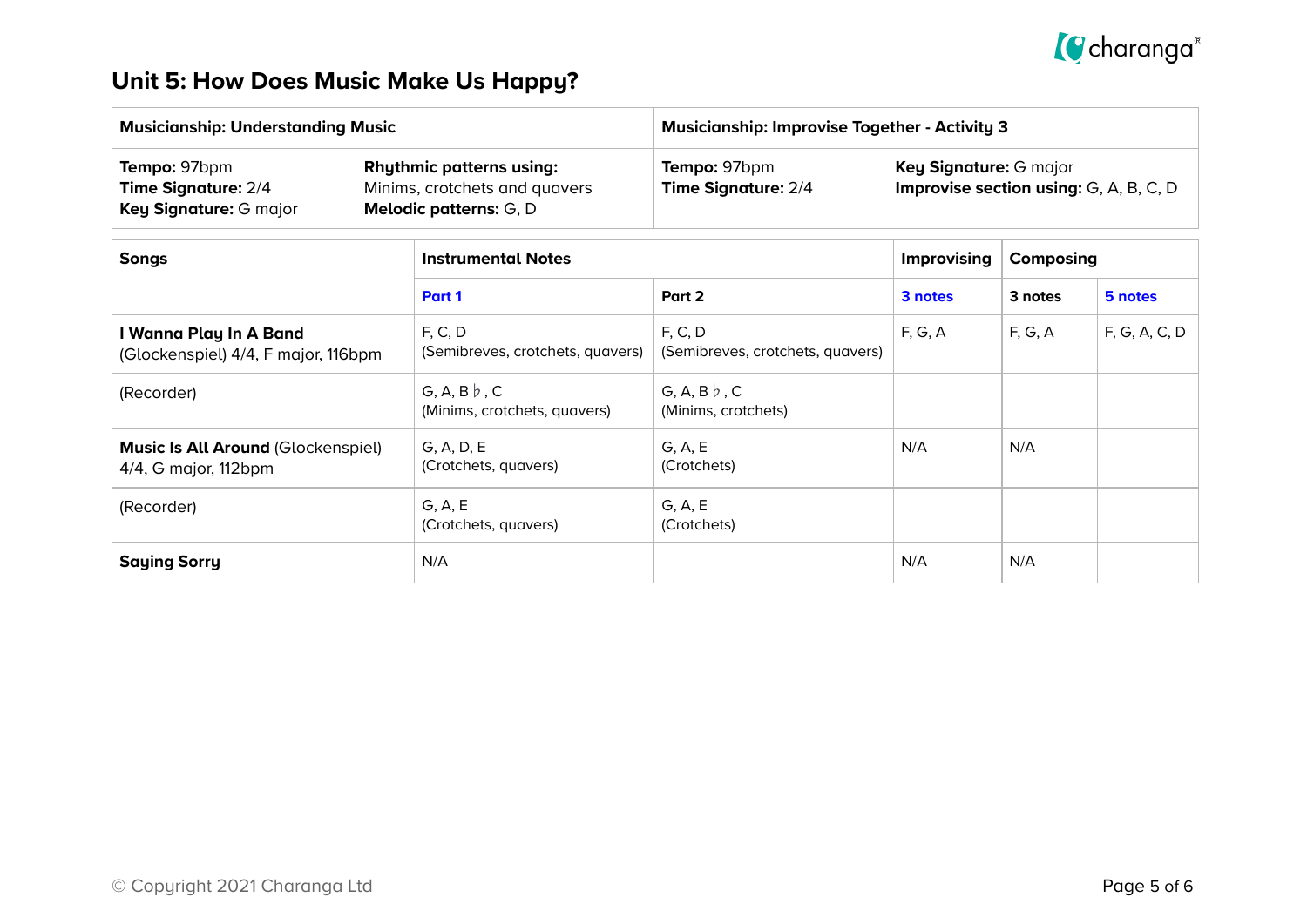

## **Unit 6: How Does Music Teach Us About Looking After Our Planet?**

| <b>Musicianship: Understanding Music</b>                                     |                                                                                                   | Musicianship: Improvise Together - Activity 3 |  |  |
|------------------------------------------------------------------------------|---------------------------------------------------------------------------------------------------|-----------------------------------------------|--|--|
| <b>Tempo: 100bpm</b><br><b>Time Signature: 3/4</b><br>Key Signature: C major | <b>Rhythmic patterns using:</b><br>Minims, crotchets and quavers<br><b>Melodic patterns: C, G</b> | As Unit 5                                     |  |  |

| <b>Songs</b>                                                    | <b>Instrumental Notes</b>                                |                                              | Improvising | Composing |         |
|-----------------------------------------------------------------|----------------------------------------------------------|----------------------------------------------|-------------|-----------|---------|
|                                                                 | Part 1                                                   | Part 2                                       | 3 notes     | 3 notes   | 5 notes |
| The Sunshine Song (Glockenspiel)<br>4/4, C major, 124bpm        | C, D, E, F<br>(Crotchets, quavers)                       | C, D, E, F<br>(Crotchets)                    | C, D, E     | N/A       |         |
| (Recorder)                                                      | G, A, B, C<br>(Crotchets, quavers)                       | G, A, B, C<br>(Crotchets)                    |             |           |         |
| <b>Four White Horses (Glockenspiel)</b><br>4/4, G major, 138bpm | $G, A, B, D, E, F\sharp$<br>(Minims, crotchets, quavers) | $G, A, D, E, F\sharp$<br>(Minims, crotchets) | C, G, A     | N/A       |         |
| (Recorder)                                                      | G, A, B<br>(Crotchets)                                   | G, A, B<br>(Crotchets)                       |             |           |         |
| Down By The Bay                                                 | N/A                                                      |                                              | N/A         | N/A       |         |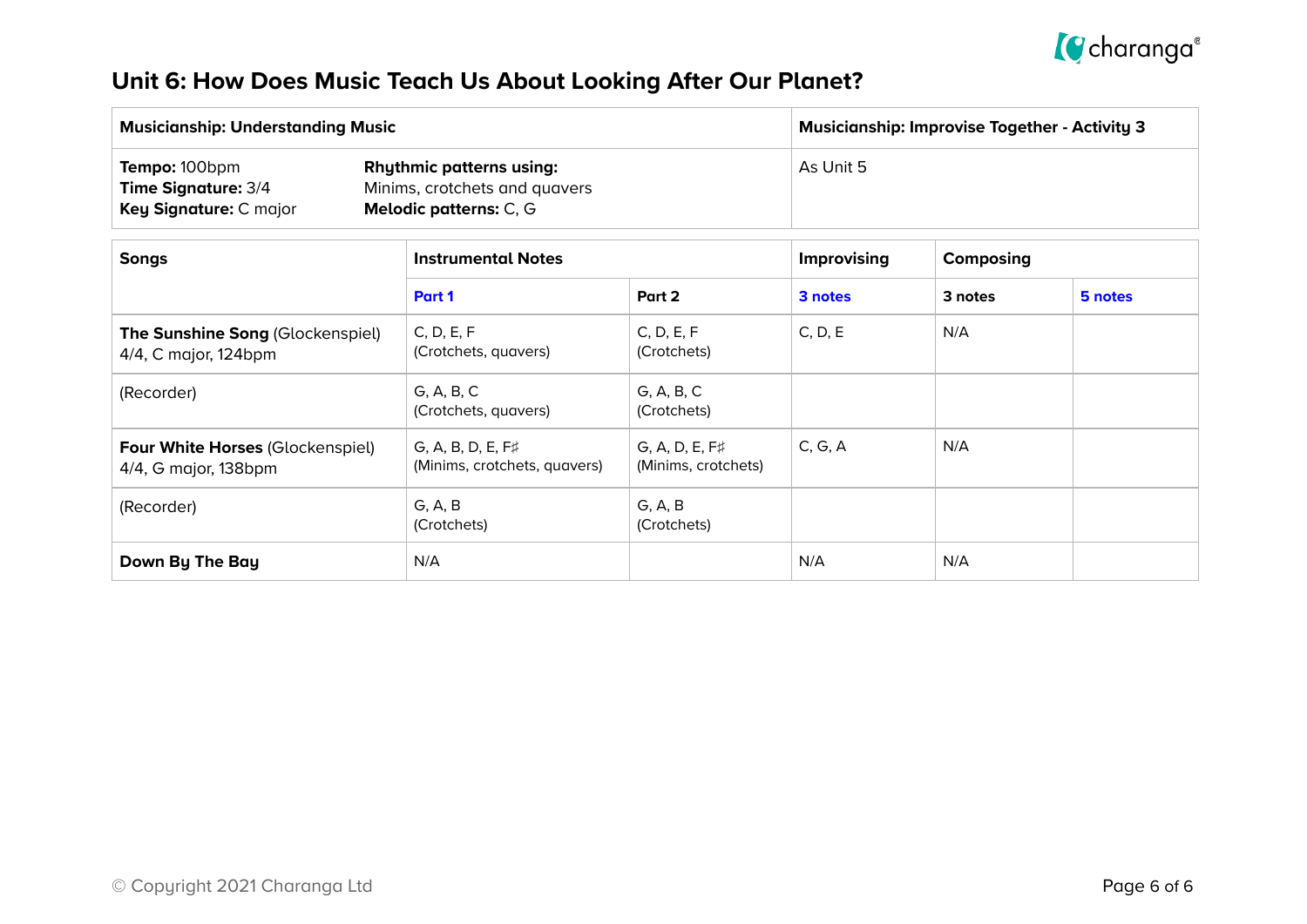

# **Year 3 Musical Progression Guide**

**(to use with the Assessment Guide)**

**Black text:** Most children will be working at this expected standard. **Blue text:** Others will be working at greater depth.

#### **Unit 1: How Does Music Bring Us Closer Together?**

| <b>Musicianship: Understanding Music</b>                                                                                                                        |                                                            |                                                            |                                                                                                          |                             | <b>Musicianship: Improvise Together - Activity 1</b> |               |           |               |
|-----------------------------------------------------------------------------------------------------------------------------------------------------------------|------------------------------------------------------------|------------------------------------------------------------|----------------------------------------------------------------------------------------------------------|-----------------------------|------------------------------------------------------|---------------|-----------|---------------|
| Tempo: 100bpm<br><b>Rhythmic patterns using:</b><br>Time Signature: 4/4<br>Minims, crotchets and quavers<br>Key Signature: G major<br>Melodic patterns: G, A, B |                                                            |                                                            | Tempo: 104bpm<br>Key Signature: C major<br>Improvise section using: C, D, E, G, A<br>Time Signature: 2/4 |                             |                                                      |               |           |               |
| <b>Songs</b>                                                                                                                                                    | <b>Instrumental Notes</b>                                  |                                                            |                                                                                                          |                             | Improvising                                          |               | Composing |               |
|                                                                                                                                                                 | Part 1                                                     | Part 2                                                     | Part 3                                                                                                   | Part 4                      | 3 notes                                              | 5 notes       | 3 notes   | 5 notes       |
| <b>Home Is Where The</b><br><b>Heart Is (Glockenspiel)</b><br>4/4, C major, 140bpm                                                                              | C, D, E, F, G, A, B<br>(Semibreves,<br>crotchets, quavers) | C, D, E, F, G, A, B<br>(Semibreves,<br>crotchets, quavers) | C, D, E, F, G, A, B<br>(Minims, crotchets)                                                               | C, D<br>(Crotchets)         | C, D, E                                              | C, D, E, F, G | C, D, E   | C, D, E, F, G |
| (Recorder)                                                                                                                                                      | C, D, E, F, G, A, B<br>(Semibreves,<br>crotchets, quavers) | C, F, G, A, B<br>(Semibreves,<br>crotchets, quavers)       | C, F, G, A, B<br>(Minims, crotchets)                                                                     | F, G, A<br>(Crotchets)      |                                                      |               |           |               |
| Let's Work It Out<br><b>Together</b><br>(Glockenspiel) 4/4, C<br>major, 144bpm                                                                                  | C, D, E, F, G, A<br>(Minims, crotchets,<br>quavers)        | C, D, E, F, G, A<br>(Minims, crotchets,<br>quavers)        | C, E, F, G, A<br>(Minims, crotchets)                                                                     | $\mathsf{C}$<br>(Crotchets) | N/A                                                  |               | C, D, E   | C, D, E, G, A |
| (Recorder)                                                                                                                                                      | C, D, E, F, G, A<br>(Minims, crotchets,<br>quavers)        | E, F, G, A, C<br>(Minims, crotchets,<br>quavers)           | E, G, A, C<br>(Minims, crotchets)                                                                        | G<br>(Crotchets)            |                                                      |               |           |               |
| <b>Please Be Kind</b>                                                                                                                                           | N/A                                                        |                                                            | N/A                                                                                                      | N/A                         |                                                      |               |           |               |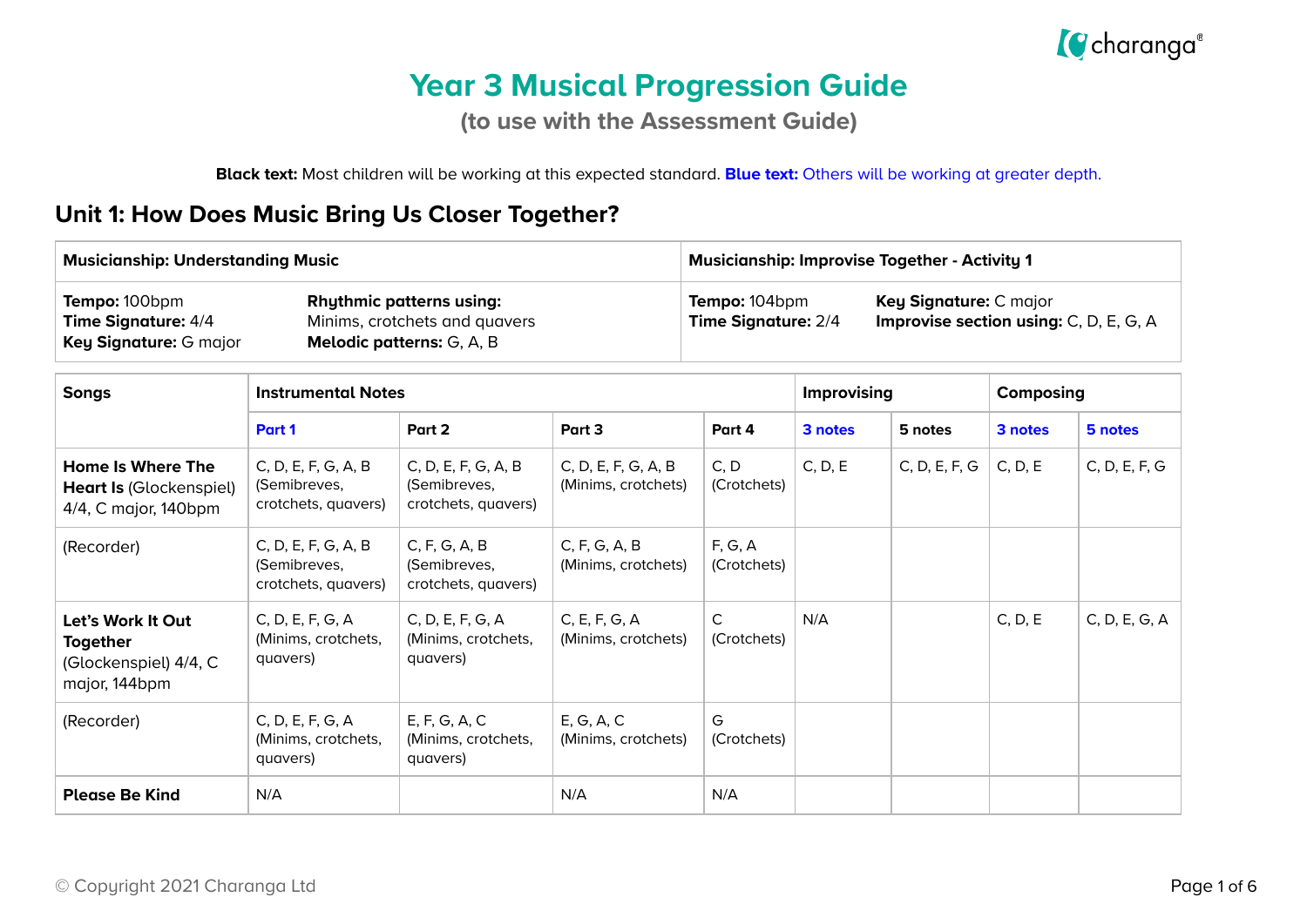

### **Unit 2: What Stories Does Music Tell Us about the Past?**

| <b>Musicianship: Understanding Music</b>                                            |                                                                                                      | <b>Musicianship: Improvise Together - Activity 1</b> |
|-------------------------------------------------------------------------------------|------------------------------------------------------------------------------------------------------|------------------------------------------------------|
| <b>Tempo:</b> 104bpm<br><b>Time Signature: 2/4</b><br><b>Key Signature: C major</b> | <b>Rhythmic patterns using:</b><br>Minims, crotchets and quavers<br><b>Melodic patterns:</b> C, D, E | As Unit 1                                            |

| <b>Songs</b>                                                                       | <b>Instrumental Notes</b>                            |                                             |                                             |                             | <b>Improvising</b> |               | Composing |         |
|------------------------------------------------------------------------------------|------------------------------------------------------|---------------------------------------------|---------------------------------------------|-----------------------------|--------------------|---------------|-----------|---------|
|                                                                                    | Part 1                                               | Part 2                                      | Part 3                                      | Part 4                      | 3 notes            | 5 notes       | 3 notes   | 5 notes |
| Love What We Do<br>(Glockenspiel) 4/4, C major,<br>140 <sub>bpm</sub>              | C, D, E, F, G, B<br>(Quavers)                        | C, D, E, F, G, B<br>(Crotchets,<br>quavers) | C, D, E, F, G, B<br>(Crotchets,<br>quavers) | C<br>(Crotchets)            | C, D, E            | C, D, E, G, A | N/A       |         |
| (Recorder)                                                                         | C, D, E, F, G<br>(Quavers)                           | G, A, B, C<br>(Crotchets,<br>quavers)       | G, A, B, C<br>(Crotchets,<br>quavers)       | G<br>(Crotchets)            |                    |               |           |         |
| <b>When The Saints Go</b><br>Marchin' In<br>(Glockenspiel) 4/4, G major,<br>162bpm | G, A, B, C, D, E<br>(Minims, crotchets,<br>quavers)  | G, A, B, C, D<br>(Minims, crotchets)        | G, A, D<br>(Minims)                         | G<br>(Minims)               | G, A, B            | G, A, B, D, E | N/A       |         |
| (Recorder)                                                                         | G, A, B, C, D, E<br>(Minims, crotchets,<br>quavers)  | G, A, B, C, D<br>(Minims, crotchets)        | G, A, B<br>(Crotchets)                      | G, A<br>(Crotchets)         |                    |               |           |         |
| My Bonnie Lies Over The<br>Ocean<br>(Glockenspiel) 12/8, F major,<br>186bpm        | C, D, E, F, G, A<br>(Dotted crotchets,<br>crotchets) | C, D, E, F, G, A<br>(Dotted crotchets)      | C, D, E, F, G, A<br>(Dotted crotchets)      | F<br>(Dotted<br>crotchets)  | N/A                |               | N/A       |         |
| (Recorder)                                                                         | C, D, E, F, G, A<br>(Dotted crotchets)               | F, G, A<br>(Dotted crotchets)               | F, G, A<br>(Dotted crotchets)               | F.<br>(Dotted<br>crotchets) |                    |               |           |         |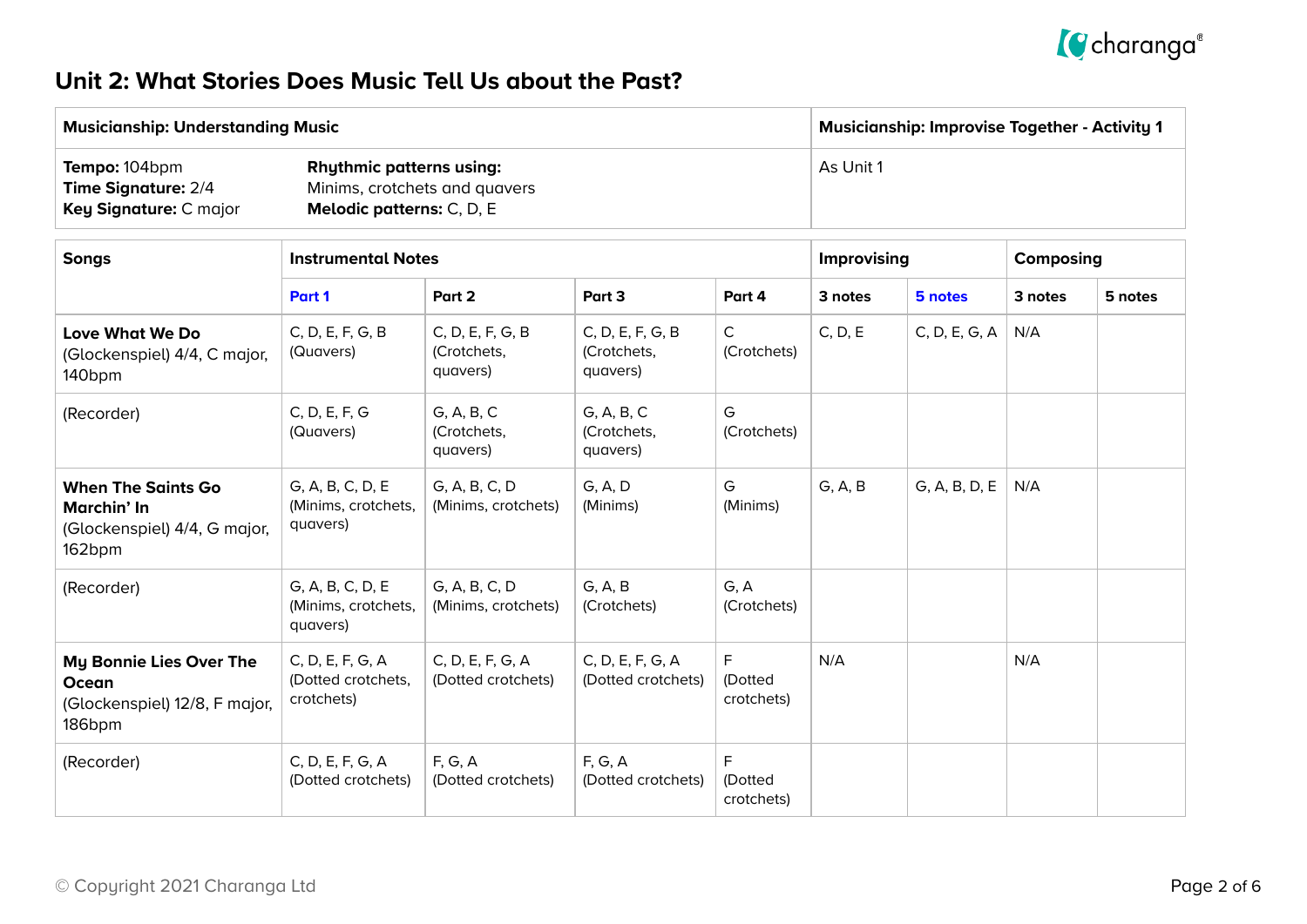

### **Unit 3: How Does Music Make the World a Better Place?**

|                                                                                           | <b>Musicianship: Understanding Music</b>                                                      |                                                                  | <b>Musicianship: Improvise Together - Activity 2</b>                                                     |                                |             |               |           |               |  |  |
|-------------------------------------------------------------------------------------------|-----------------------------------------------------------------------------------------------|------------------------------------------------------------------|----------------------------------------------------------------------------------------------------------|--------------------------------|-------------|---------------|-----------|---------------|--|--|
| Tempo: 112bpm<br>Time Signature: 3/4<br>Key Signature: F major                            | <b>Rhythmic patterns using:</b><br>Minims, crotchets and quavers<br>Melodic patterns: F, G, A |                                                                  | Tempo: 100bpm<br>Key Signature: G major<br>Time Signature: 4/4<br>Improvise section using: G, A, B, C, D |                                |             |               |           |               |  |  |
| <b>Songs</b>                                                                              | <b>Instrumental Notes</b>                                                                     |                                                                  |                                                                                                          |                                | Improvising |               | Composing |               |  |  |
|                                                                                           | Part 1                                                                                        | Part 2                                                           | Part 3                                                                                                   | Part 4                         | 3 notes     | 5 notes       | 3 notes   | 5 notes       |  |  |
| <b>Your Imagination</b><br>(Glockenspiel) 4/4, C<br>major, 108bpm                         | C, E, G, A<br>(Semibreves, crotchets,<br>quavers)                                             | C, E, G<br>(Semibreves, minims,<br>crotchets, quavers)           | C, E, G<br>(Semibreves, minims,<br>crotchets)                                                            | C<br>(Semibreves)              | N/A         |               | C, D, E   | C, D, E, G, A |  |  |
| (Recorder)                                                                                | C, E, G, A<br>(Semibreves, dotted<br>minims, crotchets,<br>quavers)                           | G, A, B<br>(Semibreves, dotted<br>minims, crotchets,<br>quavers) | G, A, B<br>(Minims, crotchets)                                                                           | G, B<br>(Minims,<br>crotchets) |             |               |           |               |  |  |
| You're A Shining Star<br>(Glockenspiel) 4/4, G<br>major, 72bpm                            | G, A, B<br>(Minims, crotchets,<br>quavers)                                                    | G, A, B<br>(Minims, crotchets,<br>quavers)                       | G, A, B<br>(Minims, crotchets)                                                                           | G<br>(Minims)                  | G, A, B     | G, A, B, C, D | N/A       |               |  |  |
| (Recorder)                                                                                | G, A, B<br>(Minims, crotchets,<br>quavers)                                                    | G, A, B<br>(Minims, crotchets,<br>quavers)                       | G, A, B<br>(Minims, crotchets)                                                                           | G<br>(Minims)                  |             |               |           |               |  |  |
| <b>Music Makes The</b><br><b>World Go Round</b><br>(Glockenspiel) 4/4, E<br>major, 146bpm | E, F#, G#, A, B<br>(Crotchets, quavers)                                                       | F#, G#, A, B<br>(Crotchets, quavers)                             | F#, G#, A, B<br>(Crotchets)                                                                              | E<br>(Crotchets)               | N/A         |               | N/A       |               |  |  |
| (Recorder)                                                                                | E, F#, G#, A, B<br>(Crotchets, quavers)                                                       | F#, G#, A, B<br>(Crotchets, quavers)                             | F#, G#, A, B<br>(Crotchets)                                                                              | B<br>(Crotchets)               |             |               |           |               |  |  |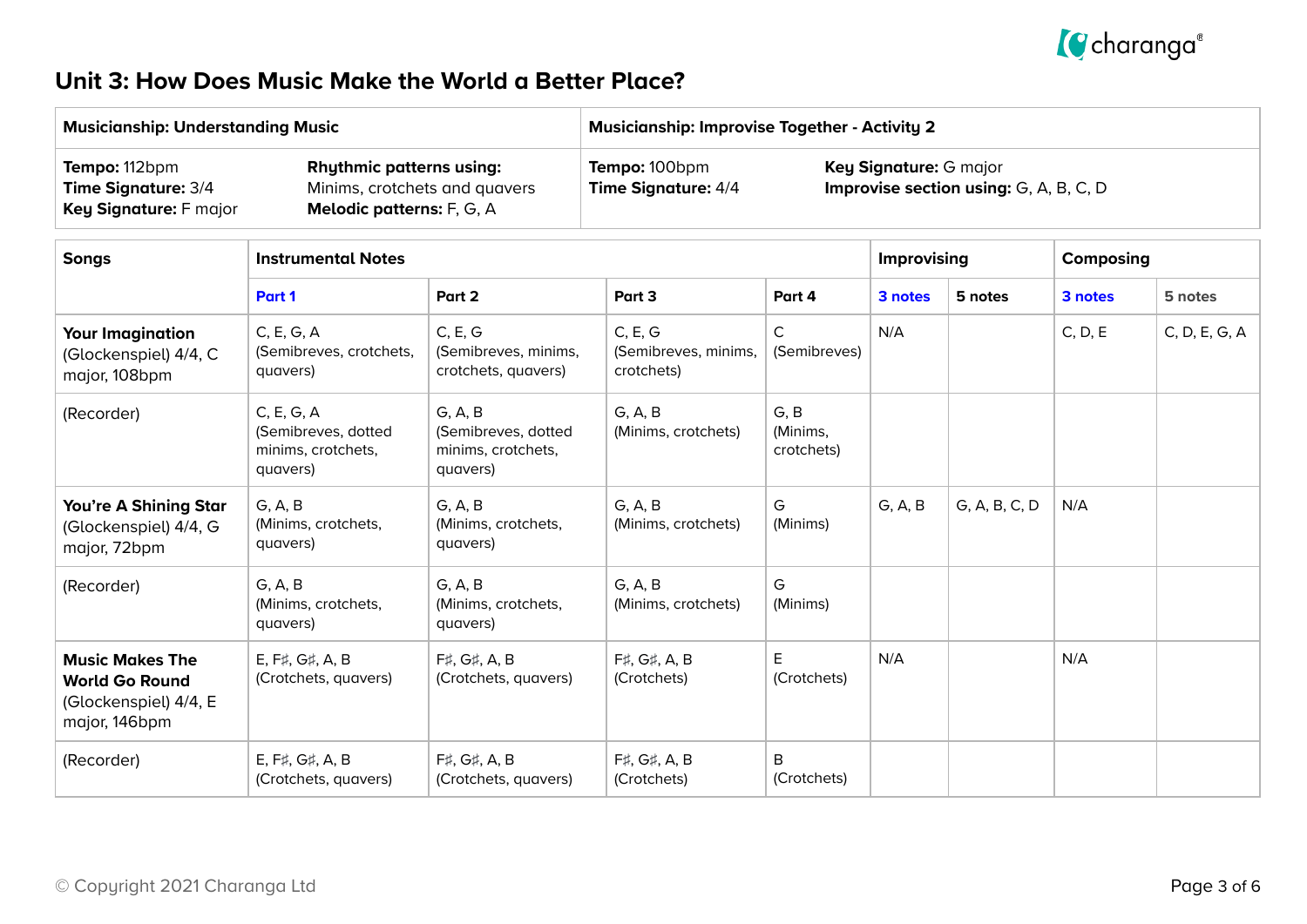

## **Unit 4: How Does Music Help Us Get To Know Our Community?**

| <b>Musicianship: Understanding Music</b>                             |                                                                                                      | <b>Musicianship: Improvise Together - Activity 2</b> |  |  |  |  |
|----------------------------------------------------------------------|------------------------------------------------------------------------------------------------------|------------------------------------------------------|--|--|--|--|
| Tempo: 92bpm<br>Time Signature: 4/4<br><b>Key Signature: A minor</b> | <b>Rhythmic patterns using:</b><br>Minims, crotchets and quavers<br><b>Melodic patterns:</b> A, B, C | As Unit 3                                            |  |  |  |  |

| <b>Songs</b>                                                     |                                             | <b>Instrumental Notes</b>                   |                                            |                   |         |               | Composing |         |
|------------------------------------------------------------------|---------------------------------------------|---------------------------------------------|--------------------------------------------|-------------------|---------|---------------|-----------|---------|
|                                                                  | Part 1                                      | Part 2                                      | Part 3                                     | Part 4            | 3 notes | 5 notes       | 3 notes   | 5 notes |
| <b>Friendship Song</b><br>(Glockenspiel) 4/4, C<br>major, 120bpm | C, D, E, F, G, A, B<br>(Crotchets, quavers) | C, D, E, F, G, A, B<br>(Crotchets, quavers) | C, D, E, F, G, A, B<br>(Minims, crotchets) | C<br>(Semibreves) | C, D, E | C, D, E, G, A | N/A       |         |
| (Recorder)                                                       | C, D, E, F, G, A, B<br>(Crotchets, quavers) | C, F, G, A, B<br>(Crotchets, quavers)       | C, F, G, A, B<br>(Minims, crotchets)       | C, G<br>(Minims)  |         |               |           |         |
| <b>Family</b>                                                    | N/A                                         |                                             |                                            |                   | N/A     |               | N/A       |         |
| <b>Come On Over</b>                                              | N/A                                         |                                             |                                            |                   | N/A     |               | N/A       |         |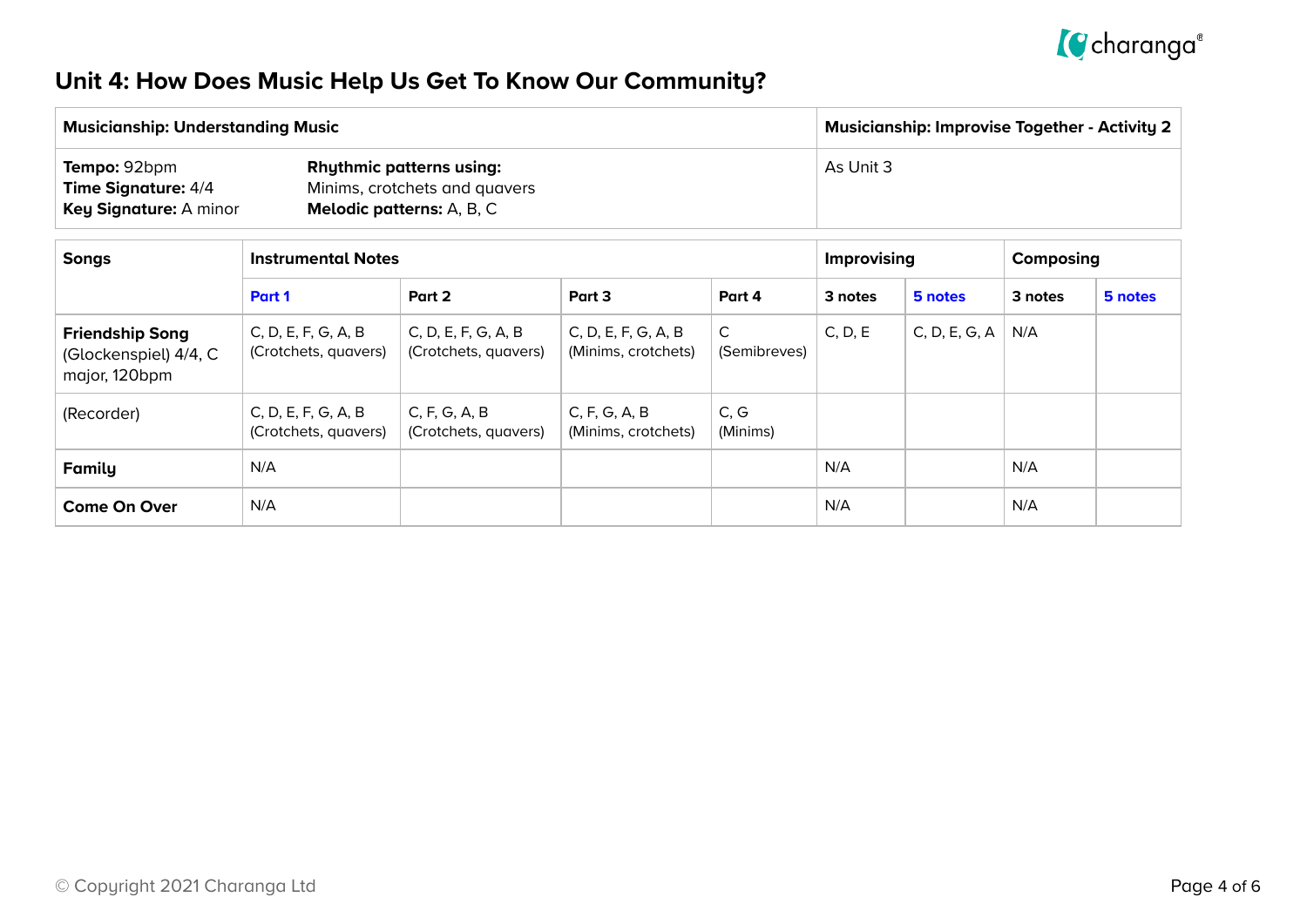

## **Unit 5: How Does Music Make A Difference To Us Every Day?**

|                                                                                                  | <b>Musicianship: Understanding Music</b>                                                      |                                                         |                                             | <b>Musicianship: Improvise Together - Activity 3</b>                                                           |                        |                    |               |         |                      |  |
|--------------------------------------------------------------------------------------------------|-----------------------------------------------------------------------------------------------|---------------------------------------------------------|---------------------------------------------|----------------------------------------------------------------------------------------------------------------|------------------------|--------------------|---------------|---------|----------------------|--|
| Tempo: 104bpm<br>Time Signature: 3/4<br>Key Signature: C major                                   | <b>Rhythmic patterns using:</b><br>Minims, crotchets and quavers<br>Melodic patterns: C, D, E |                                                         |                                             | Tempo: 92bpm<br>Key Signature: F major<br>Improvise section using: F, G, A, C, D<br><b>Time Signature: 2/4</b> |                        |                    |               |         |                      |  |
| <b>Songs</b>                                                                                     | <b>Instrumental Notes</b>                                                                     |                                                         |                                             |                                                                                                                |                        | <b>Improvising</b> | Composing     |         |                      |  |
|                                                                                                  | Part 1                                                                                        | Part 2                                                  | Part 3<br>Part 4                            |                                                                                                                |                        | 3 notes            | 5 notes       | 3 notes | 5 notes              |  |
| <b>He's Got The Whole</b><br><b>World In His Hands</b><br>(Glockenspiel) 4/4, F major,<br>120bpm | $F, G, A, B \nmid c$<br>(Minims, crotchets,<br>quavers)                                       | $F, G, A, B \nmid c$<br>(Minims, crotchets,<br>quavers) | $F, G, A, B \nmid c$<br>(Minims, crotchets) |                                                                                                                | F, G<br>(Minims)       | N/A                |               | F, G, A | $F, G, A, B \nmid c$ |  |
| (Recorder)                                                                                       | $F, G, A, B \, \flat, C$<br>(Minims, crotchets,<br>quavers)                                   | $F, G, A, B \nmid c$<br>(Minims, crotchets,<br>quavers) | $F, G, A, B \, \flat, C$<br>(Crotchets)     |                                                                                                                | F, G<br>(Crotchets)    |                    |               |         |                      |  |
| <b>Why Does Music Make A</b><br>Difference? (Glockenspiel)<br>4/4, F major, 135bpm               | C, D, F<br>(Minims, crotchets,<br>quavers)                                                    | C, D, F<br>(Minims, crotchets,<br>quavers)              | C, D, F<br>(Minims, crotchets)              |                                                                                                                | C, D, F<br>(Crotchets) | F, G, A            | F, G, A, C, D | N/A     |                      |  |
| (Recorder)                                                                                       | C, D, F<br>(Minims, crotchets,<br>quavers)                                                    | F, G, A<br>(Crotchets, quavers)                         | F, G, A<br>(Crotchets)                      |                                                                                                                | F, G<br>(Crotchets)    |                    |               |         |                      |  |
| Panda Extravaganza                                                                               | N/A                                                                                           |                                                         |                                             |                                                                                                                |                        | N/A                |               | N/A     |                      |  |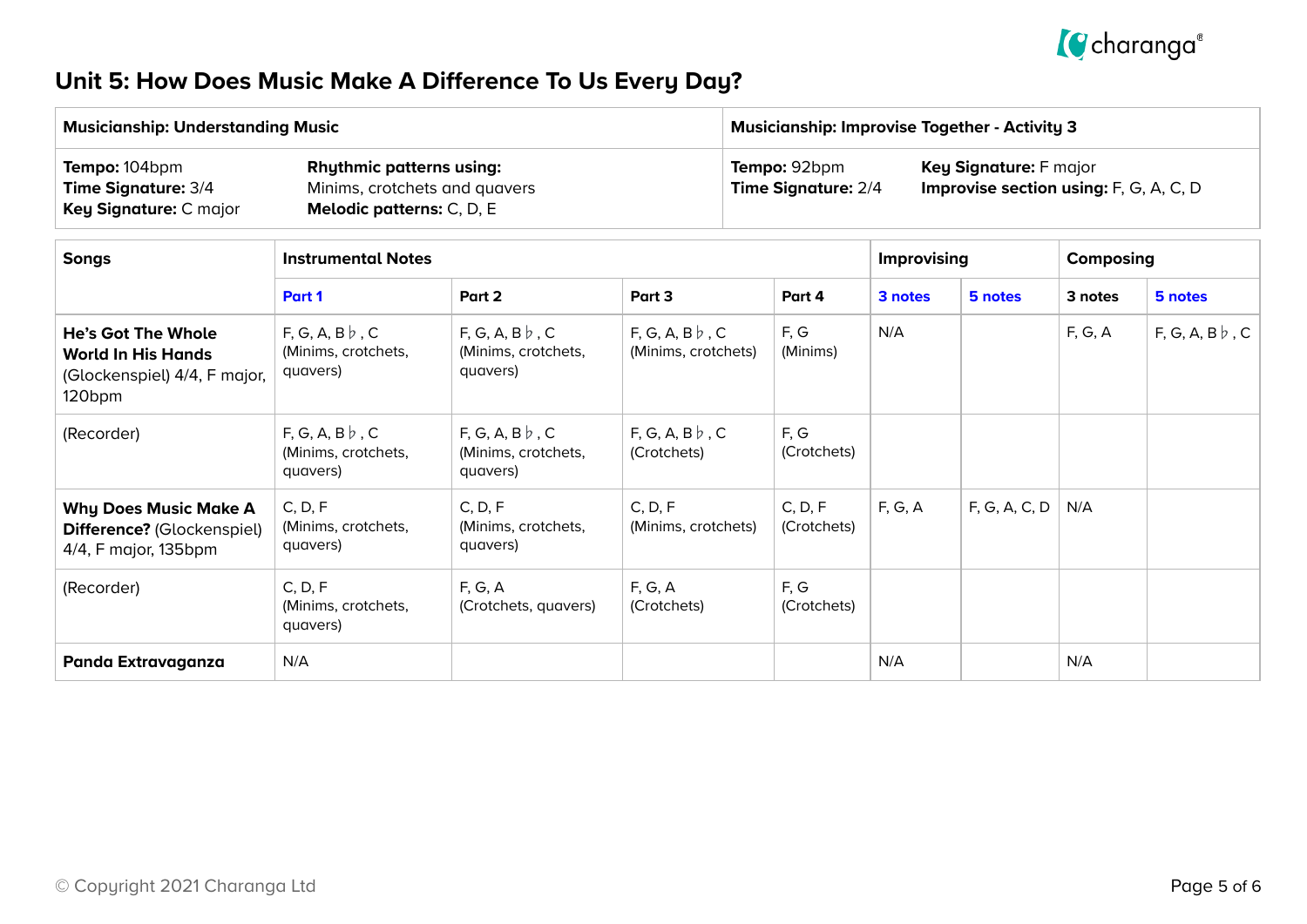

### **Unit 6: How Does Music Connect Us With Our Planet?**

| <b>Musicianship: Understanding Music</b>                                    |                                                                                                      | Musicianship: Improvise Together - Activity 3 |  |  |  |  |
|-----------------------------------------------------------------------------|------------------------------------------------------------------------------------------------------|-----------------------------------------------|--|--|--|--|
| Tempo: 92bpm<br><b>Time Signature: 2/4</b><br><b>Key Signature: F major</b> | <b>Rhythmic patterns using:</b><br>Minims, crotchets and quavers<br><b>Melodic patterns:</b> F, G, A | As Unit 5                                     |  |  |  |  |

| <b>Songs</b>                                                                        | <b>Instrumental Notes</b>                                |                                       |                                       |                     | Improvising |               | Composing |               |
|-------------------------------------------------------------------------------------|----------------------------------------------------------|---------------------------------------|---------------------------------------|---------------------|-------------|---------------|-----------|---------------|
|                                                                                     | Part 1                                                   | Part 2                                | Part 3                                | Part 4              | 3 notes     | 5 notes       | 3 notes   | 5 notes       |
| <b>Michael Row The Boat</b><br><b>Ashore</b> (Glockenspiel) 4/4, F<br>major, 175bpm | C, D, F<br>(Crotchets)                                   | F, G<br>(Crotchets)                   | F, G, A<br>(Crotchets)                | F.<br>(Crotchets)   | F, G, A     | F, G, A, C, D | N/A       |               |
| (Recorder)                                                                          | C, D, F<br>(Crotchets)                                   | F, G<br>(Crotchets)                   | F, G, A<br>(Crotchets)                | F<br>(Crotchets)    |             |               |           |               |
| <b>The Dragon Song</b><br>(Glockenspiel) 4/4, G major,<br>94 <sub>bpm</sub>         | G, A, B, D, E, F<br>(Crotchets, quavers,<br>semiquavers) | G, A, B, D, E<br>(Crotchets, quavers) | G, A, B, D, E<br>(Crotchets, quavers) | G, A<br>(Crotchets) | N/A         |               | G, A, B   | G, A, B, D, E |
| (Recorder)                                                                          | G, A, B, D, E, F<br>(Crotchets, quavers,<br>semiquavers) | G, A, B<br>(Crotchets, quavers)       | G, A, B<br>(Crotchets, quavers)       | G, A<br>(Crotchets) |             |               |           |               |
| <b>Follow Me</b>                                                                    | N/A                                                      |                                       | N/A                                   | N/A                 |             |               |           |               |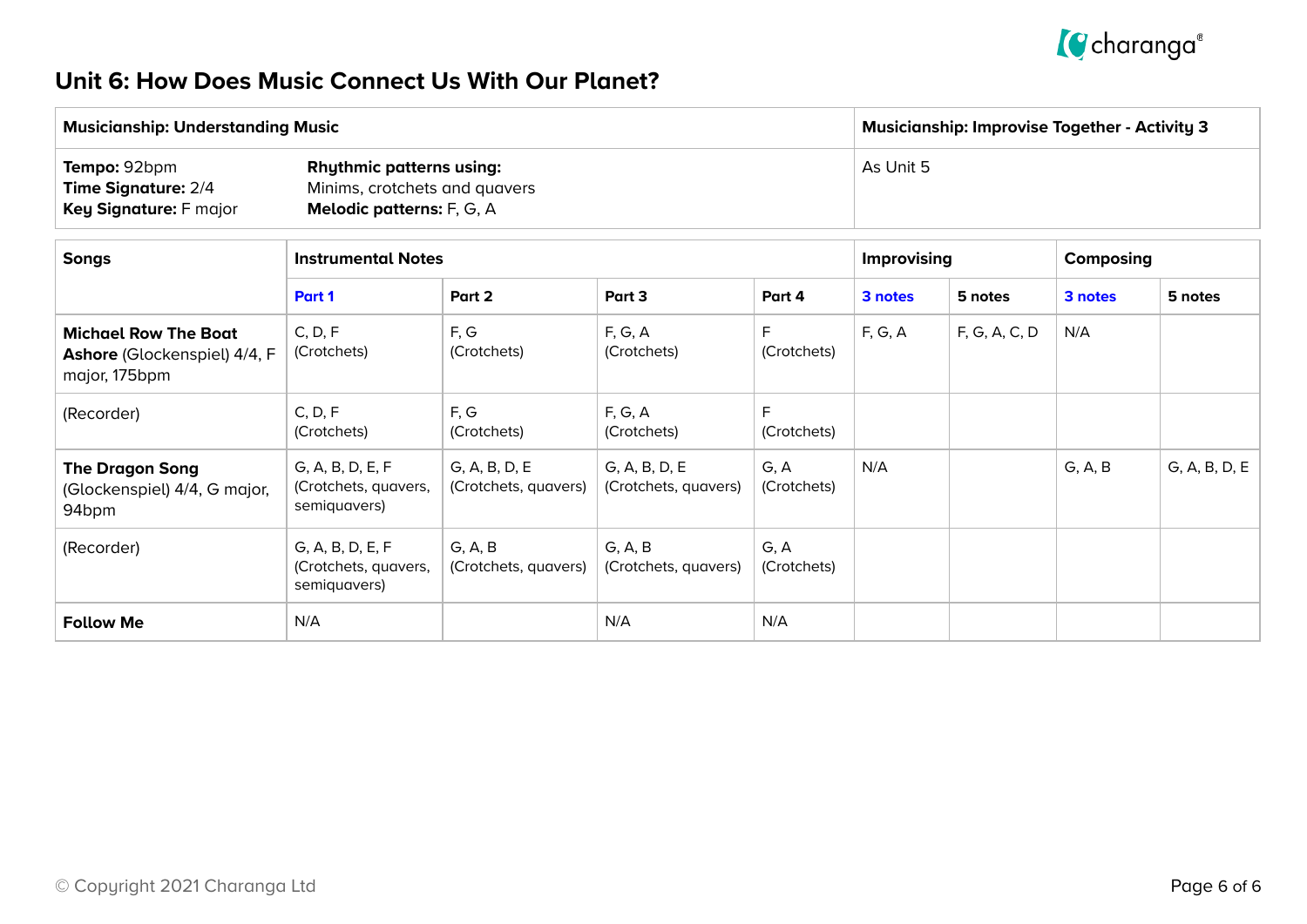

# **Year 4 Musical Progression Guide**

**(to use with the Assessment Guide)**

**Black text:** Most children will be working at this expected standard. **Blue text:** Others will be working at greater depth.

#### **Unit 1: How Does Music Bring Us Together?**

| <b>Musicianship: Understanding Music</b>                                                                                              |                                                                               |                                                 |                                                 | <b>Musicianship: Improvise Together - Activity 1</b> |                                             |         |         |                                                                         |         |  |  |
|---------------------------------------------------------------------------------------------------------------------------------------|-------------------------------------------------------------------------------|-------------------------------------------------|-------------------------------------------------|------------------------------------------------------|---------------------------------------------|---------|---------|-------------------------------------------------------------------------|---------|--|--|
| Tempo: 112bpm<br><b>Rhythmic patterns using:</b><br><b>Time Signature: 4/4</b><br>Key Signature: C major<br>Melodic patterns: C, D, E |                                                                               | Minims, dotted crotchets, crotchets and quavers |                                                 |                                                      | Tempo: 112bpm<br><b>Time Signature: 4/4</b> |         |         | Key Signature: C major<br><b>Improvise section using: C, D, E, G, A</b> |         |  |  |
| <b>Songs</b>                                                                                                                          | <b>Instrumental Notes</b>                                                     |                                                 | <b>Improvising</b>                              |                                                      | Composing                                   |         |         |                                                                         |         |  |  |
|                                                                                                                                       | Part 1                                                                        | Part 2                                          | Part 3                                          | Part 4                                               | 3 notes                                     | 5 notes | 3 notes | 5 notes                                                                 | 7 notes |  |  |
| Hoedown<br>(Glockenspiel) 4/4, F<br>major, 48bpm                                                                                      | F, G, A, B $\flat$ , C<br>(Minims, dotted crotchets,<br>crotchets, quavers)   | F, G, A, B<br>(Minims, crotchets,<br>quavers)   | $F, G, A, B \, \flat, C$<br>(Minims, crotchets) | F, G<br>(Minims)                                     | N/A                                         |         | N/A     |                                                                         |         |  |  |
| (Recorder)                                                                                                                            | $F, G, A, B \, \flat, C$<br>(Minims, dotted crotchets,<br>crotchets, quavers) | F, G, A, B<br>(Minims, crotchets)               | $F, G, A, B \, \flat, C$<br>(Crotchets)         | F, G<br>(Crotchets)                                  |                                             |         |         |                                                                         |         |  |  |
| I'm Always There                                                                                                                      | N/A                                                                           |                                                 |                                                 |                                                      | N/A                                         |         | N/A     |                                                                         |         |  |  |
| <b>Martin Luther King</b>                                                                                                             | N/A                                                                           |                                                 |                                                 |                                                      | N/A                                         |         | N/A     |                                                                         |         |  |  |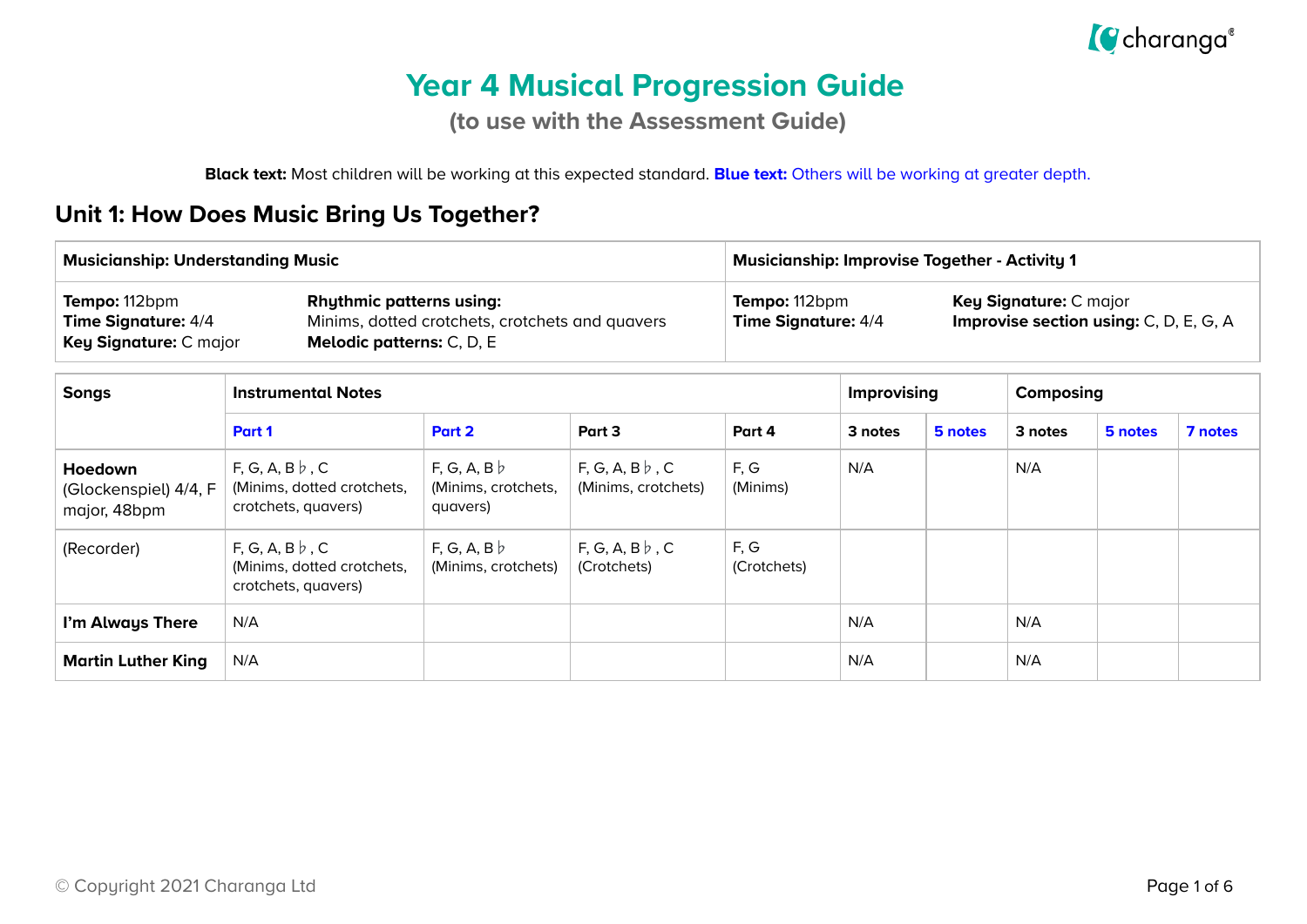

#### **Unit 2: How Does Music Connect Us with Our Past?**

| <b>Musicianship: Understanding Music</b> |                                                              | <b>Musicianship: Improvise Together - Activity 1</b> |
|------------------------------------------|--------------------------------------------------------------|------------------------------------------------------|
| <b>Tempo: 97bpm</b>                      | <b>Rhythmic patterns using:</b>                              | As Unit 1                                            |
| <b>Time Signature: 2/4</b>               | Minims, dotted crotchets, crotchets, quavers and semiquavers |                                                      |
| Key Signature: F major                   | <b>Melodic patterns:</b> F, G, A                             |                                                      |

| <b>Songs</b>                                                          | <b>Instrumental Notes</b>                                |                                                                               |                                                          |                             |         | Improvising      |         | Composing     |                         |  |
|-----------------------------------------------------------------------|----------------------------------------------------------|-------------------------------------------------------------------------------|----------------------------------------------------------|-----------------------------|---------|------------------|---------|---------------|-------------------------|--|
|                                                                       | Part 1                                                   | Part 2                                                                        | Part 3                                                   | Part 4                      | 3 notes | 5 notes          | 3 notes | 5 notes       | 7 notes                 |  |
| <b>Looking In The Mirror</b><br>(Glockenspiel) 4/4, C<br>major, 80bpm | C, D, E, G<br>(Crotchets, quavers,<br>semiquavers)       | C, D, E, G<br>(Crotchets, quavers,<br>semiquavers)                            | C, D, E, G<br>(Crotchets,<br>quavers)                    | $\mathsf{C}$<br>(Crotchets) | C, D, E | C, D, E, G,<br>A | N/A     |               |                         |  |
| (Recorder)                                                            | C, D, E, G<br>(Crotchets, quavers,<br>semiquavers)       | E, F, G<br>(Crotchets, quavers,<br>semiquavers)                               | E, F, G<br>(Crotchets,<br>quavers)                       | G<br>(Crotchets)            |         |                  |         |               |                         |  |
| <b>Take Time In Life</b><br>(Glockenspiel) 4/4, G<br>major, 87bpm     | $G, A, B, C, F\sharp$<br>(Minims, crotchets,<br>quavers) | $G, A, B, C, F\sharp$<br>(Minims, dotted<br>crotchets, crotchets,<br>quavers) | $G, A, B, C, F\sharp$<br>(Minims, crotchets,<br>quavers) | G<br>(Minims)               | N/A     |                  | G, A, B | G, A, B, D, E | G, A, B, C,<br>D, E, F# |  |
| (Recorder)                                                            | $G, A, B, C, F\sharp$<br>(Minims, crotchets,<br>quavers) | $G, A, B, C, F\sharp$<br>(Minims, dotted<br>crotchets, crotchets,<br>quavers) | G, A, B, C<br>(Minims, crotchets,<br>quavers)            | G, A<br>(Crotchets)         |         |                  |         |               |                         |  |
| <b>Scarborough Fair</b>                                               | N/A                                                      |                                                                               |                                                          |                             | N/A     |                  | N/A     |               |                         |  |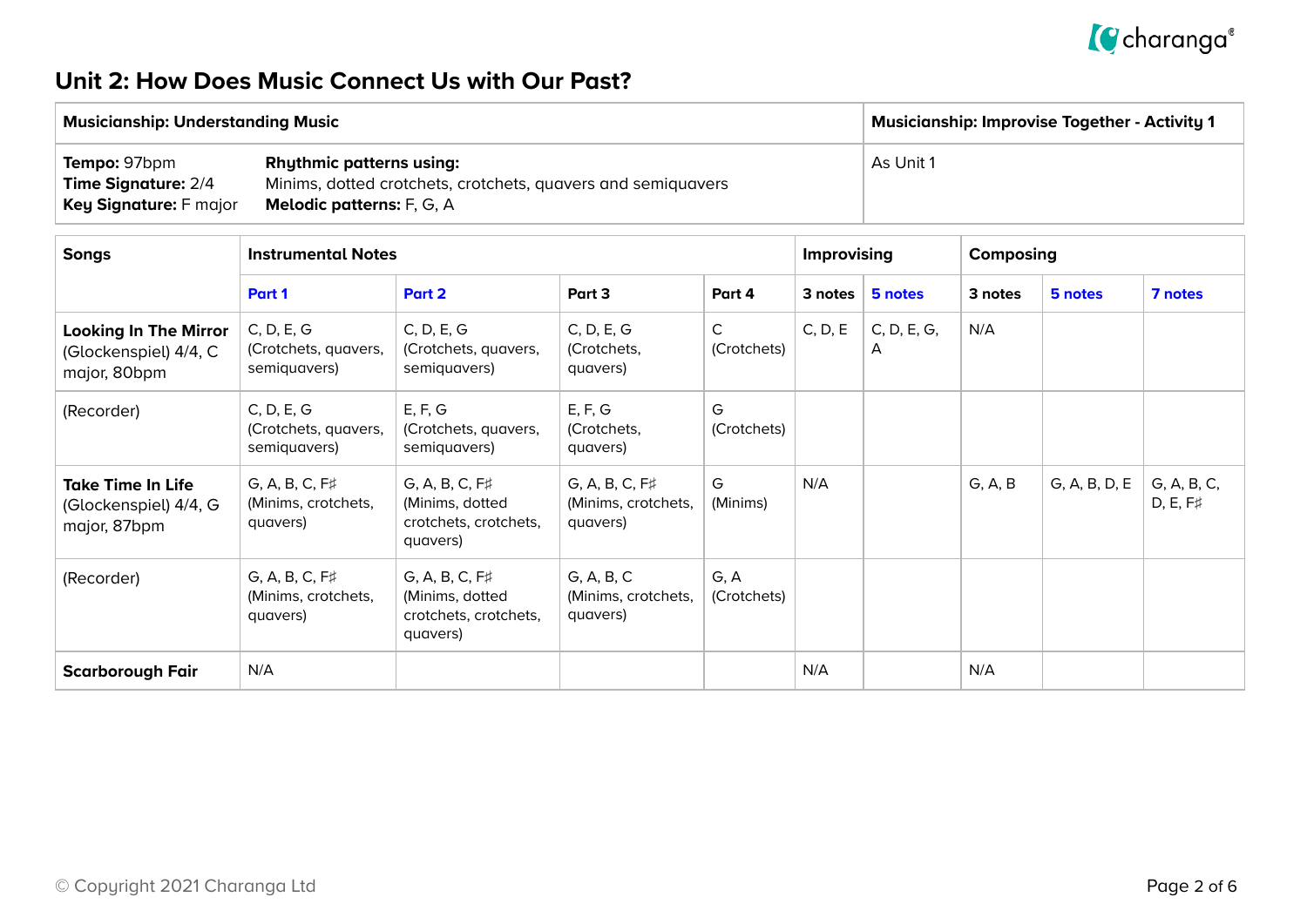

## **Unit 3: How Does Music Improve Our World?**

|                                                                                 | <b>Musicianship: Understanding Music</b>                                  |                                                 |                            |                                                                                                          | <b>Musicianship: Improvise Together - Activity 2</b> |                |         |               |                        |  |  |  |
|---------------------------------------------------------------------------------|---------------------------------------------------------------------------|-------------------------------------------------|----------------------------|----------------------------------------------------------------------------------------------------------|------------------------------------------------------|----------------|---------|---------------|------------------------|--|--|--|
| Tempo: 150bpm<br>Time Signature: 3/4<br>Key Signature: G major                  | <b>Rhythmic patterns using:</b><br>Melodic patterns: G, A, B              | Minims, dotted crotchets, crotchets and quavers |                            | Tempo: 114bpm<br>Key Signature: C major<br>Improvise section using: C, D, E, G, A<br>Time Signature: 4/4 |                                                      |                |         |               |                        |  |  |  |
| <b>Songs</b>                                                                    | <b>Instrumental Notes</b>                                                 |                                                 | <b>Improvising</b>         |                                                                                                          | Composing                                            |                |         |               |                        |  |  |  |
|                                                                                 | Part 1                                                                    | Part 2                                          | Part 3                     | Part 4                                                                                                   | 3 notes                                              | 5 notes        | 3 notes | 5 notes       | 7 notes                |  |  |  |
| <b>Bringing Us</b><br><b>Together</b><br>(Glockenspiel) 4/4,<br>C major, 112bpm | G, A, C<br>(Minims, dotted crotchets,<br>crotchets, quavers)              | G, A, C<br>(Crotchets, quavers)                 | G, A, C<br>(Crotchets)     | $\mathsf{C}$<br>(Crotchets)                                                                              | N/A                                                  | N/A            | C, D, E | C, D, E, G, A | C, D, E, F,<br>G, A, B |  |  |  |
| (Recorder)                                                                      | G, A, C<br>(Minims, dotted crotchets,<br>crotchets, quavers)              | G, A, C<br>(Crotchets, quavers)                 | G, A, C<br>(Crotchets)     | $\mathsf{C}$<br>(Crotchets)                                                                              |                                                      |                |         |               |                        |  |  |  |
| <b>Old Joe Clark</b><br>(Glockenspiel) 4/4,<br>D major, 180bpm                  | D, E, F#, G, A, B, C<br>(Minims, dotted crotchets,<br>crotchets, quavers) | D, E, F#, G, A, B, C<br>(Minims, crotchets)     | D, E, F#, A, C<br>(Minims) | D<br>(Minims)                                                                                            | $D, E, F\sharp$                                      | D, E, F#, A, B | N/A     |               |                        |  |  |  |
| (Recorder)                                                                      | D, E, F#, G, A, B, C<br>(Minims, dotted crotchets,<br>crotchets, quavers) | $F\sharp$ , A, B, C<br>(Crotchets)              |                            |                                                                                                          |                                                      |                |         |               |                        |  |  |  |
| <b>Dance With Me</b>                                                            | N/A                                                                       |                                                 |                            |                                                                                                          | N/A                                                  |                | N/A     |               |                        |  |  |  |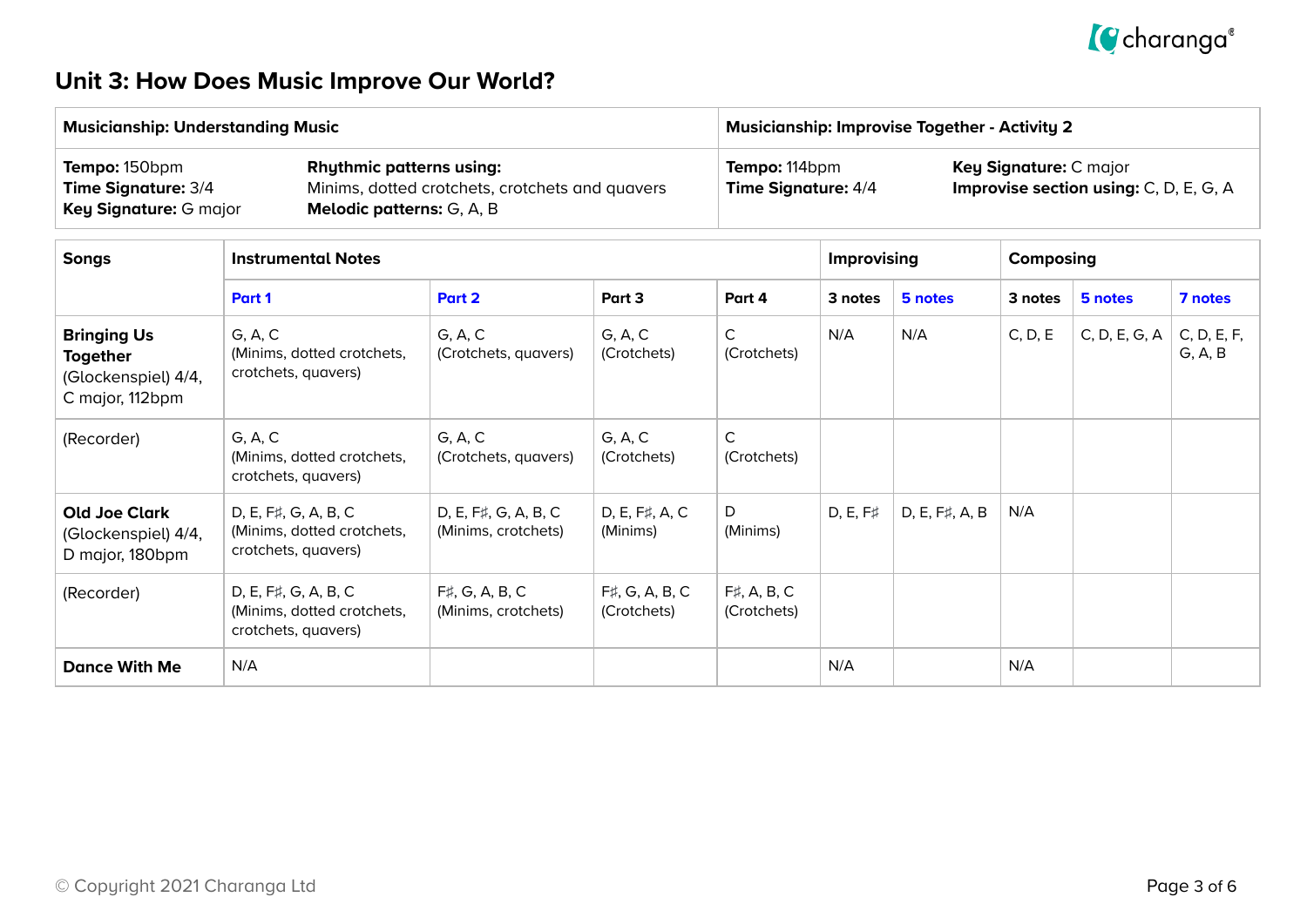

## **Unit 4: How Does Music Teach Us About Our Community?**

| <b>Musicianship: Understanding Music</b>                                    |                                                                                                                                           | <b>Musicianship: Improvise Together - Activity 2</b> |
|-----------------------------------------------------------------------------|-------------------------------------------------------------------------------------------------------------------------------------------|------------------------------------------------------|
| Tempo: 97bpm<br><b>Time Signature: 2/4</b><br><b>Key Signature: G major</b> | <b>Rhythmic patterns using:</b><br>Minims, dotted crotchets, crotchets, quavers and semiquavers<br><b>Melodic patterns:</b> G, A, B, D, E | As Unit 3                                            |

| <b>Songs</b>                                                  | <b>Instrumental Notes</b>                                        |                                                  |                                                  |                             |         | Improvising   | Composing |                  |                        |
|---------------------------------------------------------------|------------------------------------------------------------------|--------------------------------------------------|--------------------------------------------------|-----------------------------|---------|---------------|-----------|------------------|------------------------|
|                                                               | Part 1                                                           | Part 2                                           | Part 3                                           | Part 4                      | 3 notes | 5 notes       | 3 notes   | 5 notes          | 7 notes                |
| Let Your Spirit Fly<br>(Glockenspiel) 4/4,<br>C major, 76bpm  | C, D, E, F, G, A<br>(Minims, crotchets,<br>quavers, semiquavers) | C, D, E, F, G<br>(Minims, crotchets,<br>quavers) | C, D, E, F, G<br>(Minims, crotchets,<br>quavers) | C<br>(Minims, crotchets)    | C, D, E | C, D, E, F, G | C, D, E   | C, D, E,<br>F, G | C, D, E, F,<br>G, A, B |
| (Recorder)                                                    | C, D, E, F, G, A<br>(Minims, crotchets,<br>quavers, semiquavers) | C, D, G, A, B<br>(Minims, crotchets,<br>quavers) | G, A<br>(Minims, crotchets,<br>quavers)          | G, A<br>(Crotchets)         |         |               |           |                  |                        |
| <b>Frère Jacques</b><br>(Glockenspiel) 4/4,<br>C major, 82bpm | C, D, E, F, G, A<br>(Minims, crotchets,<br>quavers)              | C, D, E, F, G<br>(Minims, crotchets,<br>quavers) | C, D, E, F, G<br>(Minims, crotchets)             | $\mathsf{C}$<br>(Crotchets) | N/A     |               | N/A       |                  |                        |
| (Recorder)                                                    | C, D, E, F, G, A<br>(Minims, crotchets,<br>quavers)              | G, A, C<br>(Minims, crotchets,<br>quavers)       | G, C<br>(Crotchets)                              | G<br>(Crotchets)            |         |               |           |                  |                        |
| The Other Side Of<br><b>The Moon</b>                          | N/A                                                              |                                                  |                                                  |                             | N/A     |               | N/A       |                  |                        |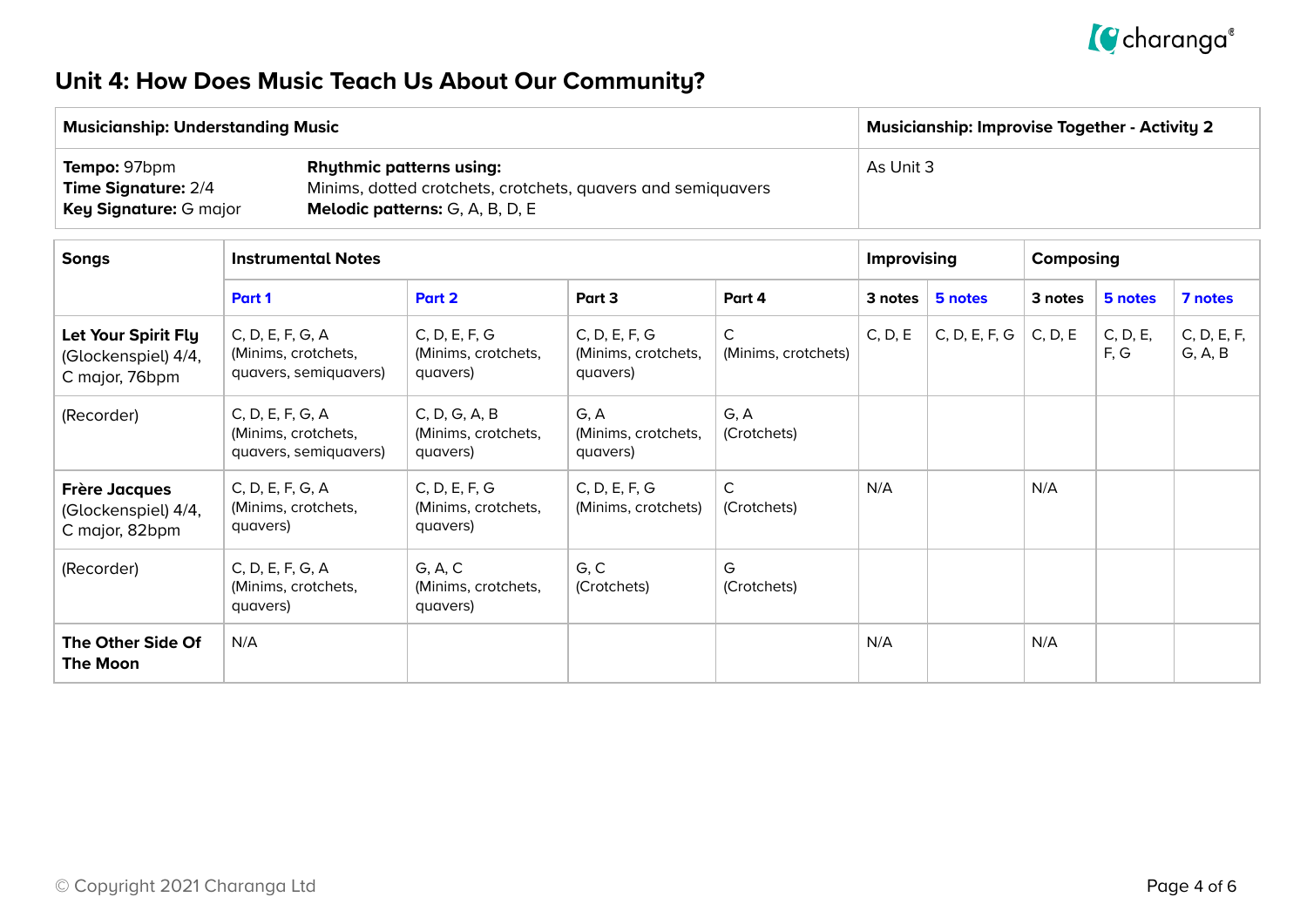

## **Unit 5: How Does Music Shape Our Way of Life?**

| <b>Musicianship: Understanding Music</b>          |                                                                                                                                                                             | <b>Musicianship: Improvise Together - Activity 3</b> |                                                                                                          |  |  |  |
|---------------------------------------------------|-----------------------------------------------------------------------------------------------------------------------------------------------------------------------------|------------------------------------------------------|----------------------------------------------------------------------------------------------------------|--|--|--|
| <b>Tempo: 68bpm</b><br><b>Time Signature: 4/4</b> | <b>Rhythmic patterns using:</b><br>Minims, crotchets, dotted quavers, quavers and semiquavers<br><b>Key Signature:</b> A minor <b>Melodic patterns:</b> A, B, C, D, E, F, G | Tempo: 68bpm<br><b>Time Signature: 4/4</b>           | <b>Key Signature: A minor</b><br><b>Improvise section using:</b> $A$ , $B$ , $C$ , $D$ , $E$ , $F$ , $G$ |  |  |  |

| <b>Songs</b>                                                | <b>Instrumental Notes</b>                        |                                                  |                                                  |                  | <b>Improvising</b> |               | Composing |               |                                |
|-------------------------------------------------------------|--------------------------------------------------|--------------------------------------------------|--------------------------------------------------|------------------|--------------------|---------------|-----------|---------------|--------------------------------|
|                                                             | Part 1                                           | Part 2                                           | Part 3                                           | Part 4           | 3 notes            | 5 notes       | 3 notes   | 5 notes       | 7 notes                        |
| Train Is A-Comin'<br>(Glockenspiel) 4/4, C<br>major, 134bpm | C, D, E, G, A<br>(Minims, crotchets,<br>quavers) | C, D, E, G, A<br>(Minims, crotchets,<br>quavers) | C, D, E, G, A<br>(Minims, crotchets,<br>quavers) | C.<br>(Minims)   | D, E, F            | D, E, F, G, A | D, E, F   | D, E, F, G, A | D, E, F, G,<br>$A, B, C\sharp$ |
| (Recorder)                                                  | C, D, E, G, A<br>(Minims, crotchets,<br>quavers) | C, D, G, A<br>(Minims, crotchets,<br>quavers)    | C, G, A<br>(Crotchets)                           | C<br>(Crotchets) |                    |               |           |               |                                |
| <b>Oh Happy Day</b>                                         | N/A                                              |                                                  |                                                  |                  | N/A                |               | N/A       |               |                                |
| A World Full Of<br>Sound                                    | N/A                                              |                                                  |                                                  |                  | N/A                |               | N/A       |               |                                |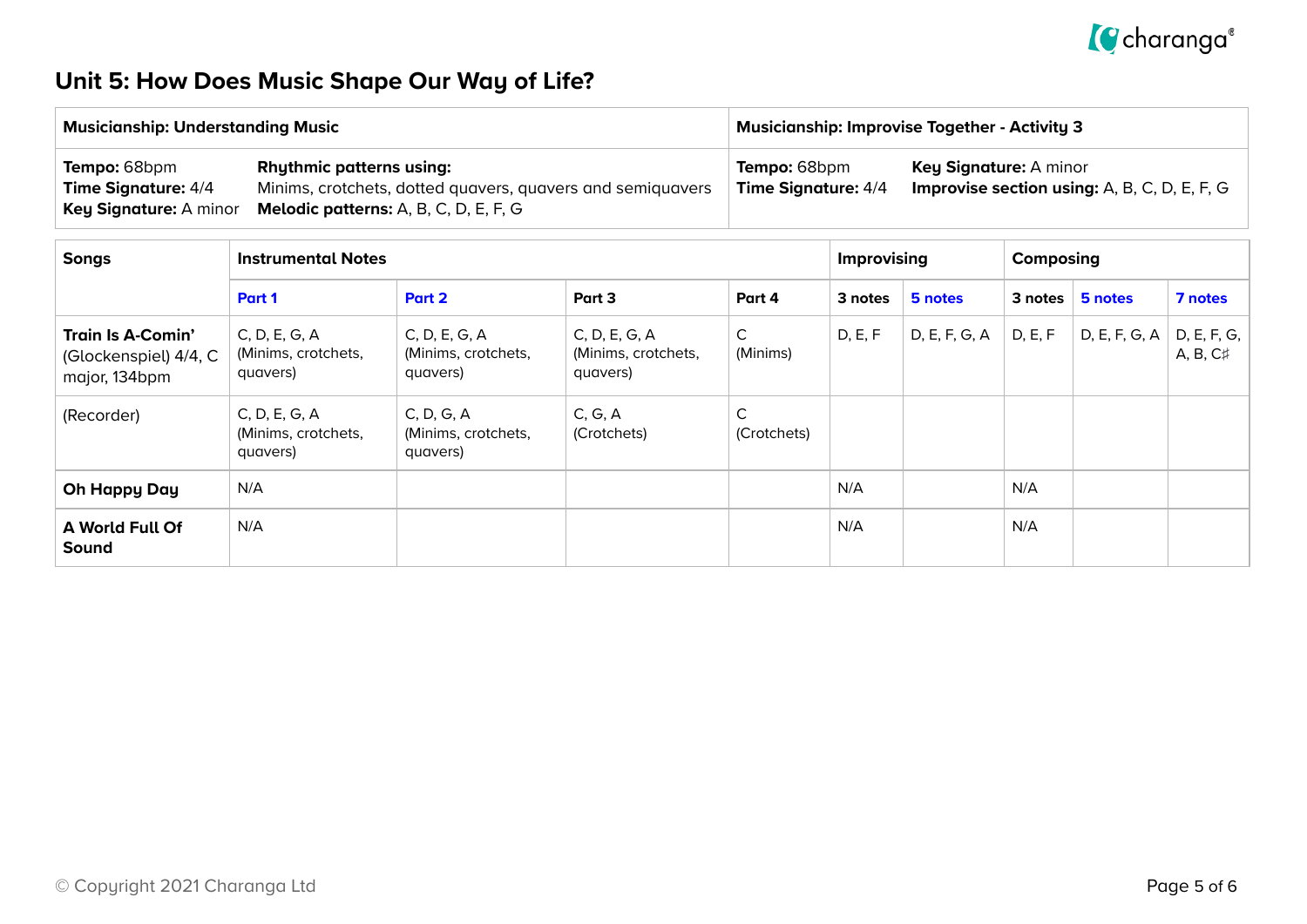

### **Unit 6: How Does Music Connect Us With The Environment?**

| <b>Musicianship: Understanding Music</b>                                     |                                                                                                                              | Musicianship: Improvise Together - Activity 3 |  |  |  |  |
|------------------------------------------------------------------------------|------------------------------------------------------------------------------------------------------------------------------|-----------------------------------------------|--|--|--|--|
| Tempo: 114bpm<br><b>Time Signature: 4/4</b><br><b>Key Signature: C major</b> | <b>Rhythmic patterns using:</b><br>Minims, dotted crotchets, crotchets and quavers<br><b>Melodic patterns:</b> C, D, E, G, A | As Unit 5                                     |  |  |  |  |

| <b>Songs</b>                                                  | <b>Instrumental Notes</b>       |                                 |                     |                  |         | <b>Improvising</b> |         | Composing     |                                |  |
|---------------------------------------------------------------|---------------------------------|---------------------------------|---------------------|------------------|---------|--------------------|---------|---------------|--------------------------------|--|
|                                                               | Part 1                          | Part 2<br>Part 3<br>Part 4      |                     |                  | 3 notes | 5 notes            | 3 notes | 5 notes       | 7 notes                        |  |
| You Can See It Through<br>(Glockenspiel) 4/4, D Minor, 130bpm | C, D, E<br>(Crotchets, quavers) | C, D, E<br>(Crotchets, quavers) | D, E<br>(Crotchets) | D<br>(Crotchets) | N/A     |                    | D, E, F | D, E, F, G, A | D, E, F, G, A,<br>$B\flat$ , C |  |
| (Recorder)                                                    | C, D, E<br>(Crotchets, quavers) | A, G<br>(Crotchets, quavers)    | A, G<br>(Crotchets) | A<br>(Crotchets) |         |                    |         |               |                                |  |
| <b>The Octopus Slide</b>                                      | N/A                             |                                 |                     |                  | N/A     |                    | N/A     |               |                                |  |
| <b>Connect</b>                                                | N/A                             |                                 |                     |                  | N/A     |                    | N/A     |               |                                |  |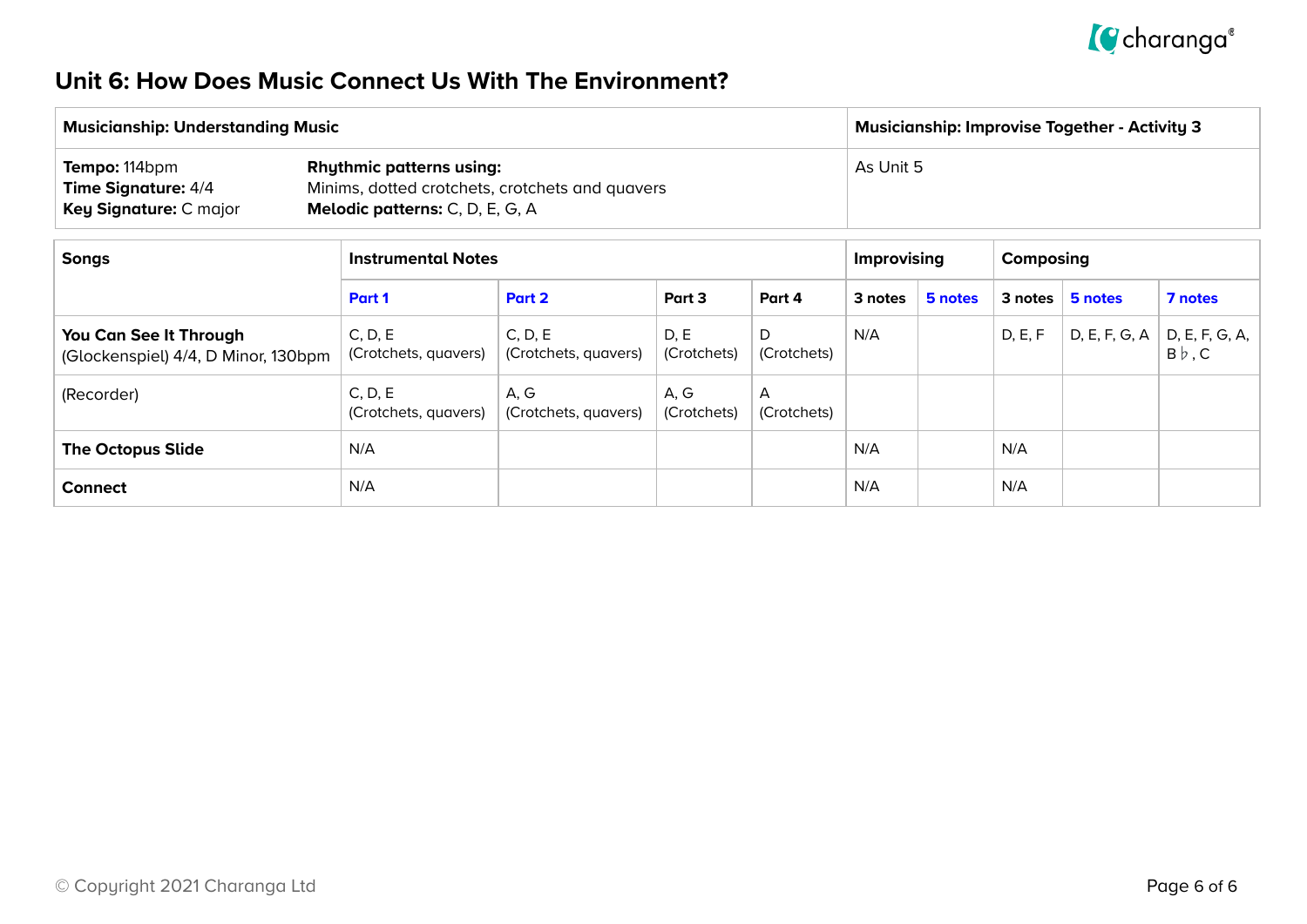

# **Year 5 Musical Progression Guide**

**(to use with the Assessment Guide)**

**Black text:** Most children will be working at this expected standard. **Blue text:** Others will be working at greater depth.

## **Unit 1: How Does Music Bring Us Together?**

| <b>Musicianship: Understanding Music</b>                                     |                                                                                                                                     | <b>Musicianship: Improvise Together - Activity 1</b> |                                                                                               |  |  |  |
|------------------------------------------------------------------------------|-------------------------------------------------------------------------------------------------------------------------------------|------------------------------------------------------|-----------------------------------------------------------------------------------------------|--|--|--|
| Tempo: 128bpm<br><b>Time Signature: 4/4</b><br><b>Key Signature: A minor</b> | <b>Rhythmic patterns using:</b><br>Minims, dotted crotchets, crotchets and quavers<br><b>Melodic patterns:</b> A, B, C, D, E, F#, G | Tempo: 128bpm<br><b>Time Signature: 4/4</b>          | <b>Key Signature: A minor</b><br><b>Improvise section using:</b> A, B, C, D, E, $F\sharp$ , G |  |  |  |

| <b>Songs</b>                                                   | <b>Instrumental Notes</b>                                                   |                                                                |                                                |                                    | <b>Improvising</b> |                                  | Composing |                  |                                |
|----------------------------------------------------------------|-----------------------------------------------------------------------------|----------------------------------------------------------------|------------------------------------------------|------------------------------------|--------------------|----------------------------------|-----------|------------------|--------------------------------|
|                                                                | Part 1                                                                      | Part 2                                                         | Part 3                                         | Part 4                             | 3 notes            | 5 notes                          | 3 notes   | 5 notes          | 7 notes                        |
| <b>Ghost Parade</b><br>(Glockenspiel) 6/8, C<br>minor, 112bpm  | $C, G, A \flat, B \flat$<br>(Dotted crotchets,<br>crotchets, quavers)       | $C, G, A \flat, B \flat$<br>(Dotted crotchets,<br>quavers)     | $C, G, A \flat, B \flat$<br>(Dotted crotchets) | $\mathsf{C}$<br>(Dotted crotchets) | C, D,<br>E b       | $C, D, E$ <sub>b</sub> ,<br>F, G | N/A       |                  |                                |
| (Recorder)                                                     | $C, G, A \, \flat, B \, \flat$<br>(Dotted crotchets,<br>crotchets, quavers) | $C, G, A \flat, B \flat$<br>(Dotted crotchets,<br>quavers)     | $G, B \triangleright, C$<br>(Dotted minims)    | C<br>(Dotted minims)               |                    |                                  |           |                  |                                |
| <b>Words Can Hurt</b><br>(Glockenspiel) 4/4, G<br>major, 78bpm | $G, A, B, C, D, E, F\sharp$<br>(Minims, crotchets,<br>quavers)              | $G, A, B, C, D, E, F\sharp$<br>(Minims, crotchets,<br>quavers) | G, A, B, C, D, E, F#<br>(Minims, crotchets)    | G<br>(Minims)                      | N/A                |                                  | G, A, B   | G, A, B,<br>C, D | G, A, B, C,<br>$D, E, F\sharp$ |
| (Recorder)                                                     | $G, A, B, C, F\sharp$<br>(Minims, crotchets,<br>quavers)                    | $G, A, B, C, F\sharp$<br>(Minims, crotchets,<br>quavers)       | $G, A, B, C, F\sharp$<br>(Minims, crotchets)   | $G, A, B, F\sharp$<br>(Crotchets)  |                    |                                  |           |                  |                                |
| Joyful, Joyful                                                 | N/A                                                                         |                                                                |                                                |                                    | N/A                |                                  | N/A       |                  |                                |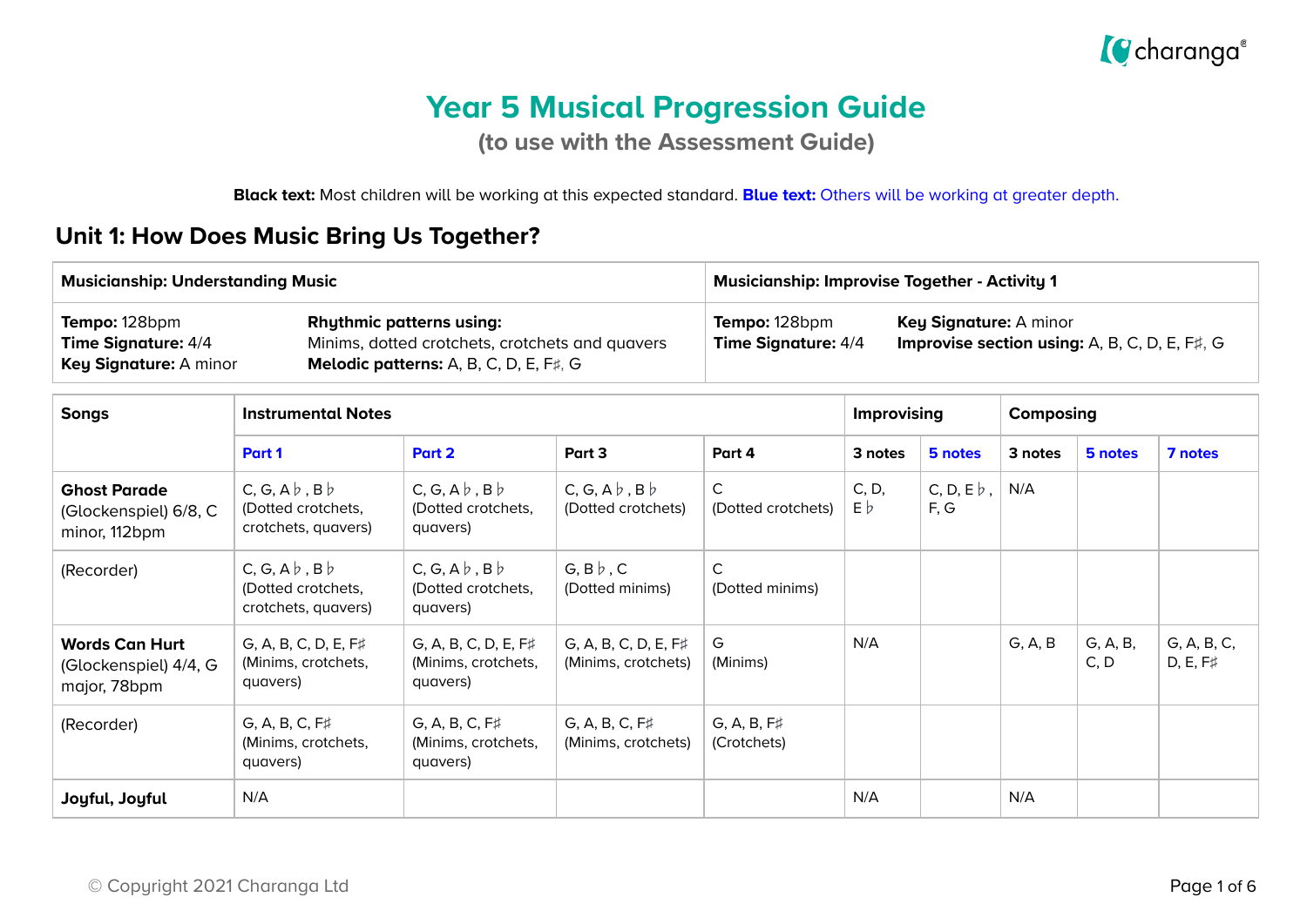

### **Unit 2: How Does Music Connect Us with Our Past?**

| <b>Musicianship: Understanding Music</b>                                     |                                                                                                                                                                           | $^{\mathrm{t}}$ Musicianship: Improvise Together - Activity 1 |
|------------------------------------------------------------------------------|---------------------------------------------------------------------------------------------------------------------------------------------------------------------------|---------------------------------------------------------------|
| Tempo: 112bpm<br><b>Time Signature: 2/4</b><br><b>Key Signature: F major</b> | <b>Rhythmic patterns using:</b><br>Minims, dotted crotchets, crotchets, dotted quavers, quavers, and semiquavers<br><b>Melodic patterns:</b> F, G, A, B $\flat$ , C, D, E | As Unit 1                                                     |

| <b>Songs</b>                                                                | <b>Instrumental Notes</b>                                                                    |                                                            |                                                     |                                        | Improvising |               | Composing        |                                            |                                                           |
|-----------------------------------------------------------------------------|----------------------------------------------------------------------------------------------|------------------------------------------------------------|-----------------------------------------------------|----------------------------------------|-------------|---------------|------------------|--------------------------------------------|-----------------------------------------------------------|
|                                                                             | Part 1                                                                                       | Part 2                                                     | Part 3                                              | Part 4                                 | 3 notes     | 5 notes       | 3 notes          | 5 notes                                    | 7 notes                                                   |
| The Sparkle In My Life<br>(Glockenspiel) $4/4$ , E $\flat$<br>major, 140bpm | $C, D\flat, E\flat$<br>(Crotchets, quavers)                                                  | $C, E \nmid F$<br>(Crotchets,<br>quavers)                  | $C, E \triangleright, F$<br>(Minims, crotchets)     | $E\flat$<br>(Minims)                   | N/A         |               | $E \flat$ , F, G | $E \triangleright$ , F, G,<br>$B\flat$ , C | $E\flat$ , F, G, A $\flat$ ,<br>$B \triangleright$ , C, D |
| (Recorder)                                                                  | $G, A \flat, B \flat$<br>(Crotchets, quavers)                                                | $G, A \flat, B \flat$<br>(Crotchets,<br>quavers)           | $G, B \flat, C$<br>(Crotchets)                      | $C, B \nmid b$<br>(Minims)             |             |               |                  |                                            |                                                           |
| <b>Dreaming Of Mars</b><br>(Glockenspiel) 4/4, C<br>major, 120bpm           | G, G#, A, B $\flat$ , C<br>(Minims, dotted<br>crotchets, crotchets,<br>quavers, semiquavers) | G, G#, A, B $\flat$ , C<br>(Minims, crotchets,<br>quavers) | $G\sharp$ , A, B $\flat$ , C<br>(Minims, crotchets) | $\mathsf{C}$<br>(Minims,<br>crotchets) | C, D, E     | C, D, E, F, G | N/A              |                                            |                                                           |
| (Recorder)                                                                  | G, G#, A, B $\flat$ , C<br>(Minims, dotted<br>crotchets, crotchets,<br>quavers, semiquavers) | G, G#, A, B $\flat$ , C<br>(Minims, crotchets,<br>quavers) | $A, B \, \flat, C$<br>(Crotchets)                   | $B\flat$ , C<br>(Crotchets)            |             |               |                  |                                            |                                                           |
| <b>Get On Board</b>                                                         | N/A                                                                                          |                                                            |                                                     |                                        | N/A         |               | N/A              |                                            |                                                           |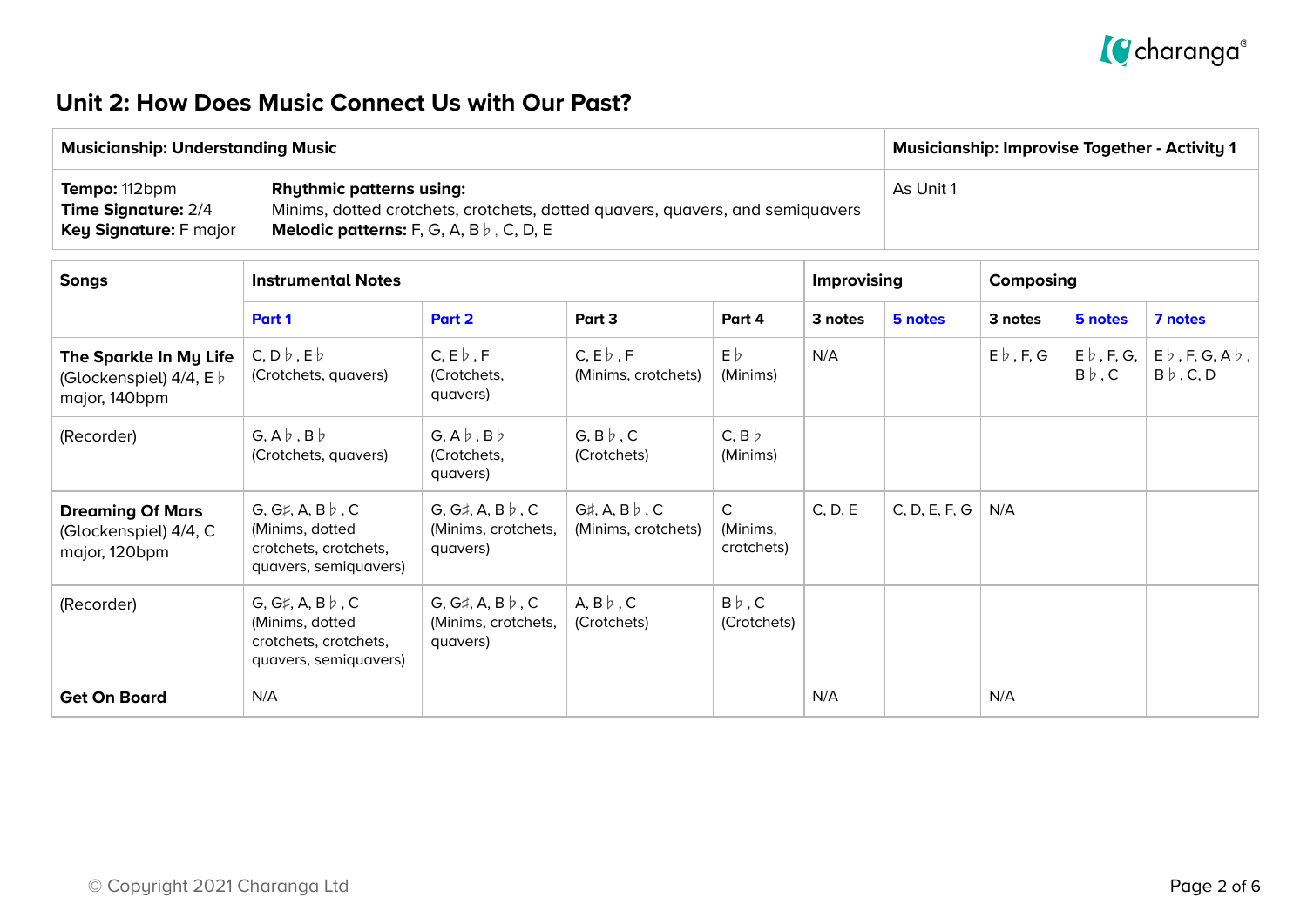

## **Unit 3: How Does Music Improve Our World?**

| <b>Musicianship: Understanding Music</b>                                     |                                                                                                                                                   | <b>Musicianship: Improvise Together - Activity 2</b> |                                                                                               |  |  |  |
|------------------------------------------------------------------------------|---------------------------------------------------------------------------------------------------------------------------------------------------|------------------------------------------------------|-----------------------------------------------------------------------------------------------|--|--|--|
| <b>Tempo:</b> 155bpm<br><b>Time Signature: 3/4</b><br>Key Signature: G major | <b>Rhythmic patterns using:</b><br>Dotted minims, minims, dotted crotchets, crotchets, quavers<br><b>Melodic patterns:</b> G, A, B, C, D, E, $F#$ | Tempo: 112bpm<br><b>Time Signature: 2/4</b>          | <b>Key Signature:</b> F major<br><b>Improvise section using:</b> F, G, A, B $\flat$ , C, D, E |  |  |  |

| <b>Songs</b>                                                       | <b>Instrumental Notes</b>                                                       |                                               |                                    |                        | Improvising |                          | Composing |                          |                                    |
|--------------------------------------------------------------------|---------------------------------------------------------------------------------|-----------------------------------------------|------------------------------------|------------------------|-------------|--------------------------|-----------|--------------------------|------------------------------------|
|                                                                    | Part 1                                                                          | Part 2                                        | Part 3                             | Part 4                 | 3 notes     | 5 notes                  | 3 notes   | 5 notes                  | 7 notes                            |
| <b>Freedom Is Coming</b><br>(Glockenspiel) 4/4, F<br>major, 116bpm | F, G, A, B<br>(Minims, dotted crotchets,<br>crotchets, quavers,<br>semiquavers) | F, G, A, B<br>(Minims, crotchets,<br>quavers) | F, G, A, B<br>(Minims, crotchets)  | F.<br>(Minims)         | F, G, A     | F, G, A,<br>$B\flat$ , C | F, G, A   | F, G, A,<br>$B\flat$ , C | $F, G, A, B \, \flat$ ,<br>C, D, E |
| (Recorder)                                                         | F, G, A, B<br>(Minims, dotted crotchets,<br>crotchets, quavers,<br>semiquavers) | F, G, A, B<br>(Minims, crotchets,<br>quavers) | F, G, A, B<br>(Crotchets, quavers) | F, G, A<br>(Crotchets) |             |                          |           |                          |                                    |
| <b>All Over Again</b>                                              | N/A                                                                             |                                               |                                    |                        | N/A         |                          | N/A       |                          |                                    |
| Do You Ever Wonder?                                                | N/A                                                                             |                                               |                                    |                        | N/A         |                          | N/A       |                          |                                    |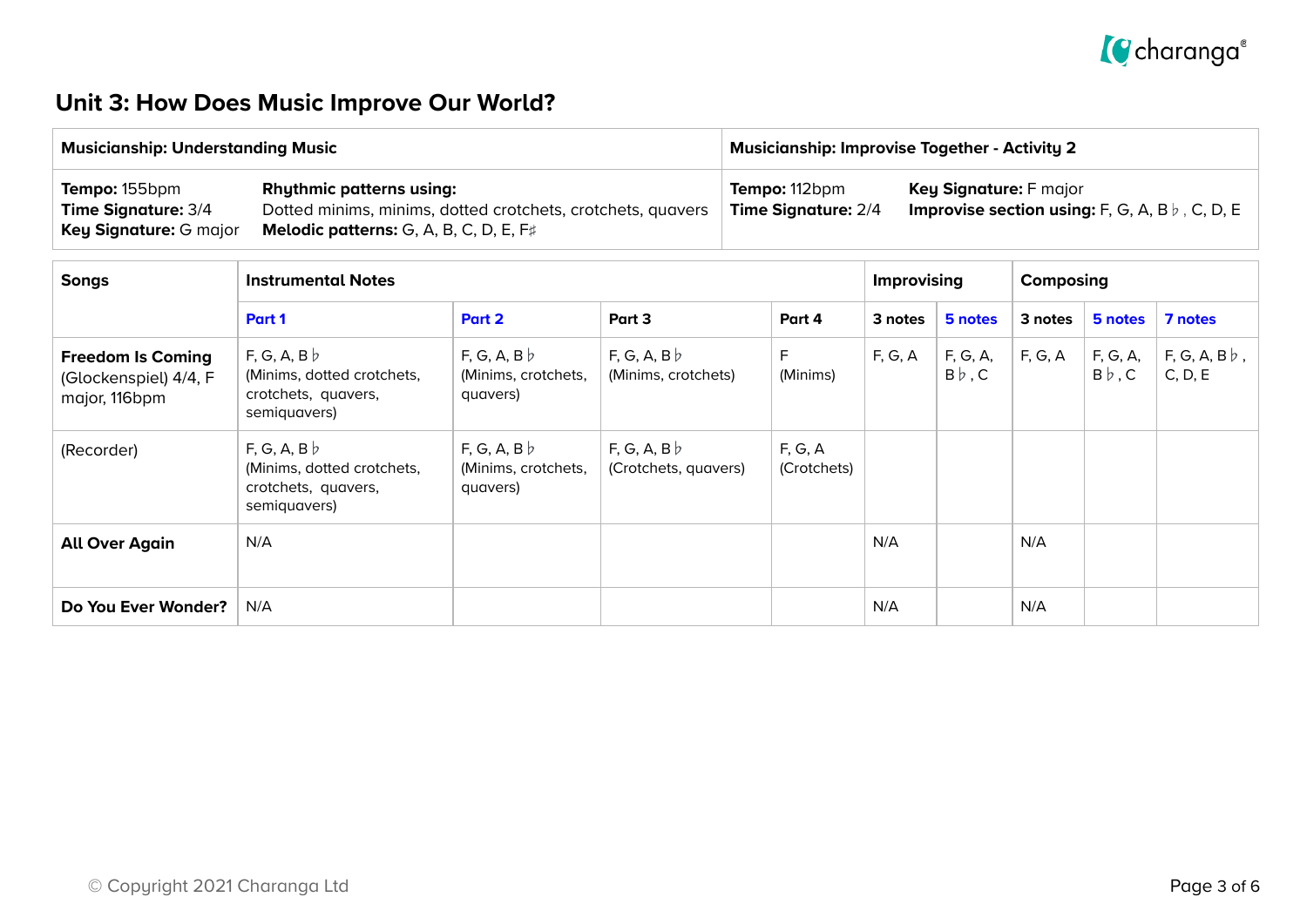

## **Unit 4: How Does Music Teach Us About Our Community?**

| <b>Musicianship: Understanding Music</b>                                            | <b>Musicianship: Improvise Together - Activity 2</b>                                                                              |           |
|-------------------------------------------------------------------------------------|-----------------------------------------------------------------------------------------------------------------------------------|-----------|
| <b>Tempo: 180bpm</b><br><b>Time Signature: 6/8</b><br><b>Key Signature: C major</b> | <b>Rhythmic patterns using:</b><br>Dotted crotchets, triplet quavers, and quavers<br><b>Melodic patterns:</b> C, D, E, F, G, A, B | As Unit 3 |

| <b>Songs</b>                                                | <b>Instrumental Notes</b>                                   |                                                  |                           |                        | <b>Improvising</b> |               | Composing |         |         |
|-------------------------------------------------------------|-------------------------------------------------------------|--------------------------------------------------|---------------------------|------------------------|--------------------|---------------|-----------|---------|---------|
|                                                             | Part 1                                                      | Part 2                                           | Part 3                    | Part 4                 | 3 notes            | 5 notes       | 3 notes   | 5 notes | 7 notes |
| <b>Erie Canal</b><br>(Glockenspiel) 4/4,<br>D minor, 120bpm | D, E, F, G, A<br>(Dotted, crotchets, crotchets,<br>quavers) | D, E, F, G, A<br>(Minims, crotchets,<br>quavers) | D, E, F, G, A<br>(Minims) | D<br>(Minims)          | D, E, F            | D, E, F, G, A | N/A       |         |         |
| (Recorder)                                                  | D, E, F, G, A<br>(Dotted, crotchets, crotchets,<br>quavers) | F, G, A<br>(Minims, crotchets,<br>quavers)       | F, G, A<br>(Crotchets)    | F, G, A<br>(Crotchets) |                    |               |           |         |         |
| <b>Heroes</b>                                               | N/A                                                         |                                                  |                           |                        | N/A                |               | N/A       |         |         |
| <b>Happy To Be Me</b>                                       | N/A                                                         |                                                  |                           |                        | N/A                |               | N/A       |         |         |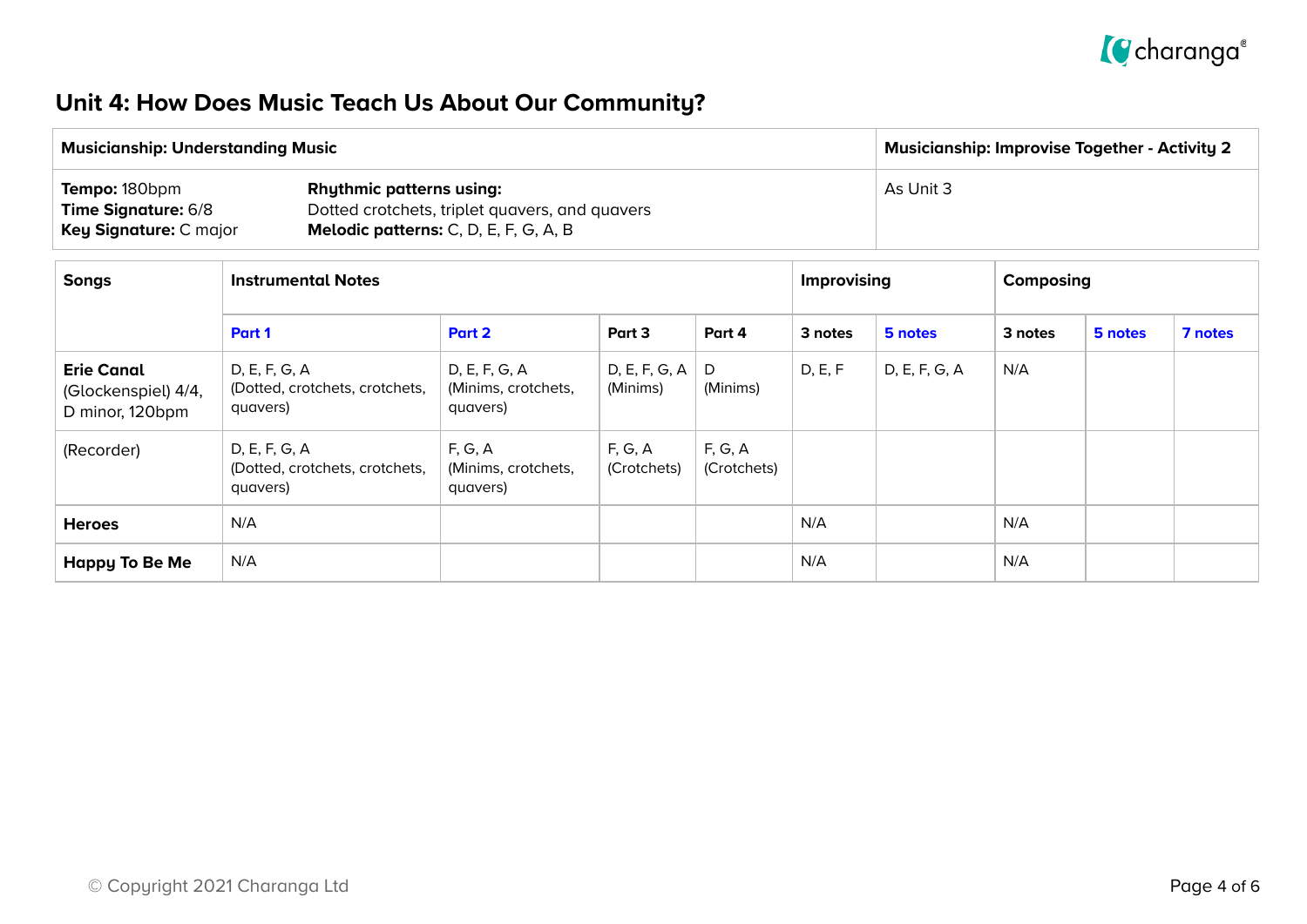

## **Unit 5: How Does Music Shape Our Way of Life?**

| <b>Musicianship: Understanding Music</b>                                    |                                                                                                                                          | <b>Musicianship: Improvise Together - Activity 3</b> |                                                                                      |  |  |
|-----------------------------------------------------------------------------|------------------------------------------------------------------------------------------------------------------------------------------|------------------------------------------------------|--------------------------------------------------------------------------------------|--|--|
| Tempo: 66bpm<br><b>Time Signature: 3/4</b><br><b>Key Signature: D major</b> | <b>Rhythmic patterns using:</b><br>Dotted minims, minims, crotchets, quavers, and semiquavers<br><b>Melodic patterns:</b> D, E, F#, G, A | Tempo: 120bpm<br><b>Time Signature: 6/8</b>          | <b>Key Signature: C major</b><br><b>Improvise section using:</b> C, D, E, F, G, A, B |  |  |

| <b>Songs</b>                                                         | <b>Instrumental Notes</b>                  |                                         |                                       |                                     |         | <b>Improvising</b> |         | Composing        |                                         |  |
|----------------------------------------------------------------------|--------------------------------------------|-----------------------------------------|---------------------------------------|-------------------------------------|---------|--------------------|---------|------------------|-----------------------------------------|--|
|                                                                      | Part 1                                     | Part 2                                  | Part 3                                | Part 4                              | 3 notes | 5 notes            | 3 notes | 5 notes          | 7 notes                                 |  |
| <b>Look Into The Night</b><br>(Glockenspiel) 4/4, D<br>minor, 130bpm | F, G, A, C, D<br>(Crotchets, quavers)      | F, G, A, C, D<br>(Crotchets, quavers)   | F, G, A, C, D<br>(Crotchets, quavers) | D<br>(Minims)                       | N/A     |                    | D, E, F | D, E, F,<br>G, A | D, E, F, G,<br>$A, B \triangleright, C$ |  |
| (Recorder)                                                           | F, G, A, C, D<br>(Crotchets, quavers)      | F, G, A, C<br>(Crotchets, quavers)      | F, G, A, C<br>(Crotchets, quavers)    | F, G, A<br>(Crotchets)              |         |                    |         |                  |                                         |  |
| <b>Breathe (Glockenspiel)</b><br>3/4, C major, 176bpm                | C, D, E, F, G, A, B<br>(Minims, crotchets) | C, E, F, G, A, B<br>(Minims, crotchets) | F, G, A, B, C<br>(Minims, crotchets)  | $\mathsf{C}$<br>(Minims, crotchets) | C, D, E | C, D, E,<br>G, A   | N/A     |                  |                                         |  |
| (Recorder)                                                           | C, D, E, F, G, A, B<br>(Minims, crotchets) | C, E, F, G, A, B<br>(Minims, crotchets) | F, G, A, B, C<br>(Crotchets)          | F, G, A, B<br>(Crotchets)           |         |                    |         |                  |                                         |  |
| <b>Keeping Time</b>                                                  | N/A                                        |                                         |                                       |                                     | N/A     |                    | N/A     |                  |                                         |  |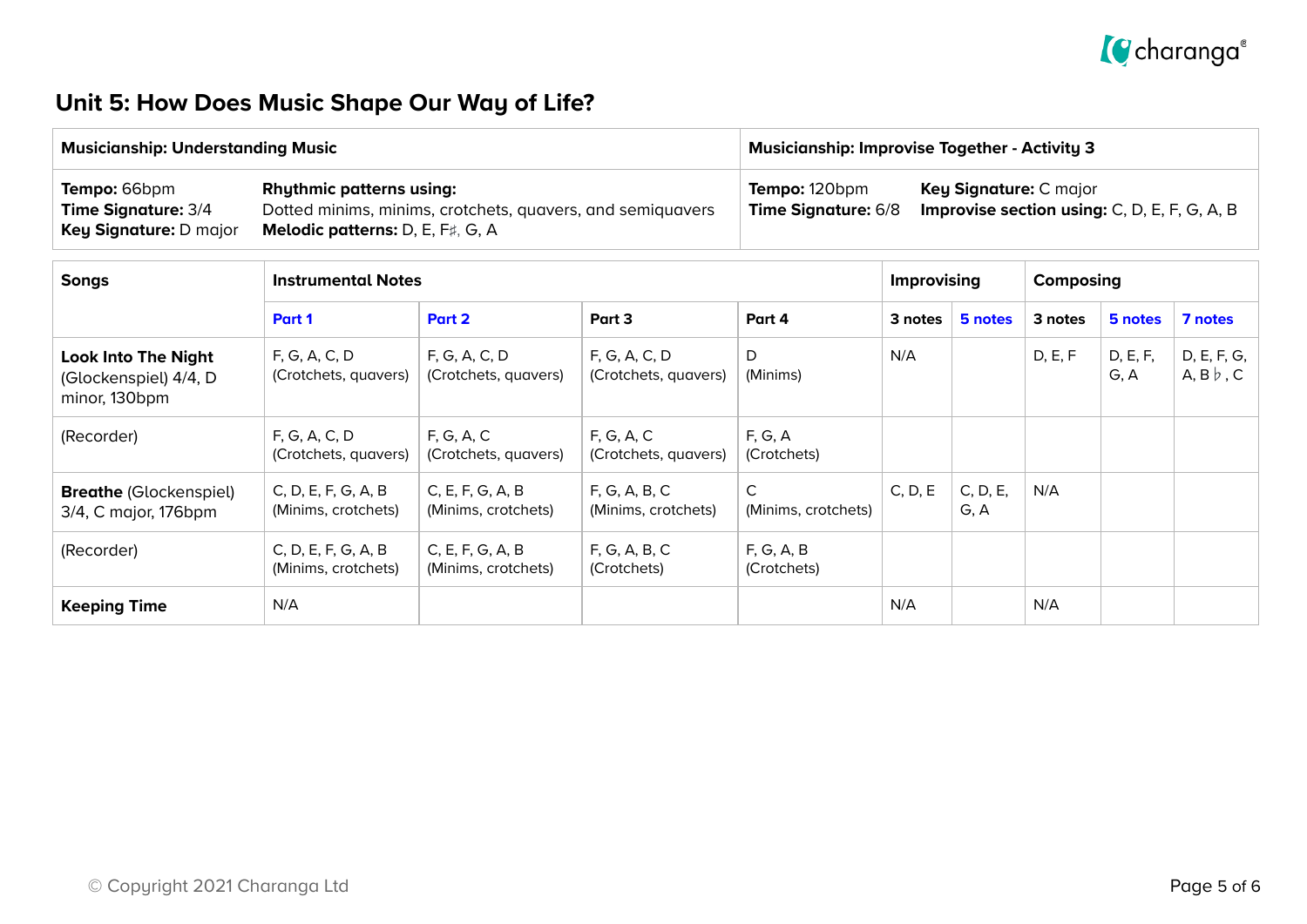

#### **Unit 6: How Does Music Connect Us With The Environment?**

| <b>Musicianship: Understanding Music</b>                                     |                                                                                                                     | <b>Musicianship: Improvise Together - Activity 3</b> |
|------------------------------------------------------------------------------|---------------------------------------------------------------------------------------------------------------------|------------------------------------------------------|
| Tempo: 120bpm<br><b>Time Signature: 5/4</b><br><b>Key Signature: C major</b> | <b>Rhythmic patterns using:</b><br>Minims, dotted crotchets, crotchets, quavers<br><b>Melodic patterns:</b> C, D, E | As Unit 5                                            |

| <b>Songs</b><br><b>Instrumental Notes</b>                           |                                                                  |                                                                  |                                                                  |                                   | <b>Improvising</b> |               | Composing |                  |                                               |
|---------------------------------------------------------------------|------------------------------------------------------------------|------------------------------------------------------------------|------------------------------------------------------------------|-----------------------------------|--------------------|---------------|-----------|------------------|-----------------------------------------------|
|                                                                     | Part 1                                                           | Part 2                                                           | Part 3                                                           | Part 4                            | 3 notes            | 5 notes       | 3 notes   | 5 notes          | 7 notes                                       |
| You And Me<br>(Glockenspiel) 4/4, G<br>major, 95bpm                 | G, A, B $\flat$ , B, C, D, E $\flat$ , E<br>(Crotchets, quavers) | G, A, B $\flat$ , B, C, D, E $\flat$ , E<br>(Crotchets, quavers) | G, A, B $\flat$ , B, C, D, E $\flat$ , E<br>(Crotchets, quavers) | G<br>(Minims)                     | N/A                |               | G, A, B   | G, A, B,<br>D, E | $G, B \triangleright, C,$<br>$D \flat$ , D, F |
| (Recorder)                                                          | G, A, B $\flat$ , B, C, D, E $\flat$ , E<br>(Crotchets, quavers) | $G, A, B \, \flat$ , B, C, F#<br>(Crotchets, quavers)            | $G, A, B \, b$ , B, C, F#<br>(Crotchets, quavers)                | $F\sharp, G, A, B$<br>(Crotchets) |                    |               |           |                  |                                               |
| <b>A Bright Sunny Day</b><br>(Glockenspiel) 4/4, C<br>major, 128bpm | C, G, A<br>(Crotchets, quavers)                                  | C, G, A<br>(Crotchets, quavers)                                  | C, G, A<br>(Minims, crotchets)                                   | C<br>(Minims,<br>crotchets)       | C, D, E            | C, D, E, F, G | N/A       |                  |                                               |
| (Recorder)                                                          | C, G, A<br>(Crotchets, quavers)                                  | C, G, A<br>(Crotchets, quavers)                                  | C, G, A<br>(Crotchets)                                           | $\mathsf{C}$<br>(Crotchets)       |                    |               |           |                  |                                               |
| I'm Forever Blowing<br><b>Bubbles</b>                               | N/A                                                              |                                                                  |                                                                  |                                   | N/A                |               | N/A       |                  |                                               |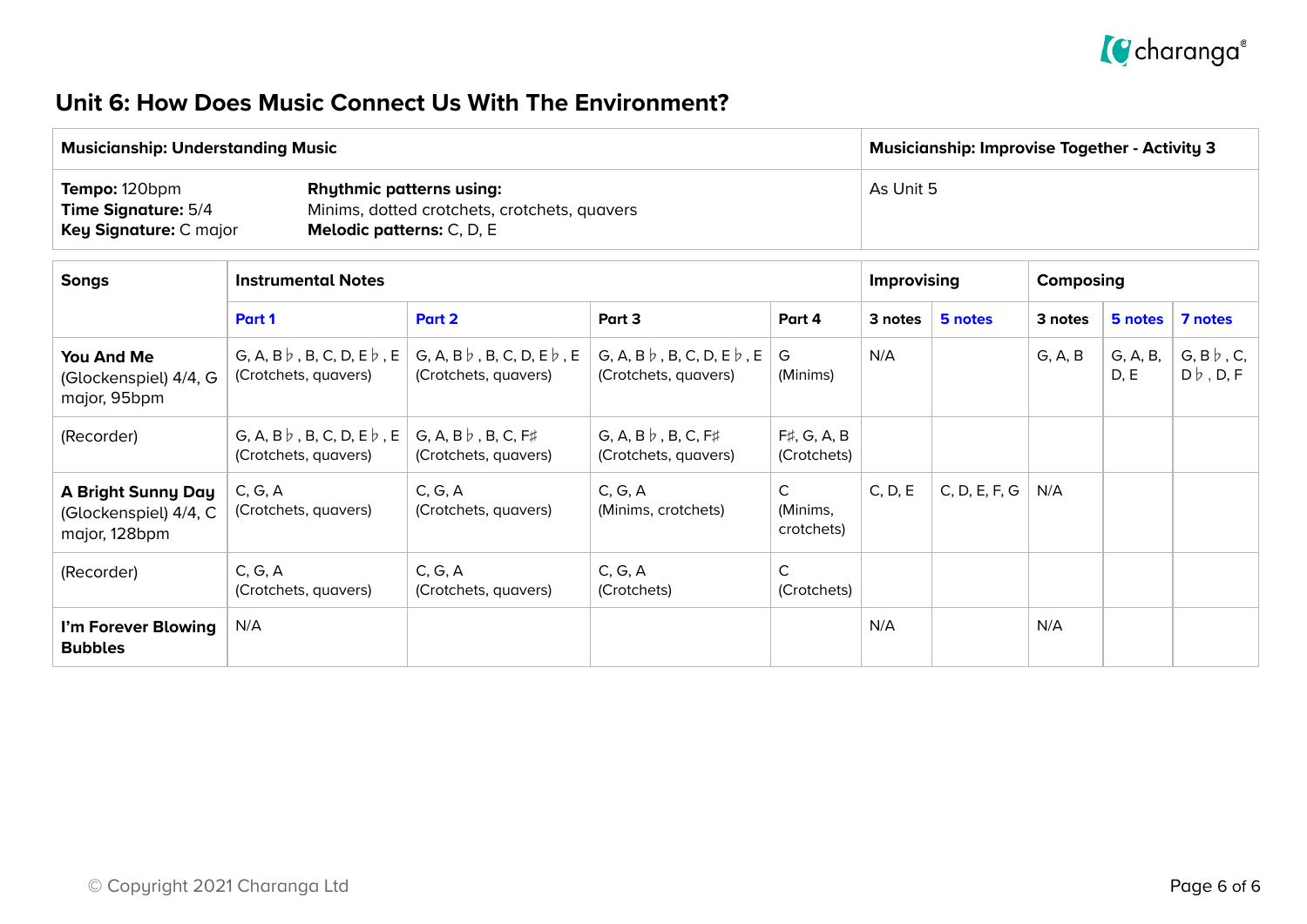

# **Year 6 Musical Progression Guide**

(to use with the Assessment Guide)

**Black text:** Most children will be working at this expected standard. **Blue text:** Others will be working at greater depth.

#### **Unit 1: How Does Music Bring Us Together?**

| <b>Musicianship: Understanding Music</b>                                                                                                                                           |                                                                 |                                                                 | <b>Musicianship: Improvise Together - Activity 1</b> |                                                                        |                                   |         |                    |         |                          |                                |
|------------------------------------------------------------------------------------------------------------------------------------------------------------------------------------|-----------------------------------------------------------------|-----------------------------------------------------------------|------------------------------------------------------|------------------------------------------------------------------------|-----------------------------------|---------|--------------------|---------|--------------------------|--------------------------------|
| Rhythmic patterns using: Minims, crotchets, quavers,<br>Tempo: 66bpm<br>Time Signature: 2/4<br>and semiguavers.<br>Key Signature: C major<br>Melodic patterns: C, D, E, F, G, A, B |                                                                 | Tempo: 66bpm<br>Time Signature: 2/4                             |                                                      | Key Signature: C major<br>Improvise section using: C, D, E, F, G, A, B |                                   |         |                    |         |                          |                                |
| <b>Songs</b>                                                                                                                                                                       | <b>Playing Instrument Notes</b>                                 |                                                                 |                                                      |                                                                        |                                   |         | <b>Improvising</b> |         | Composing                |                                |
|                                                                                                                                                                                    | Part 1                                                          | Part 2                                                          | Part 3                                               |                                                                        | Part 4                            | 3 notes | 5 notes            | 3 notes | 5 notes                  | 7 notes                        |
| Do What You Want To<br>(Glockenspiel) 4/4, C major,<br>120 <sub>bpm</sub>                                                                                                          | C, D, E, G, A, B<br>(Minims, crotchets,<br>quavers)             | C, D, E, G, A, B<br>(Minims, crotchets,<br>quavers)             |                                                      | C, D, E, G, A, B<br>(Minims, crotchets)                                | $\mathsf{C}$<br>(Minims)          | C, D, E | C, D, E,<br>F, G   | N/A     |                          |                                |
| (Recorder)                                                                                                                                                                         | C, D, E, G, A, B<br>(Minims, crotchets,<br>quavers)             | C, G, A, B<br>(Minims, crotchets,<br>quavers)                   | C, G, A, B                                           | (Minims, crotchets)                                                    | C, B, A<br>(Minims,<br>crotchets) |         |                    |         |                          |                                |
| It's All About Love<br>(Glockenspiel) 4/4, G major,<br>140 <sub>bpm</sub>                                                                                                          | G, A, B $\flat$ , C, D, E, F<br>(Minims, crotchets,<br>quavers) | G, A, B $\flat$ , C, D, E, F<br>(Minims, crotchets,<br>quavers) | quavers)                                             | G, A, B $\flat$ , C, F<br>(Minims, crotchets,                          | G, A, C, F<br>(Minims)            | N/A     |                    | G, A, B | G, A,<br><b>B</b> , D, E | G, A, B, C,<br>$D, E, F\sharp$ |
| (Recorder)                                                                                                                                                                         | G, A, B $\flat$ , C, D, E, F<br>(Minims, crotchets,<br>quavers) | G, A, B $\flat$ , C, D, E, F<br>(Minims, crotchets,<br>quavers) | quavers)                                             | G, A, B $\flat$ , C, F<br>(Minims, crotchets,                          | G<br>(Crotchets)                  |         |                    |         |                          |                                |
| <b>Sunshine On A Rainy Day</b><br>(Glockenspiel) 4/4, D major,<br>95 <sub>bpm</sub>                                                                                                | D, E, F#, A, B<br>(Crotchets, quavers)                          | D, E, F#, A, B<br>(Crotchets, quavers)                          | D, E, A, B                                           | (Crotchets, quavers)                                                   | D<br>(Minims)                     | N/A     |                    | N/A     |                          |                                |
| (Recorder)                                                                                                                                                                         | D, E, F#, A, B<br>(Crotchets, quavers)                          | D, A, B<br>(Crotchets, quavers)                                 | D, A, B                                              | (Crotchets)                                                            | A, B<br>(Crotchets)               |         |                    |         |                          |                                |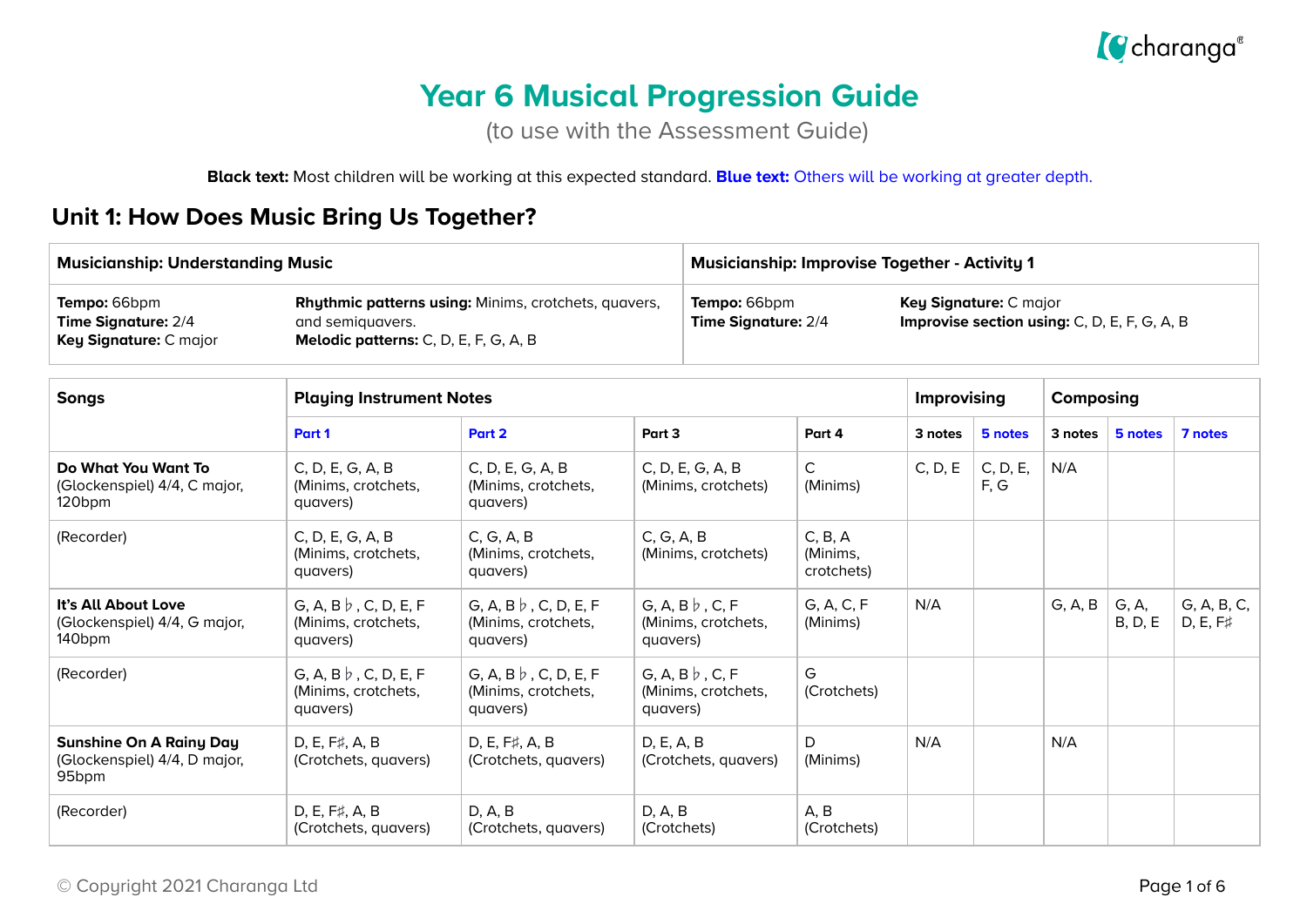

### **Unit 2: How Does Music Connect Us with Our Past?**

| <b>Musicianship: Understanding Music</b>                                           |                                                                                                                                                                 | <b>Musicianship: Improvise Together - Activity 1</b> |
|------------------------------------------------------------------------------------|-----------------------------------------------------------------------------------------------------------------------------------------------------------------|------------------------------------------------------|
| <b>Tempo: 66bpm</b><br><b>Time Signature: 3/4</b><br><b>Key Signature: A minor</b> | <b>Rhythmic patterns using:</b><br>Minims, dotted crotchets, crotchets, dotted quavers, quavers and semiquavers<br><b>Melodic patterns:</b> A, B, C, D, E, F, G | As Unit 1                                            |

| <b>Songs</b>                                                           | <b>Playing Instrument Notes</b>                                  |                                                         |                                   |                             | Improvising |                  | Composing |                  |                        |
|------------------------------------------------------------------------|------------------------------------------------------------------|---------------------------------------------------------|-----------------------------------|-----------------------------|-------------|------------------|-----------|------------------|------------------------|
|                                                                        | Part 1                                                           | Part 2                                                  | Part 3                            | Part 4                      | 3 notes     | 5 notes          | 3 notes   | 5 notes          | 7 notes                |
| <b>My Best Friend</b><br>(Glockenspiel) 4/4, C<br>major, 117bpm        | C, D, E, A, B<br>(Dotted crotchets, crotchets,<br>quavers)       | C, D, E, A, B<br>(Crotchets, quavers)                   | C, D, E, A<br>(Minims, crotchets) | $\mathsf{C}$<br>(Minims)    | C, D, E     | C, D, E,<br>F, G | C, D, E   | C, D, E,<br>F, G | C, D, E, F,<br>G, A, B |
| (Recorder)                                                             | C, D, E, A, B<br>(Dotted crotchets, crotchets,<br>quavers)       | C, G, A, B<br>(Crotchets, quavers)                      | C, G, A, B<br>(Crotchets)         | $\mathsf{C}$<br>(Crotchets) |             |                  |           |                  |                        |
| <b>Singing Swinging Star</b><br>(Glockenspiel) 4/4, G<br>major, 180bpm | G, A, B $\flat$ , B, D, E, F, F#<br>(Minims, crotchets, quavers) | G, A, B $\flat$ , B, D, E, F, F#<br>(Minims, crotchets) | $G, A, B, E, F\sharp$<br>(Minims) | G<br>(Minims)               | N/A         |                  | N/A       |                  |                        |
| (Recorder)                                                             | G, A, B $\flat$ , B, D, E, F, F#<br>(Minims, crotchets, quavers) | G, A, B $\flat$ , B, D, E, F#<br>(Minims, crotchets)    | G, A, B, F#<br>(Minims)           | G<br>(Crotchets)            |             |                  |           |                  |                        |
| <b>Roll Alabama</b>                                                    | N/A                                                              |                                                         |                                   |                             | N/A         |                  | N/A       |                  |                        |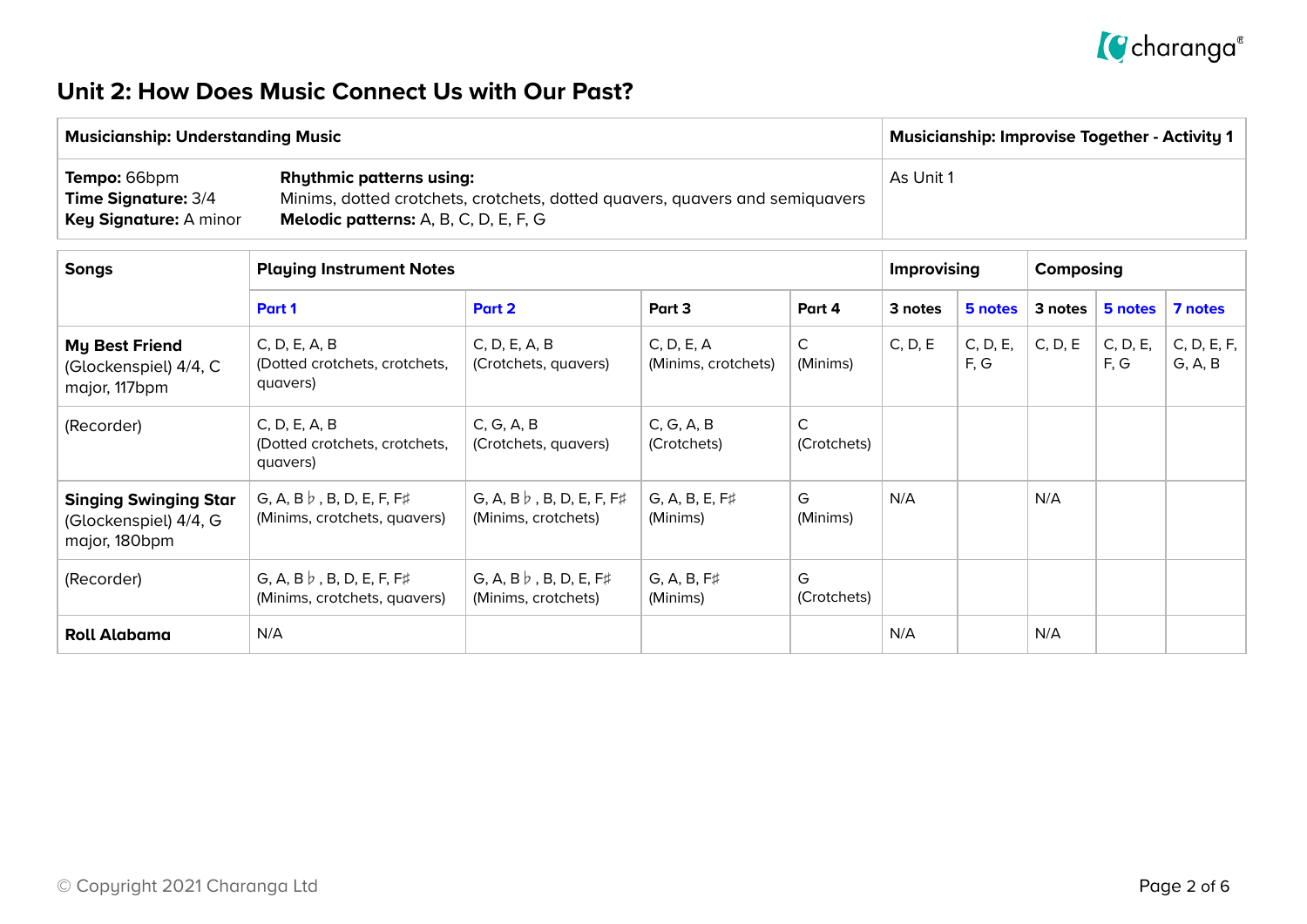# *g* charanga<sup>®</sup>

## **Unit 3: How Does Music Improve Our World?**

| <b>Musicianship: Understanding Music</b>                                           |                                                                                                                                                    | <b>Musicianship: Improvise Together - Activity 2</b> |                                                                                        |  |  |
|------------------------------------------------------------------------------------|----------------------------------------------------------------------------------------------------------------------------------------------------|------------------------------------------------------|----------------------------------------------------------------------------------------|--|--|
| <b>Tempo: 68bpm</b><br><b>Time Signature: 4/4</b><br><b>Key Signature: D major</b> | <b>Rhythmic patterns using:</b><br>Minims, dotted crotchets, crotchets, quavers, and semiquavers<br><b>Melodic patterns:</b> D, E, F#, G, A, B, C# | Tempo: 66bpm<br>Time Signature: 2/4                  | <b>Key Signature: C major</b><br><b>Improvise section using:</b> $C, D, E, F, G, A, B$ |  |  |

| <b>Songs</b><br><b>Playing Instrument Notes</b>                       |                                                                                                |                                                                               |                                                       |                                        | <b>Improvising</b> |                  | Composing |                  |                                   |
|-----------------------------------------------------------------------|------------------------------------------------------------------------------------------------|-------------------------------------------------------------------------------|-------------------------------------------------------|----------------------------------------|--------------------|------------------|-----------|------------------|-----------------------------------|
|                                                                       | Part 1                                                                                         | Part 2                                                                        | Part 3                                                | Part 4                                 | 3 notes            | 5 notes          | 3 notes   | 5 notes          | 7 notes                           |
| <b>Disco Fever</b><br>(Glockenspiel) 4/4, D<br>minor, 115bpm          | D, E, F, G, A<br>(Crotchets, quavers)                                                          | D, E, F, G, A<br>(Minims, crotchets,<br>quavers)                              | D, E, F, G, A<br>(Minims, crotchets)                  | D<br>(Minims)                          | N/A                |                  | D, E, F   | D, E, F,<br>G, A | D, E, F, G,<br>$A, B \, \flat, C$ |
| (Recorder)                                                            | D, E, F, G, A<br>(Crotchets, quavers)                                                          | D, E, F, G, A<br>(Crotchets, quavers)                                         | D, E, F, G, A<br>(Crotchets)                          | F, G, A<br>(Crotchets)                 |                    |                  |           |                  |                                   |
| La Bamba<br>(Glockenspiel) 4/4, C<br>major, 154bpm                    | C, D, E, F, G, A, B<br>(Minims, dotted crotchets,<br>triplet crotchets, crotchets,<br>quavers) | C, D, E, G, A, B<br>(Minims, crotchets)                                       | C, D, G, A<br>(Minims, crotchets)                     | $\mathsf{C}$<br>(Minims,<br>crotchets) | C, D, E            | C, D, E,<br>F, G | N/A       |                  |                                   |
| (Recorder)                                                            | C, D, E, F, G, A, B<br>(Minims, dotted crotchets,<br>triplet crotchets, crotchets,<br>quavers) | C, G, A, B<br>(Minims, crotchets)                                             | C, G, A, B<br>(Crotchets, quavers)                    | G, A, B<br>(Crotchets)                 |                    |                  |           |                  |                                   |
| <b>Change (Glockenspiel)</b><br>4/4, $E \triangleright$ major, 115bpm | $E\flat$ , F, G, A $\flat$ , B $\flat$ , C<br>(Crotchets, quavers)                             | $E\flat$ , F, G, A $\flat$ , B $\flat$ , C<br>(Crotchets, quavers)            | $E\flat$ , F, G, B $\flat$ , C<br>(Minims, crotchets) | $E\phi$<br>(Minims)                    | N/A                |                  | N/A       |                  |                                   |
| (Recorder)                                                            | $E\flat$ , F, G, A $\flat$ , B $\flat$ , C<br>(Crotchets, quavers)                             | $F, G, A \not\triangleright, B \not\triangleright, C$<br>(Crotchets, quavers) | F, G, B $\flat$ , C<br>(Crotchets)                    | $B\flat$ , C<br>(Crotchets)            |                    |                  |           |                  |                                   |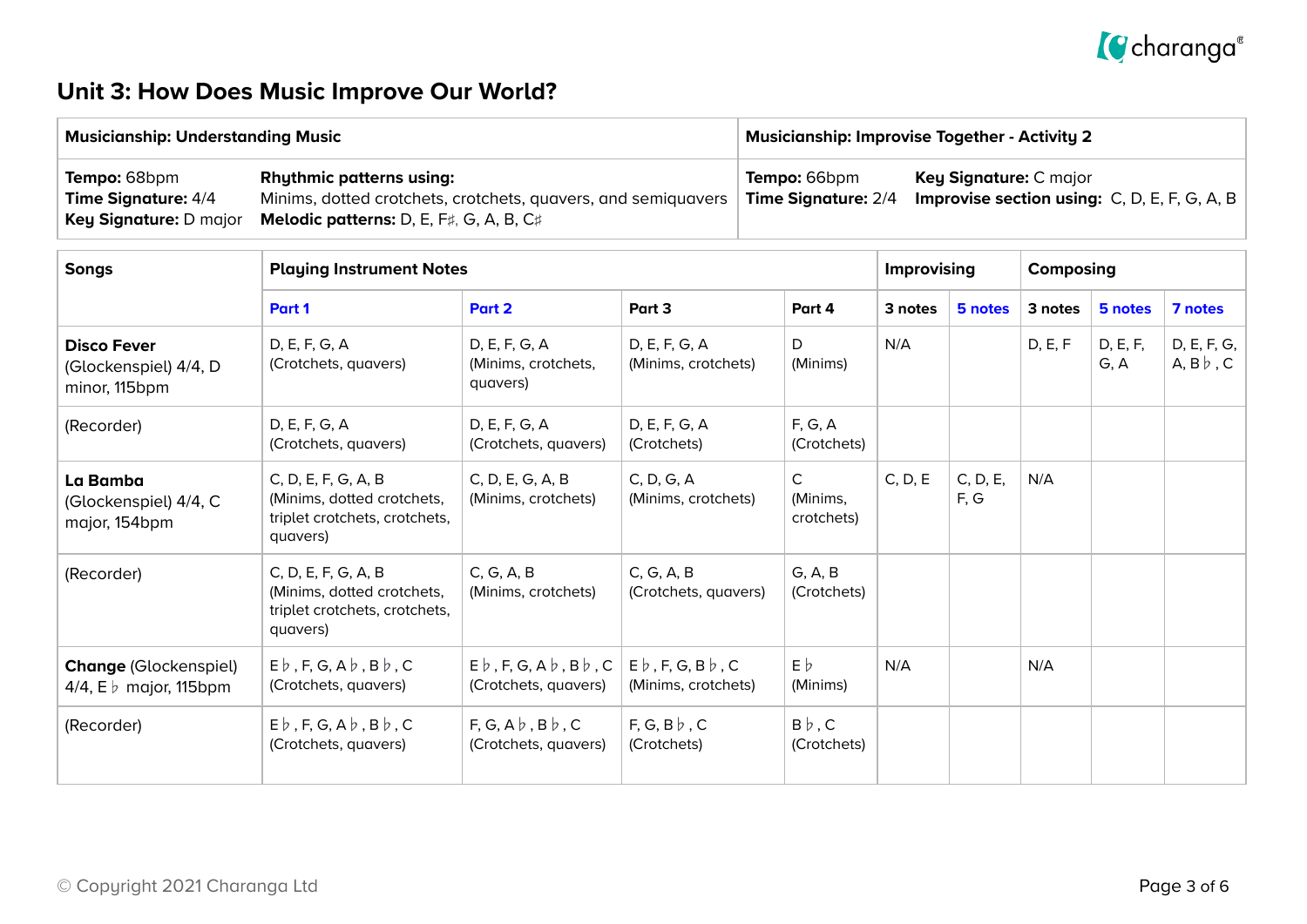

## **Unit 4: How Does Music Teach Us About Our Community?**

| <b>Musicianship: Understanding Music</b>                                            |                                                                                                                                             | <b>Musicianship: Improvise Together - Activity 2</b> |
|-------------------------------------------------------------------------------------|---------------------------------------------------------------------------------------------------------------------------------------------|------------------------------------------------------|
| <b>Tempo:</b> 116bpm<br><b>Time Signature: 5/4</b><br><b>Key Signature: G major</b> | <b>Rhythmic patterns using:</b><br>Minims, dotted crotchets, crotchets, and quavers<br><b>Melodic patterns:</b> G, A, B, C, D, E, $F\sharp$ | As Unit 3                                            |

| <b>Songs</b>                                                                    | <b>Playing Instrument Notes</b>                                                               |                                                                 |                                                             |                                    |                 | <b>Improvising</b>        |         | Composing        |                                 |  |
|---------------------------------------------------------------------------------|-----------------------------------------------------------------------------------------------|-----------------------------------------------------------------|-------------------------------------------------------------|------------------------------------|-----------------|---------------------------|---------|------------------|---------------------------------|--|
|                                                                                 | Part 1                                                                                        | Part 2                                                          | Part 3<br>Part 4                                            |                                    | 3 notes         | 5 notes                   | 3 notes | 5 notes          | 7 notes                         |  |
| Let's Rock<br>(Glockenspiel) 4/4,<br>G major, 72bpm                             | $G, B \mid b, B, C, D, F$<br>(Dotted quavers, quavers,<br>semiquavers)                        | $G, B \nmid B, C, D, F$<br>(Crotchets, quavers)                 | $G, B \mid b, B, C, D, F$<br>(Crotchets, quavers)           | G<br>(Minims)                      | G, A, B $\flat$ | $G, A, B \nmid$ ,<br>C, D | N/A     |                  |                                 |  |
| (Recorder)                                                                      | $G, B \mid b, B, C, D, F$<br>(Dotted quavers, quavers,<br>semiquavers)                        | G, A, B $\flat$ , B, C<br>(Crotchets, quavers)                  | G, A, B $\flat$ , B, C<br>(Crotchets, quavers)              | G, A, B<br>(Crotchets,<br>quavers) |                 |                           |         |                  |                                 |  |
| <b>Simple Gifts</b><br>(Glockenspiel) 4/4,<br>F major, 95bpm                    | $F, G, A, B \nmid c, E$<br>(Minims, dotted crotchets,<br>crotchets, quavers)                  | $F, G, A, B \nmid c, E$<br>(Minims, crotchets,<br>quavers)      | $F, G, A, B \nmid c, E$<br>(Minims, crotchets)              | F.<br>(Minims)                     | N/A             |                           | F, G, A | F, G, A,<br>C, D | F, G, A,<br>$B \flat$ , C, D, E |  |
| (Recorder)                                                                      | $F, G, A, B \, \flat, C, E$<br>(Minims, dotted crotchets,<br>crotchets, quavers)              | $F, G, A, B \, \flat, C$<br>(Minims, crotchets,<br>quavers)     | $F, G, A, B \nmid c$<br>(Crotchets, quavers)                | F, G, A, C<br>(Crotchets)          |                 |                           |         |                  |                                 |  |
| Friendship<br><b>Should Never End</b><br>(Glockenspiel) 4/4,<br>A major, 120bpm | E, F#, G, G#, A, B, C, C#<br>(Semibreves, minims,<br>dotted crotchets,<br>crotchets, quavers) | E, F#, G, G#, A, B, C, C#<br>(Semibreves, minims,<br>crotchets) | E, F#, G, G#, A, B, C<br>(Semibreves, minims,<br>crotchets) | $\mathsf{A}$<br>(Minims)           | N/A             |                           | N/A     |                  |                                 |  |
| (Recorder)                                                                      | E, F#, G, G#, A, B, C, C#<br>(Semibreves, minims,<br>dotted crotchets,<br>crotchets, quavers) | E, F#, G, G#, A, B, C, C#<br>(Semibreves, minims,<br>crotchets) | E, F#, G, G#, A, B, C<br>(Semibreves, minims,<br>crotchets) | $\mathsf{A}$<br>(Minims)           |                 |                           |         |                  |                                 |  |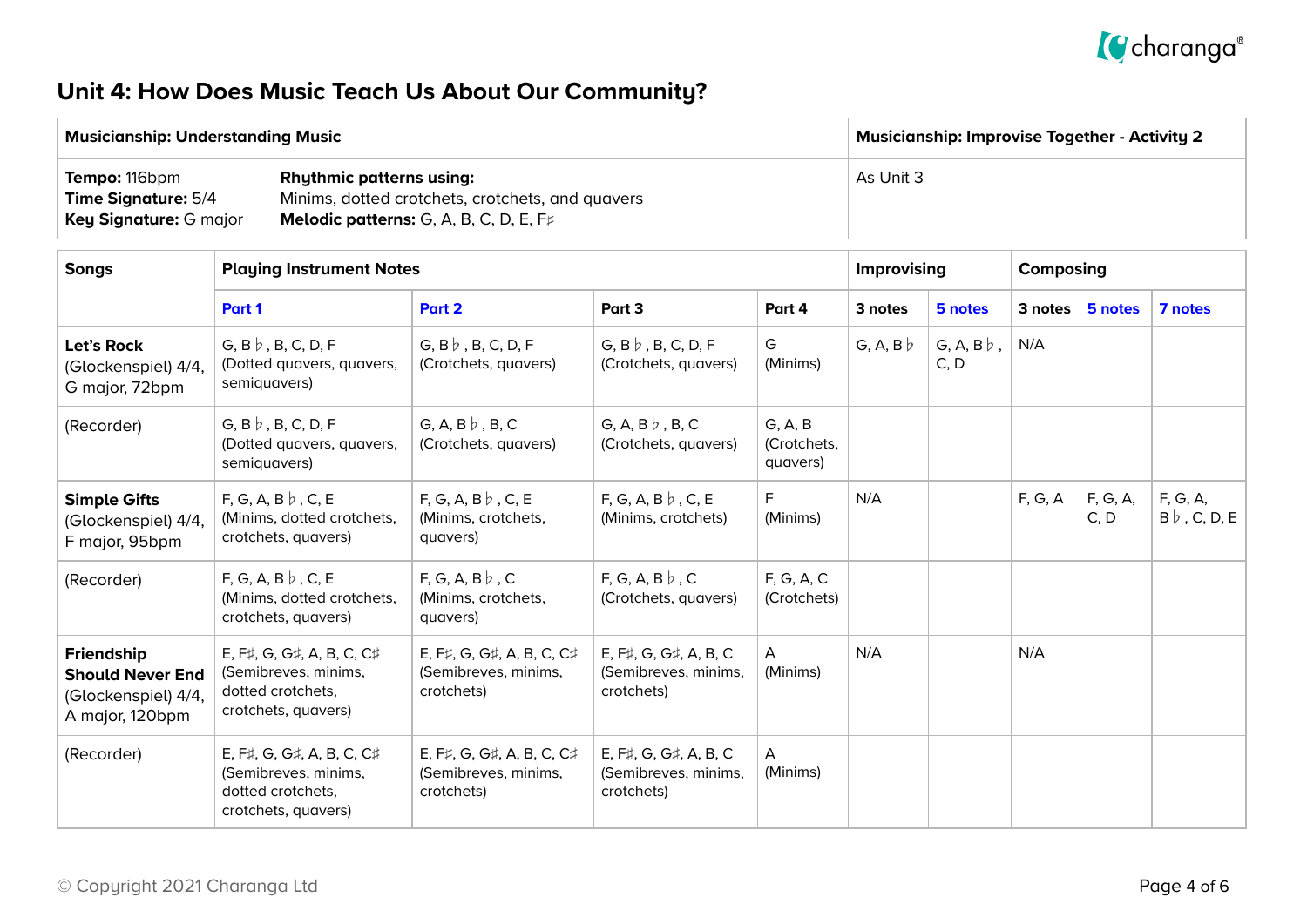

## **Unit 5: How Does Music Shape Our Way of Life?**

quavers, quavers, semiquavers)

quavers)

| <b>Musicianship: Understanding Music</b>                                                                                                                                          |                                                                                                             |                                                                            | <b>Musicianship: Improvise Together - Activity 3</b>                                                            |                                                  |                                      |           |                  |                 |                                       |                                                               |
|-----------------------------------------------------------------------------------------------------------------------------------------------------------------------------------|-------------------------------------------------------------------------------------------------------------|----------------------------------------------------------------------------|-----------------------------------------------------------------------------------------------------------------|--------------------------------------------------|--------------------------------------|-----------|------------------|-----------------|---------------------------------------|---------------------------------------------------------------|
| <b>Rhythmic patterns using:</b><br>Tempo: 76bpm<br>Time Signature: 6/8<br>Dotted crotchets, triplet quavers, quavers<br>Key Signature: D minor<br>Melodic patterns: D, E, F, G, A |                                                                                                             |                                                                            | Tempo: 116bpm<br>Key Signature: G major<br>Improvise section using: G, A, B, C, D, E, F#<br>Time Signature: 5/4 |                                                  |                                      |           |                  |                 |                                       |                                                               |
| <b>Songs</b>                                                                                                                                                                      | <b>Playing Instrument Notes</b>                                                                             |                                                                            |                                                                                                                 | <b>Improvising</b>                               |                                      | Composing |                  |                 |                                       |                                                               |
|                                                                                                                                                                                   | Part 2<br>Part 1                                                                                            |                                                                            | Part 3                                                                                                          |                                                  | Part 4                               | 3 notes   | 5 notes          | 3 notes         | 5 notes                               | 7 notes                                                       |
| <b>Wake Up!</b><br>(Glockenspiel) 4/4, F<br>minor, 120bpm                                                                                                                         | $F, A \flat, E \flat$<br>(Crotchets, quavers)                                                               | $F, A \flat, E \flat$<br>(Crotchets, quavers)                              | $F, A \nmid$<br>(Minims, crotchets)                                                                             |                                                  | F<br>(Minims)                        | N/A       |                  | $F, G, A \nmid$ | $F, G, A \, \flat$ ,<br>$B \flat$ , C | $F, G, A \, \flat$ ,<br>$B \flat$ , C,<br>$D\flat$ , $E\flat$ |
| (Recorder)                                                                                                                                                                        | $F, A \flat, E \flat$<br>(Crotchets, quavers)                                                               | $F, A \flat, E \flat$<br>(Crotchets, quavers)                              | $F, A \flat, E \flat$<br>(Crotchets,<br>quavers)                                                                |                                                  | $F, A \flat, E \flat$<br>(Crotchets) |           |                  |                 |                                       |                                                               |
| Down By The<br><b>Riverside</b><br>(Glockenspiel) 4/4,<br>G major, 108bpm                                                                                                         | $G, A, B, D, E, F\sharp$<br>(Semibreves, dotted minims,<br>minims, dotted crotchets,<br>crotchets, quavers) | G, A, B, D, E, F#<br>(Semibreve, minims,<br>crotchets, quavers)            | G, A, B, D, E, F#<br>(Semibreves,<br>minims, crotchets)                                                         |                                                  | G<br>(Minims)                        | G, A, B   | G, A, B,<br>C, D | N/A             |                                       |                                                               |
| (Recorder)                                                                                                                                                                        | $G, A, B, D, E, F\sharp$<br>(Semibreves, dotted minims,<br>minims, dotted crotchets,<br>crotchets, quavers) | G, A, B<br>G, A, B, D, E, F#<br>(Semibreve, minims,<br>crotchets, quavers) |                                                                                                                 | (Minims, crotchets)                              | G<br>(Crotchets)                     |           |                  |                 |                                       |                                                               |
| <b>Dance The Night</b><br><b>Away (Glockenspiel)</b><br>4/4, F minor, 120bpm                                                                                                      | $F, G, A \flat, B \flat, C, E \flat$<br>(Minims, crotchets, dotted<br>quavers, quavers, semiquavers)        | $F, G, A \flat, B \flat, C, E \flat$<br>(Minims, crotchets,<br>quavers)    | $F, G, A \flat, B \flat, C,$<br>$E\flat$<br>(Minims, crotchets,<br>quavers)                                     |                                                  | F<br>(Minims)                        | N/A       |                  | N/A             |                                       |                                                               |
| (Recorder)                                                                                                                                                                        | $F, G, A \not b, B \not b, C$<br>(Minims, crotchets, dotted                                                 | $F, G, A \nmid B \nmid C$<br>(Minims, crotchets,                           |                                                                                                                 | $F, G, A \nmid B \nmid C$<br>(Minims, crotchets, | F<br>(Crotchets)                     |           |                  |                 |                                       |                                                               |

quavers)